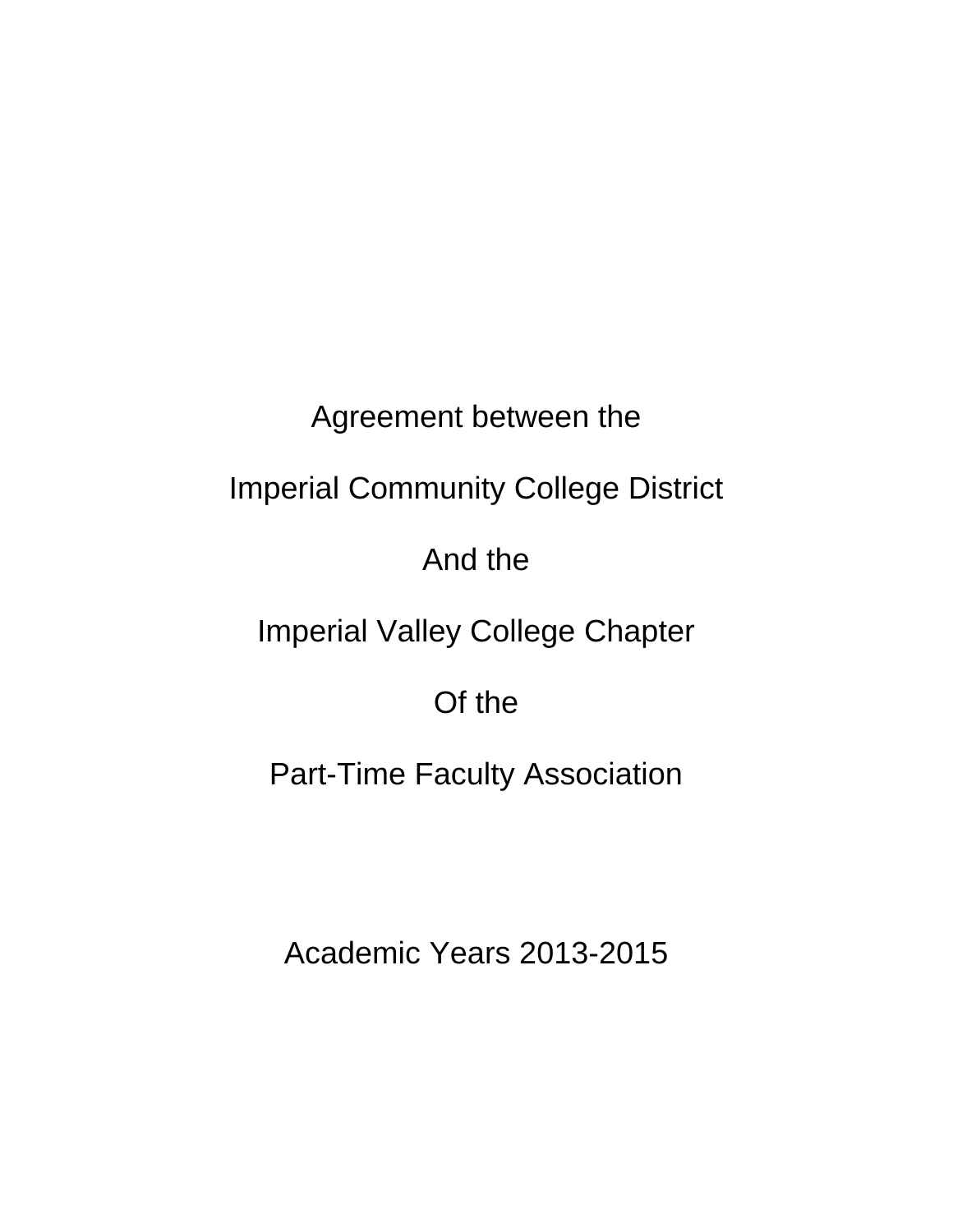### **Table of Contents**

| <b>ARTICLE 1</b> | <b>RECOGNITION</b>                                        | 1                       |
|------------------|-----------------------------------------------------------|-------------------------|
|                  |                                                           |                         |
| <b>ARTICLE 2</b> | <b>ASSOCIATION RIGHTS</b>                                 | 1                       |
| 2.1              | <b>Distribution of Materials</b>                          | 1                       |
| 2.2              | Access                                                    | 1                       |
| 2.3              | <b>Board of Trustees Meetings</b>                         | $\overline{2}$          |
| 2.4              | <b>Use of Facilities</b>                                  | $\overline{2}$          |
| 2.5              | <b>Personnel Files</b>                                    | $\overline{2}$          |
| 2.6              | <b>Distribution of Agreement</b>                          | $\overline{2}$          |
| 2.7              | Dues & Agency Fee Deductions                              | $\overline{2}$          |
| 2.8              | Roster                                                    | $\overline{\mathbf{4}}$ |
|                  | 2.9   Stipend(s) for Representational Matters             | 4                       |
| 2.10             | <b>General Rights</b>                                     | $\overline{4}$          |
| <b>ARTICLE 3</b> | <b>UNIT MEMBERS' RIGHTS</b>                               | 5                       |
| 3.1              | General                                                   |                         |
| 3.2              |                                                           | 5                       |
|                  | <b>Personnel Files</b>                                    | 5                       |
|                  | 3.3 Travel Expense Payment                                | 6                       |
| 3.4              | <b>Shared Office Space</b>                                | 6                       |
|                  | 3.5   Personal Property Liability Coverage                | 6                       |
| 3.6              | Notification of Full-Time Permanent & Temporary Positions | 7                       |
|                  |                                                           |                         |
| <b>ARTICLE 4</b> | <b>DISTRICT RIGHTS</b>                                    | $\overline{7}$          |
|                  |                                                           |                         |
| <b>ARTICLE 5</b> | <b>ACADEMIC FREEDOM</b>                                   | 8                       |
|                  |                                                           |                         |
| <b>ARTICLE 6</b> | <b>LEAVES</b>                                             | 9                       |
| 6.1              | <b>Sick Leave</b>                                         | 9                       |
| 6.2              | <b>Bereavement Leave</b>                                  | 11                      |
|                  | 6.3   Personal Necessity/Personal Leave                   | 11                      |
| 6.4              | Jury Duty or Witness Leave                                | 11                      |
| 6.5              | <b>Industrial Accident and Illness Leave</b>              | 11                      |
| 6.6              | <b>District Authorized Leave</b>                          | 12                      |
| 6.7              | Part-Time Faculty Catastrophic Leave Program              | 12                      |
| <b>ARTICLE 7</b> | <b>SAFETY</b>                                             | 13                      |
| 7.1              | General                                                   | 13                      |
| 7.2              | <b>Emergency Procedures</b>                               | 14                      |
|                  |                                                           |                         |
| <b>ARTICLE 8</b> | <b>EVALUATION OF UNIT MEMBERS</b>                         | 14                      |
| 8.1              | General                                                   | 14                      |
| 8.2              | <b>Evaluation Procedure</b>                               | 15                      |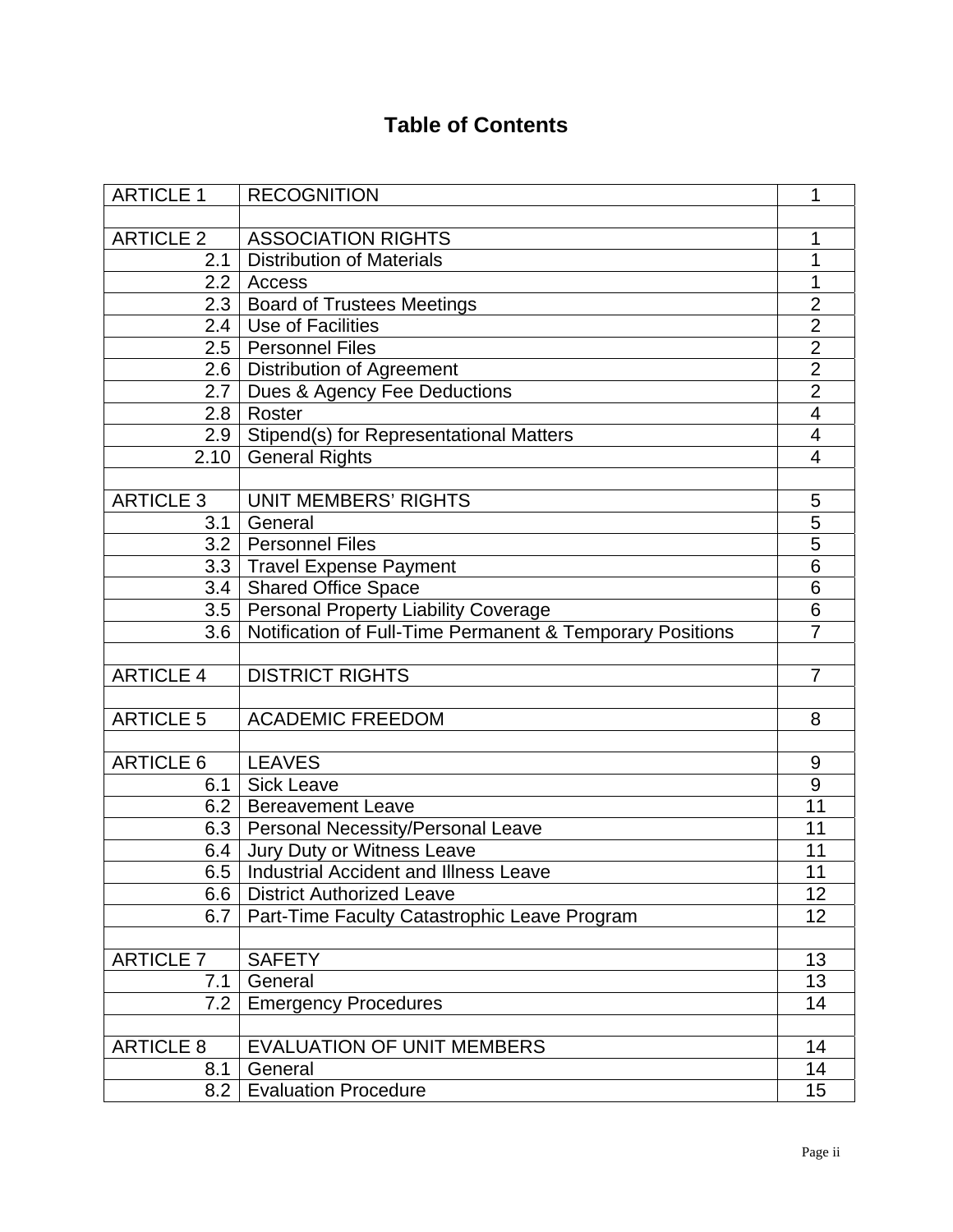| ARTICLE 9         | <b>GRIEVANCE PROCEDURES</b>               | 16 |
|-------------------|-------------------------------------------|----|
| 9.1               | Purpose                                   | 16 |
| 9.2               | <b>Definitions</b>                        | 16 |
| 9.3               | Rights                                    | 16 |
| 9.4               | <b>General Provisions</b>                 | 18 |
| 9.5               | Procedure                                 | 18 |
|                   |                                           |    |
| <b>ARTICLE 10</b> | <b>WORKLOAD</b>                           | 20 |
| 10.1              | Load                                      | 20 |
| 10.2              | <b>General Assignment Procedure</b>       | 20 |
| 10.3              | Non-Teaching Faculty Assignment Procedure | 22 |
| 10.4              | <b>Class Size</b>                         | 22 |
|                   | 10.5   Large Quota Classes                | 23 |
|                   | 10.6   Classroom Assignments              | 24 |
| 10.7              | <b>Final Grades</b>                       | 24 |
|                   |                                           |    |
| <b>ARTICLE 11</b> | <b>DISCIPLINE</b>                         | 25 |
| 11.1              | General                                   | 25 |
| 11.2              | <b>Progressive Discipline</b>             | 25 |
|                   |                                           |    |
| <b>ARTICLE 12</b> | <b>COMPLAINTS</b>                         | 26 |
|                   |                                           |    |
| <b>ARTICLE 13</b> | <b>SALARY</b>                             | 26 |
|                   |                                           |    |
| <b>ARTICLE 14</b> | <b>RETIREMENT</b>                         | 27 |
|                   |                                           |    |
| <b>ARTICLE 15</b> | MAINTENANCE OF STANDARDS                  | 27 |
|                   |                                           |    |
| <b>ARTICLE 16</b> | SAVINGS AND STATUTORY CHANGES             | 27 |
|                   |                                           |    |
| <b>ARTICLE 17</b> | EFFECTS AND TERMS OF AGREEMENT            | 28 |
|                   | <b>EXHIBITS TO THE AGREEMENT</b>          | 29 |
| <b>EXHIBIT A</b>  | <b>Grievance Forms</b>                    | 30 |
| <b>EXHIBIT B</b>  | <b>Employee Conflict Resolution Form</b>  | 34 |
| <b>EXHIBIT C</b>  | Tentative Agreement dated August 27, 2013 | 35 |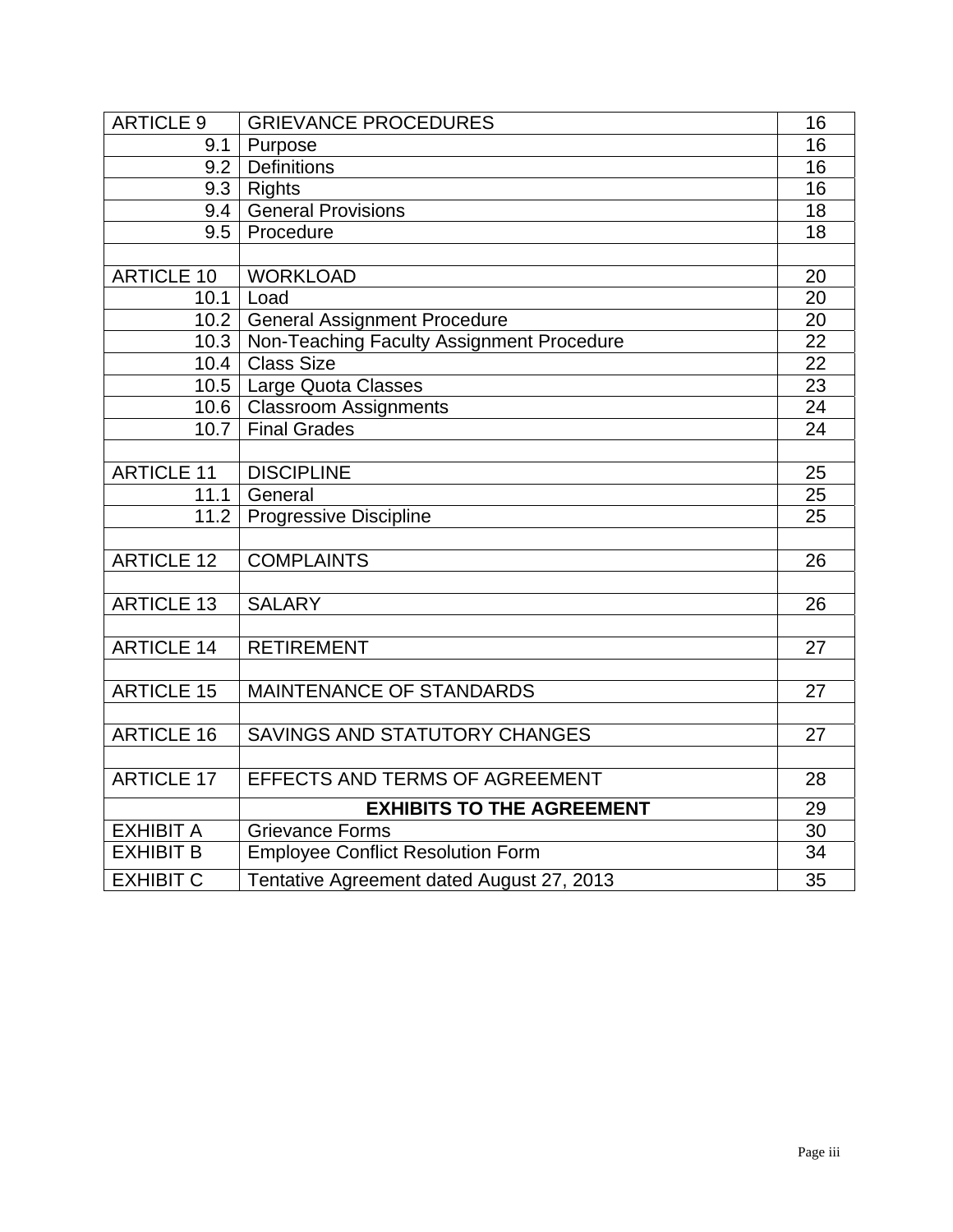#### **ARTICLE 1 RECOGNITION**

The Board of Trustees of the Imperial Community College District, hereinafter referred to as the "Board" or the "District," hereby recognizes the Imperial Valley College Part-Time Faculty Association Community College Association/California Teachers Association/ National Education Association (IVCPTFA CCA/CTA/NEA), hereinafter referred to as the "Association" or the "IVCPTFA CCA/CTA/NEA," as the sole and exclusive representative of all part-time faculty and shall exclude full-time faculty, all management and confidential employees and all other employees who hold positions not requiring certification qualifications.

The District agrees to negotiate only with the Association's representatives officially designated by the Association to act in its behalf.

The Association recognizes the Board as the duly elected representative of the people and agrees to negotiate only with the Board's representatives officially designated by the Board to act in its behalf.

#### **ARTICLE 2 ASSOCIATION RIGHTS**

#### **2.1 Distribution of Materials**

The Association shall have the right to distribute organizational materials on District property. The distribution of organizational materials shall take place in such a manner that unit members are not distracted from performing their duties. The Association shall have the right to use bulletin boards, mailboxes, telephone system, the college interoffice mail system, and the college email system in accordance with the Computer and Network Use Policy and Procedures (AP3720). Organizational materials placed in staff mailboxes or posted on the bulletin board shall bear the name of the Association and the date of distribution or posting. Only those organizational materials officially authorized by the Association Chapter President shall be distributed. The Association agrees to provide to the Superintendent a courtesy copy of each organizational material to be posted or distributed upon request.

#### **2.2 Access**

Association representatives shall have the right of access to areas in which employees work. Association representatives may engage in recruiting activities and conduct official Association business including representation in grievance procedure matters on District property provided they do not interfere with employees during hours of duty assignment. Faculty Association representatives shall be granted a minimum of 15 minutes of unpaid time at the end of all district meetings for faculty Association business upon request of the Association. Within thirty (30) calendar days of ratification of this Agreement by both parties, and within thirty (30) calendar days of the start of each academic year in which this agreement is in effect, the Association shall provide the Chief Human Resources Officer (CHRO) with the names, titles, addresses, and telephone numbers of Association representatives.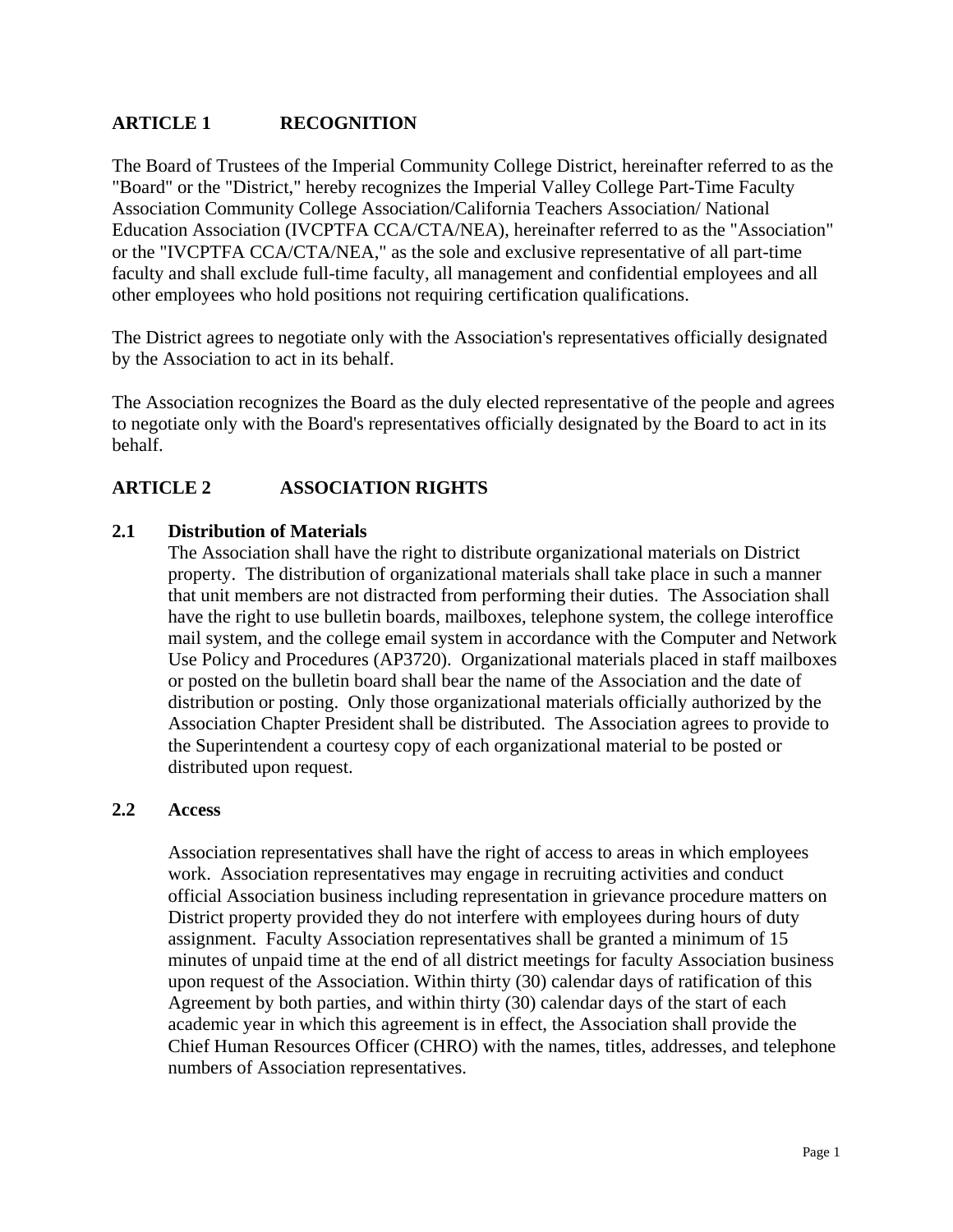#### **2.3 Board of Trustees Meetings**

The Association shall have the right to submit items for the agenda, and/or to submit in advance information and materials relating to agenda items for meetings of the District Board of Trustees, provided that the items are not under consideration at the time in collective negotiations between the parties or would otherwise violate provisions of applicable laws or regulations.

#### **2.4 Use of Facilities**

Upon advance request, and depending upon availability, the Association will be granted, without cost, the use of College facilities, audio-visual equipment, and duplicating equipment. The Association shall reimburse the District, at District cost and upon District request, for all photocopying, printing, or document finishing services provided to the Association by the Reprographic Center; for any postage costs incurred by the Association; and for any long-distance telephone charges incurred by representatives of the Association acting upon the Association's business.

#### **2.5 Personnel Files**

The Association shall have the right to review the personnel files of bargaining unit members upon the written authorization of the member or when the member accompanies the Association representative. The written authorization shall specify those documents to be reviewed. If possible, arrangements for review of said files shall be made in advance with the Human Resources Office.

#### **2.6 Distribution of Agreement**

The District will compile 25 paper copies of the CBA (contract) for the Association and also post/maintain the CBA electronically within 45 days of ratification.

#### **2.7 Dues and Agency Fee Deductions (Agency Fee will go into effect for the 2013-14 Academic Year)**

The District agrees to deduct dues and agency fees in certified, uniform amounts from the pay of bargaining unit members, and to pay to the Association's authorized state affiliate the normal and regular monthly membership dues and agency fees subject to the following conditions:

**2.7.1** Deductions for membership dues shall be made upon the submission in writing of a duly executed authorization by the unit member;

The District shall put into effect any new or changed dues deduction or agency fee during the month in which the request is submitted provided that the request was received by the District payroll office prior to the tenth calendar day of the month. Otherwise the District shall put into effect such requests in the following calendar month.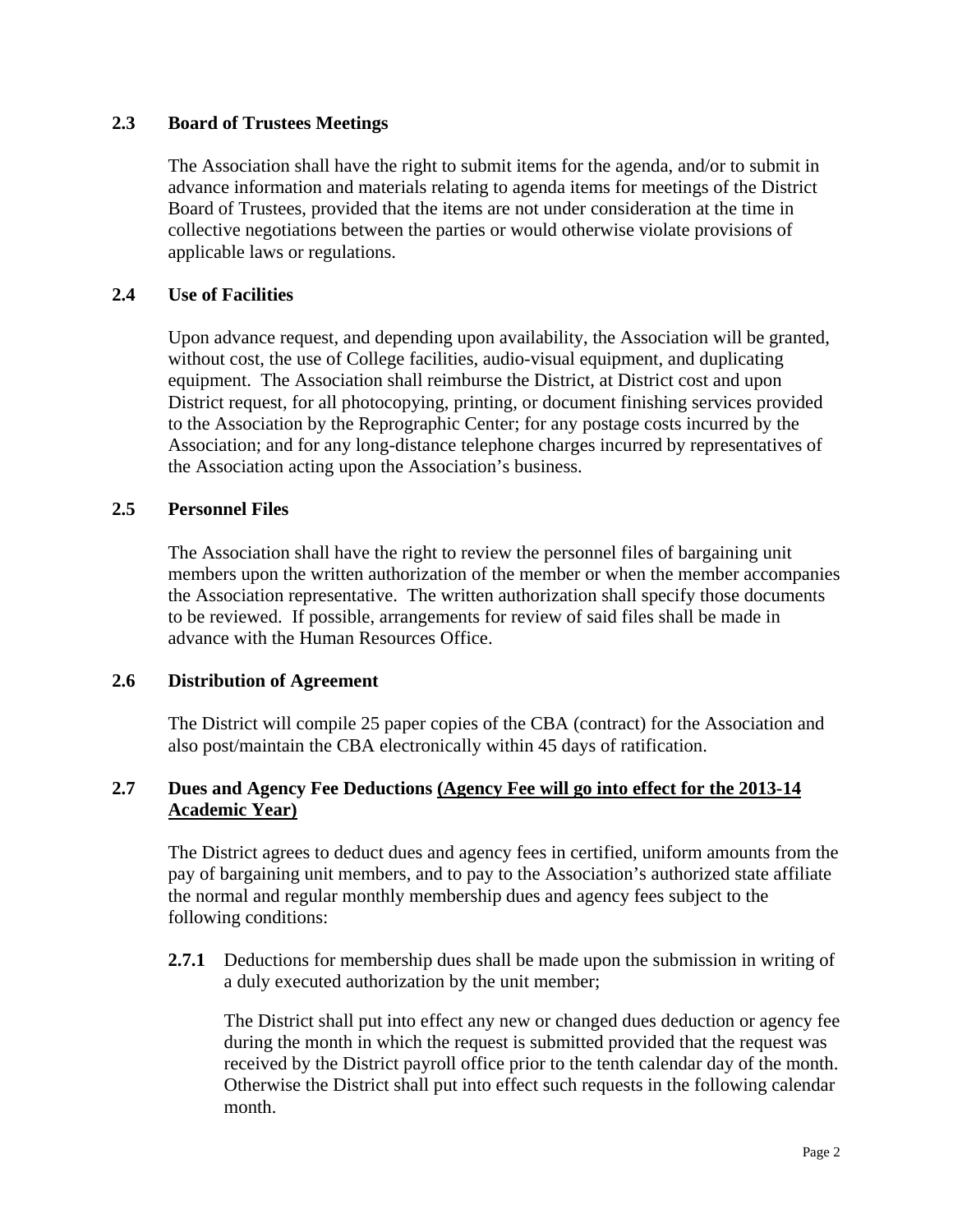- **2.7.2** Any unit member who is not a member of the Association, or who does not make application for membership within 30 days of the effective date of this Agreement, or within 30 days from the date of commencement of assigned duties within the bargaining unit, shall become a member of the Association or pay to the Association a fee in an amount equal to membership dues, initiation fees and general assessments, payable to the Association in the same manner as required for the payment of membership dues. In the event that a unit member does not pay such fee directly to the Association, the Association shall so inform the district, and the district shall immediately begin automatic payroll deduction in the same manner as set forth in this Article. There shall be no charge to the Association for such mandatory agency fee deductions.
- **2.7.3** Any unit member who is a member of a religious body whose traditional tenets or teachings include objections to joining or financially supporting employee organizations shall not be required to join or financially support the Association as a condition of employment; except that such unit member shall pay, in lieu of a service fee, sums equal to such service fee to one of the following non-religious, non-labor organization, charitable funds exempt from taxation under Section 501(c) (3) of Title 26 of the Internal Revenue Code:

The Boys and Girls Club of Brawley Cancer Resource Center of the Desert Humane Society of Imperial County Imperial Valley Literacy Volunteers of America Police Activities League (PAL) of Brawley, Calexico, or El Centro Sure Helpline Center Womanhaven

- **2.7.4** To receive a religious exemption, the unit member must submit a detailed written statement establishing the basis for the religious exemption. The Association executive committee shall communicate in writing to the unit member its acceptance or rejection of the exemption. If accepted, the unit member shall make the payment to one of the charitable organizations listed above. Such payment shall be made on or before the due date for cash dues/fees for each academic year.
- **2.7.5** Proof of payment shall be made on an annual basis to the Association and District as a condition of continued exemption from the payment of agency fee. Proof of payment shall be in the form of receipts and/or canceled checks indicating the amount paid, date of payment, and to whom payment in lieu of the service fee has been made. No in-kind services may be received for payments, nor may the payment be in a form other than money such as the donation of used items. Such proof shall be presented on or before the due date for cash dues/fees for each school year.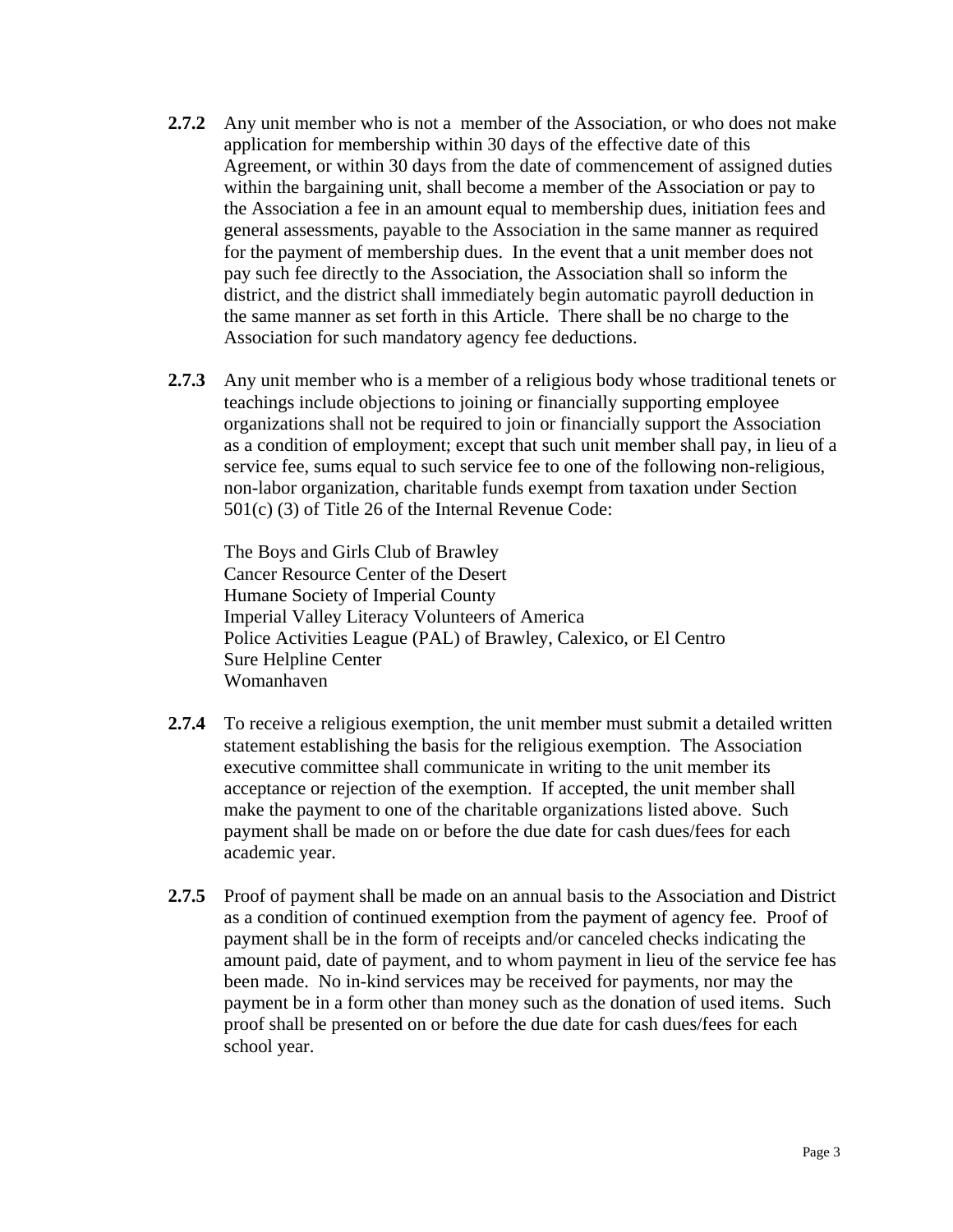- **2.7.6** With respect to all sums deducted by the District pursuant to sections above, whether for membership dues or agency fee, the District agrees to remit such moneys promptly to the Association accompanied by an alphabetical list of unit members for whom such deductions have been made, categorizing them as to membership or non-membership in the Association, and indicating any changes in personnel from the list previously furnished.
- **2.7.7** The Association and District agree to furnish to each other any information needed to fulfill the provisions of this Article.

#### **2.8 Rosters**

The name, job title, work area, and salary information of each unit member shall be provided to the Association within thirty (30) calendar days of the beginning of each semester, or within thirty (30) calendar days of a new member's hire date. The home addresses and home telephone numbers of unit members as provided to the District by the unit members shall be provided to the Association within thirty (30) calendar days of the beginning of each semester, or within thirty (30) calendar days of a new member's hire date, unless the unit member expressly requests that this information not be released to the Association.

#### **2.9 Stipend(s) for Representational Matters**

Reasonable release time shall be granted to designated Association representatives for the purposes of negotiations and the administration of this Agreement at no loss of salary or other benefits. The Superintendent/President or his designee may grant District Authorized Leave to Association representatives to attend to Association business or to participate in state or national affiliate conferences or conventions that are deemed to be beneficial to the District.

In addition, the District shall pay 240 hours per fiscal year at the current hourly rate for Association Representation time. The Association shall notify the District of the names of the unit members receiving this representation time at the start of each semester.

#### **2.10 General Rights**

The Association has the right under the Educational Employment Relations Act to represent bargaining unit members in their employment relations with the District. Nothing in this Agreement shall be construed as a waiver of such rights.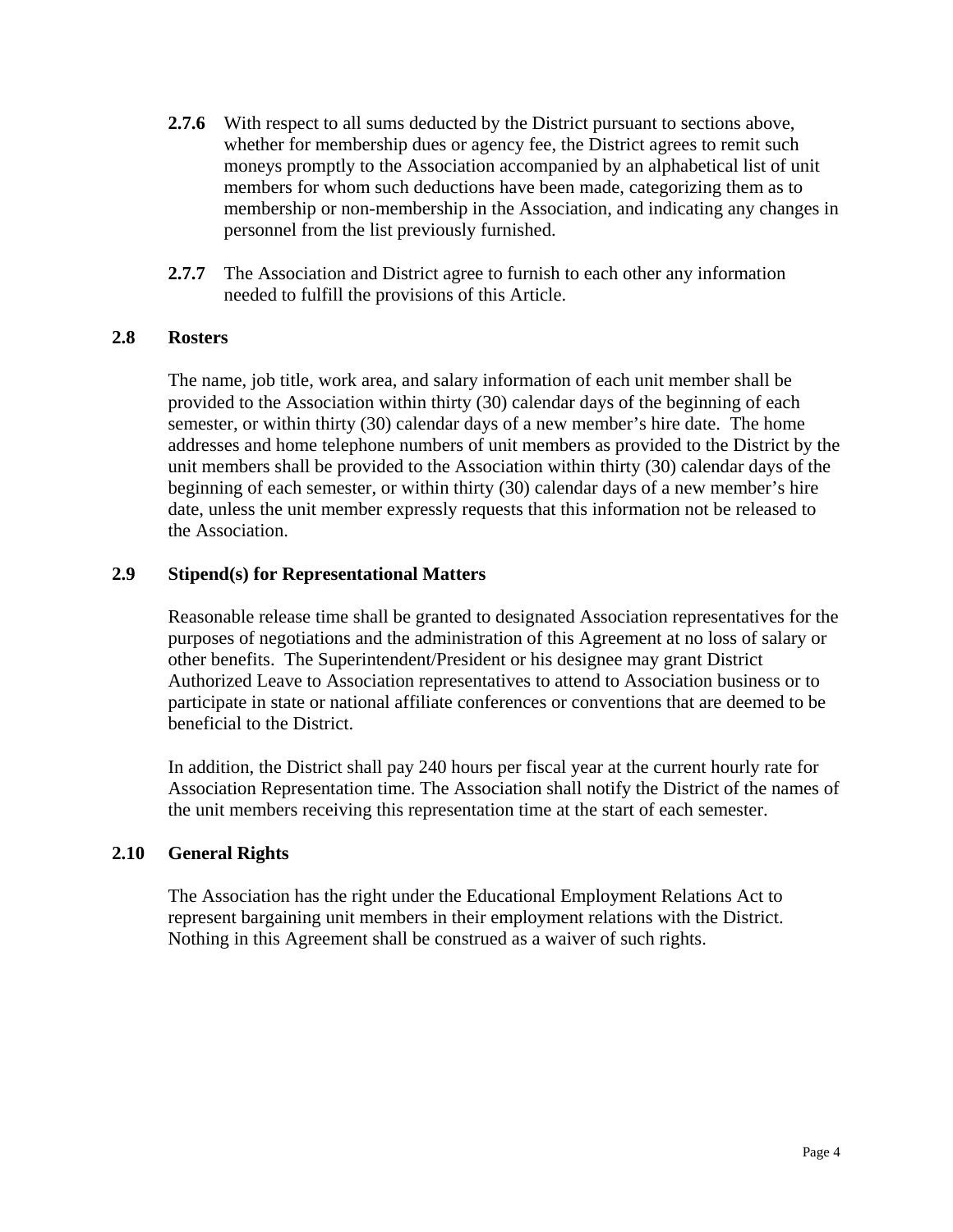#### **ARTICLE 3 UNIT MEMBERS' RIGHTS**

#### **3.1 General**

The District and the Association recognize the right of unit members to form, join, and participate in lawful activities of employee organizations and the equal alternative right of unit members to refuse to form, join, and participate in such activities.

#### **3.2 Personnel Files**

The personnel files of each bargaining unit member shall be maintained in the District's Human Resources Office.

There shall be a single personnel file for each unit member.

Information of a derogatory nature maintained by the District or District's Administrators in a "working file," shall be destroyed eighteen (18) months after creation and shall not be used in any decision affecting the discipline, employment status or assignment of a unit member unless that information has been entered into the personnel file in accordance with the procedures below. This does not apply to items in the personnel file.

Information of a derogatory nature shall not be entered or filed unless and until the unit member is given notice and an opportunity to review and comment thereon. A unit member shall have the right to enter, and have attached to any such derogatory statement, her/his own comments thereon.

Materials in the personnel file of a unit member, except as noted below, shall be made available for inspection by the unit member involved. Unit members shall have the right to inspect and obtain a copy of personnel file materials. Upon authorization by the unit member, an Association representative may review the unit member's file or accompany the unit member in her/his review of the file. Material which may be excluded from inspection shall be limited to ratings, reports or records which:

Were obtained prior to the employment of the unit member involved. Were prepared by identifiable examination committee members. Were obtained in connection with a promotional examination.

All material placed in a unit member's personnel file shall be dated and signed by the person who caused the material to be prepared. Material shall be added in a timely fashion and in no circumstances shall material be added that is over three (3) months old. Documents created within this three (3) months' time limitation shall not include references to other documents or events in excess of this three (3) month limitation.

The District is prohibited from basing decisions affecting the assignment, discipline, or status of employment of a unit member upon materials not contained in or events not referenced in the personnel file.

Access to a unit member's personnel file shall be limited to a "need to know" basis.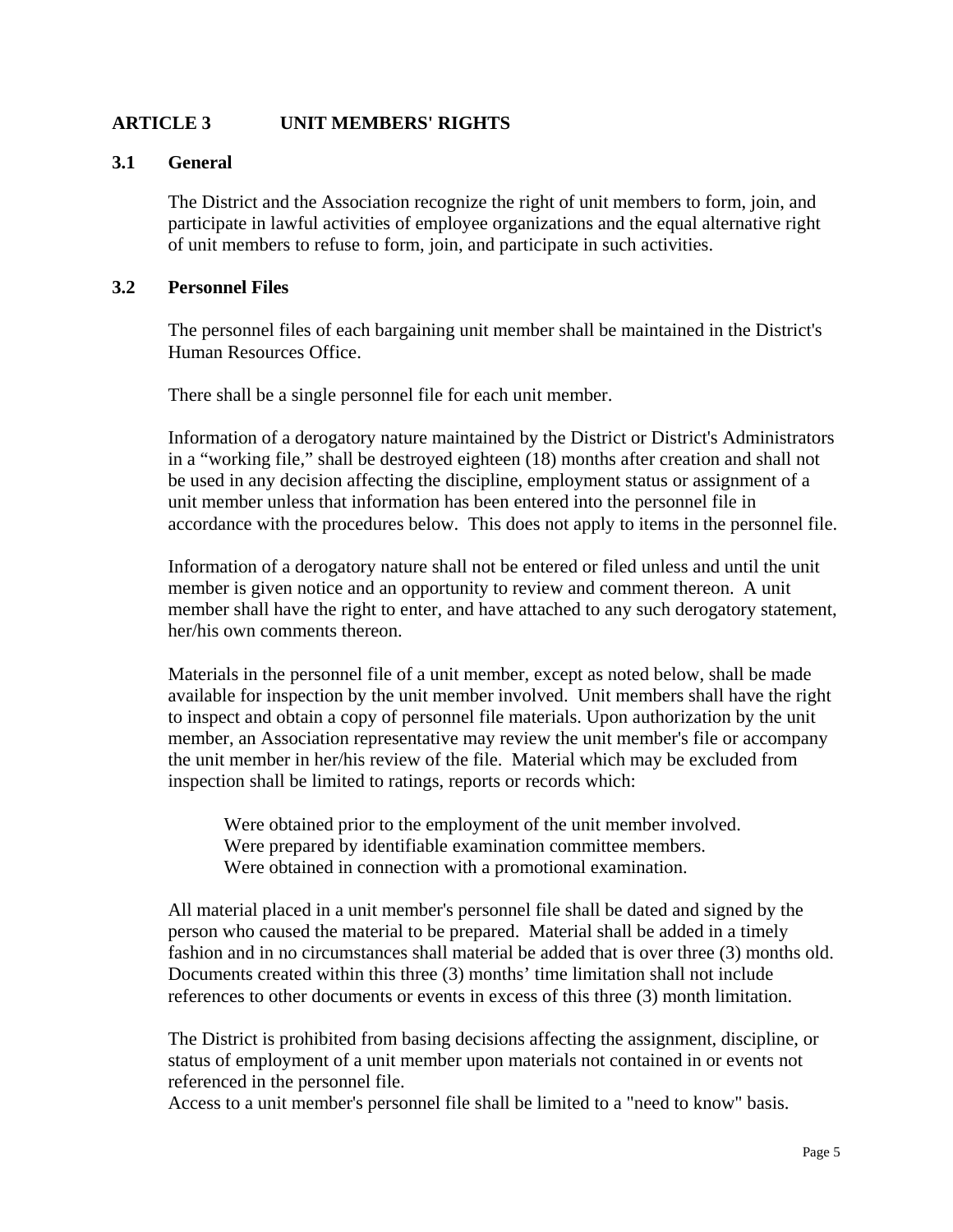Access authorization must be obtained from either the Superintendent or Superintendent's designee. The contents of all personnel files shall be kept in strictest confidence. The District shall keep a log indicating the persons who have requested to examine a personnel file, as well as the dates such requests were made. Such log shall be available for examination by the unit member or her/his authorized Association representative.

Members of the unit shall have the right to inspect materials in their personnel files upon request, at any off-duty time when the District's Human Resources Office is open. The District will provide to the unit member copies of the materials in his/her personnel files within five (5) working days of a written request.

Upon the written request of the unit member, the District agrees to remove and destroy any materials of a derogatory nature which have remained in the file for five (5) years, provided that there have been no documented actions of a similar nature to the original complaint in that five year period, and/or provided that no legal or disciplinary actions resulted from the original complaint that would necessitate the retention of the records.

#### **3.3 Travel Expense Payment**

Unit members shall be compensated by the District for the actual and necessary expenses, including traveling expenses, incurred in the course of performing services that have been pre-authorized by the District.

Mileage reimbursement can be claimed by unit members assigned to more than one area in the District on the same day. Distance allowed will be for those miles between areas or other assigned locations other than the distance between home and College. The mileage rate will be such amount as allowed by IRS Regulations. Mileage does not have to be preauthorized.

#### **3.4 Shared Office Space**

The district shall provide at least one common office spaces on the main campus for unit members to work and meet with students.

Unit members will have, without charge to the unit member, access to available secretarial support, printing and media equipment and supplies, e-mail accounts, Web pages and campus Internet, mailboxes, staff parking permits, identification, and library cards.

The District will provide table(s), chair(s), telephone(s), computer(s) with Internet access, for use by unit members.

#### **3.5 Personal Property Liability Coverage**

The District shall protect bargaining unit members from loss of personal property while acting in the discharge of their duties. The District shall fully reimburse bargaining unit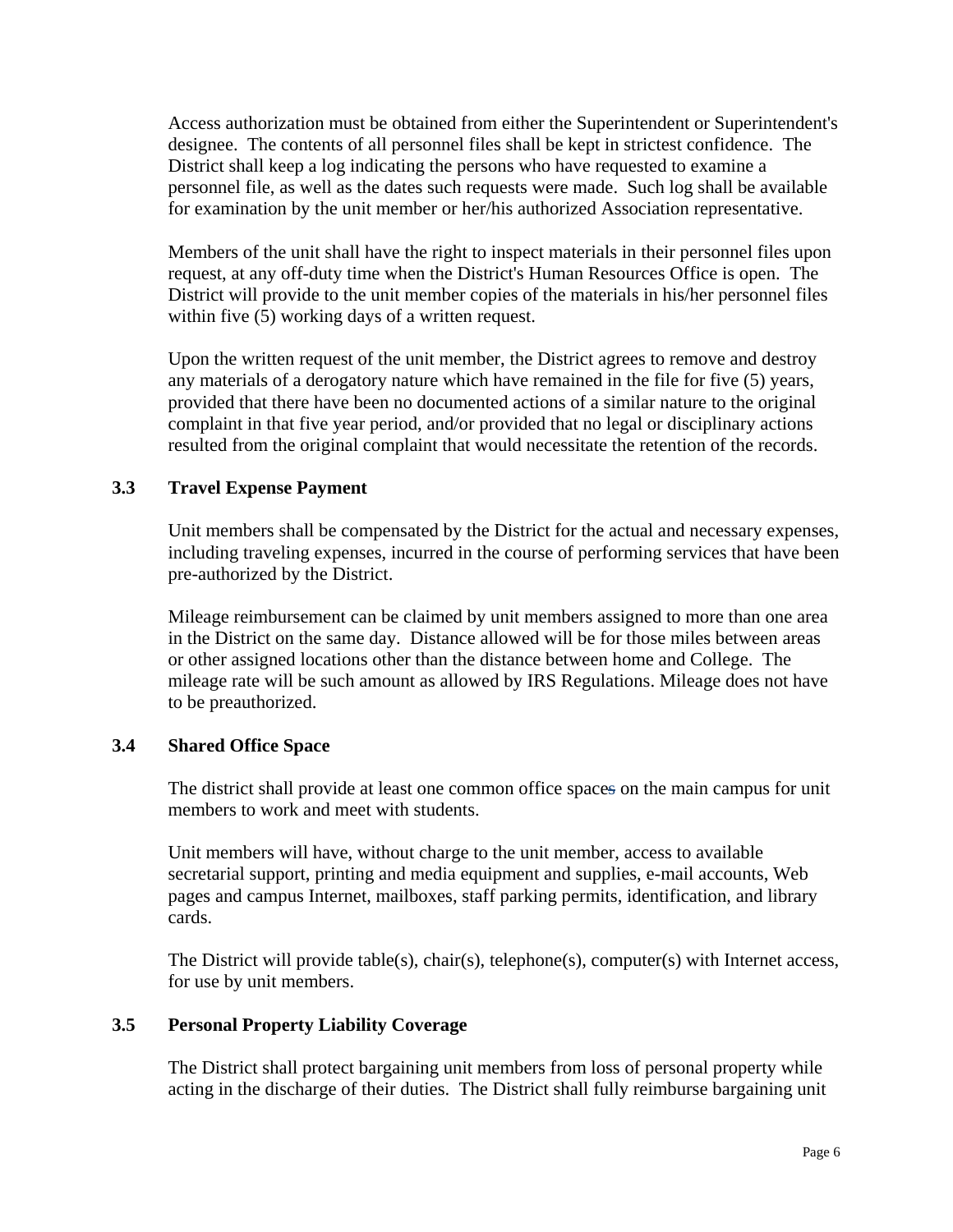members for such losses resulting from any property being lost, stolen, damaged, soiled, or destroyed only if the unit member has registered this property with the District Purchasing Department and the District Vice-President of Instruction or Vice-President of Student Services has agreed in writing that said personal property is necessary for completion of job duties for the District.

#### **3.6 Notification of Full-Time Permanent and Temporary Faculty Positions**

The District shall send an electronic message (via IVC email) to all part-time faculty unit members five (5) days prior to the opening of a position for a Full-Time Permanent or Temporary Faculty position (FTP). The email will give a description of the position along with instructions on how unit members can express their interest in the position. There is no guarantee or promise of either an interview or appointment for these positions.

#### **ARTICLE 4 DISTRICT RIGHTS**

- **4.1** All matters not specifically covered by this Agreement are reserved to the district. It is agreed that such reserved rights include, but are not limited to, the exclusive right and power to determine, implement, supplement, change, modify, or discontinue, in whole or in part, temporarily or permanently, any of the following:
- **4.2** The legal, operational, geographical, and organizational structure of the district, including the chain of command, division of authority, organizational divisions and subdivisions, external and internal boundaries of all kinds, and advisory commissions and committees.
- **4.3** The financial structure of the district, including all sources and amounts of financial support, income, funding, taxes, and debt, and all means and conditions necessary or incident to the securing of same, including compliance with any qualifications or requirements imposed by law or by funding sources as a condition of receiving funds; all investment policies and practices; all budgetary matters and procedures, including the budget calendar, the budget information process, accounting methods, fiscal and budget control policies and procedures, and all budgetary allocations, reserves, and expenditures.
- **4.4** The acquisition, disposition, number, location, types, and utilization of all district properties, whether owned, rented, leased or otherwise controlled, including all facilities, grounds, parking areas, and other improvements.
- **4.5** All services to be rendered to the public and to district personnel in support of the services rendered, including entering into contracts with private and public vendors for service to the public; the nature, methods, quality, quantity, frequency and standards of services, and the personnel, facilities, vendors, supplies, materials, vehicles, equipment, and tools to be used in connection with such services; including educational, support, construction, maintenance, and repair services.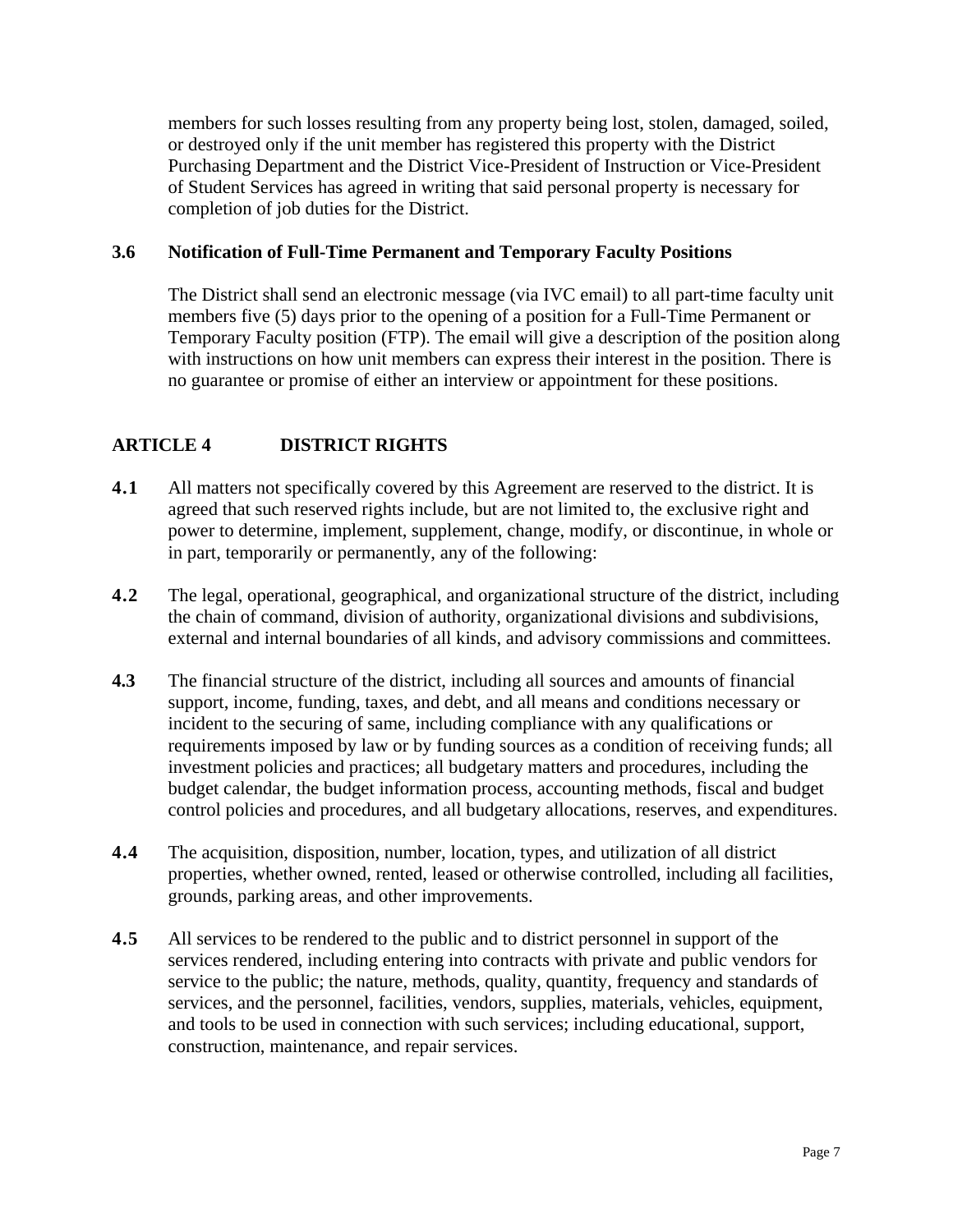- **4.6** The utilization of personnel not covered by this Agreement, including, but not limited to, substitutes, casual and provisional personnel, consultants, and supervisory or managerial personnel, and the methods of selection and assignment of such personnel.
- **4.7** The educational policies, procedures, objectives, goals, and programs, including those relating to curriculum, course content, textbook selection, educational equipment and supplies, student admission, student attendance, student advancement, student guidance, grading, student testing, student records, health and safety, student conduct, student discipline, transportation, food services, racial and ethnic balance, student extracurricular and co-curricular activities, emergency situations, and the substantive and procedural rights and obligations of students, parents, other personnel, and the public with respect to such matters.
- **4.8** The selection, classification, direction, assignment, promotion, demotion, discipline, and termination of all personnel of the district; and equal employment opportunity policies and programs; and the determination as to whether and when a job opening exists. The job classifications, content and qualifications thereof.
- **4.9** The duties and standards of performance for all bargaining unit members, and whether any bargaining unit member adequately performs such duties and meets such standards.
- **4.10** The dates, times, and hours of operation of district facilities, functions, and activities, work schedules and the school calendar.
- **4.11** Safety and security measures for students, the public, properties, facilities, vehicles, materials, supplies, and equipment, including the various rules and duties for all personnel with respect to such matters.
- **4.12** All other rights of management not expressly limited by the clear and explicit language of this Agreement are also expressly reserved to the district even though not enumerated above, and the express provisions of this Agreement constitute the only contractual limitations upon the district's rights. The exercise of any right reserved to the district herein in a particular manner or the nonexercise of any such rights shall not be deemed a waiver of the district's right or preclude the district from exercising the right in a different manner.

#### **ARTICLE 5 ACADEMIC FREEDOM**

Academic freedom is essential to the education of students and the District acknowledges the fundamental need to protect unit members from any censorship or restraint which might interfere with the unit member's obligation to pursue truth in performance of their work functions.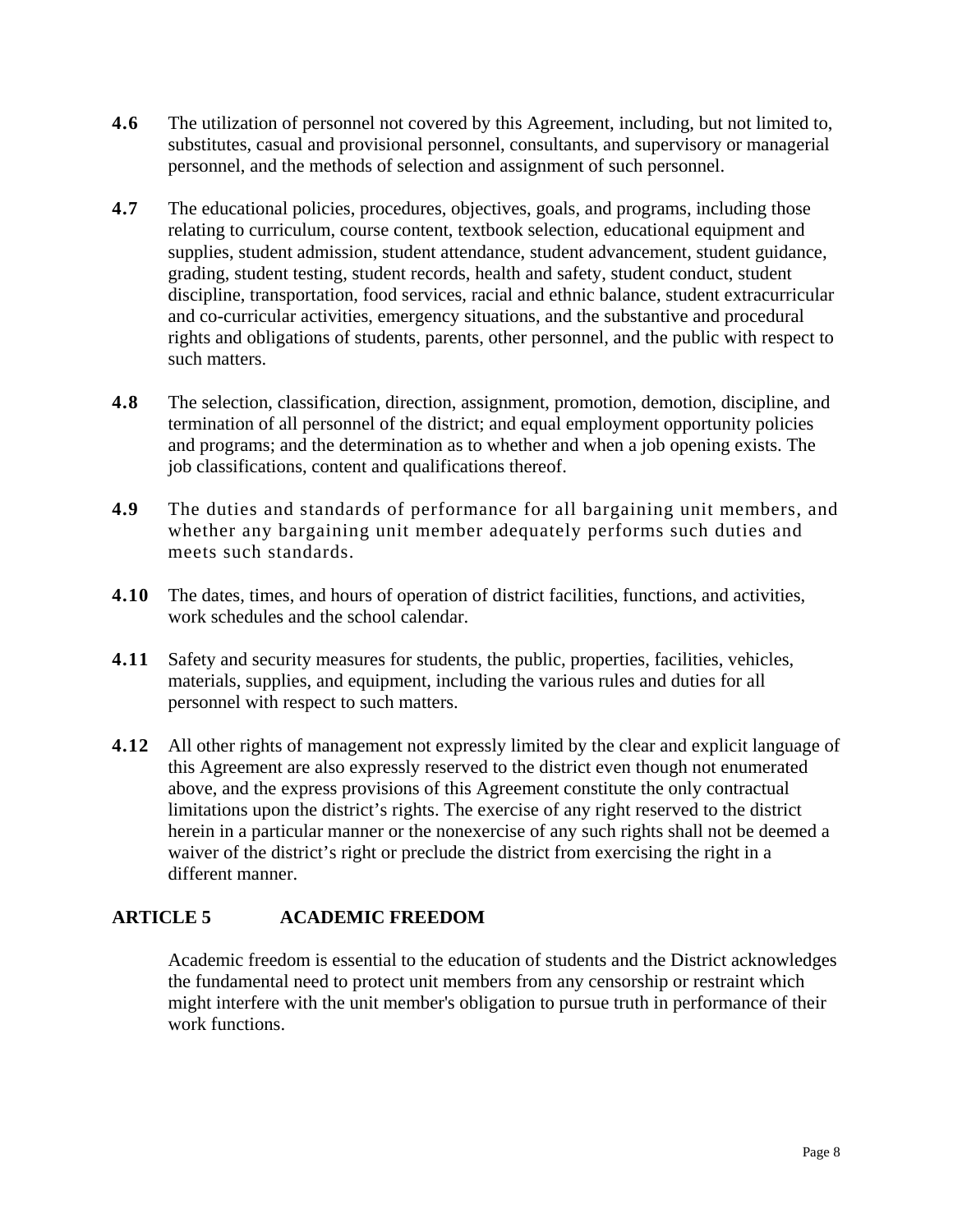#### **ARTICLE 6 LEAVES**

#### **6.1 Sick Leave**

All unit members shall be granted paid sick leave equal to one (1) hour for each lecture or lab hour assigned for each term (Fall, Winter, Spring, or Summer) where each hour consists of sixty (60) minutes, so that the total number of working hours per week is equal to the total number of sick leave hours granted for the semester. Sick leave unused in one term will be accumulated indefinitely, and be made available to unit members in subsequent terms of employment. Sick leave shall be accumulated during any term the unit member works.

On the first service day of each term the District shall provide every unit member that member's total number of sick leave hours accumulated and the total number of sick leave days and hours available for the ensuing term.

Available sick leave may be used as of the first day of the term.

#### **6.1.1 Transfer of Accumulated Sick Leave**

Should the unit member leave the District and attain employment in any other California school or college district, all unused accumulated sick leave will be transferred to the other California school or college district upon the written request of the unit member. Should the unit member be hired full time by the District, all unused accumulated sick leave shall be transferred to the new position.

Unit members who have accumulated sick leave in another California school or college district may request the district of previous employment to send an official verification of the accumulated sick leave to the CHRO Imperial Valley College who shall, in turn, credit such leave to the unit member's sick leave balance.

#### **6.1.2 Use of Sick Leave**

An absence is defined as eligible for sick leave if the unit member is ill and unable to attend to duties, has an appointment with a medical or health care provider, must care for a close family member who is ill and unable to care for him/herself, or must take a close family member to an appointment with a medical or health care provider.

A unit member will notify by telephone and/or email the person or office designated by the District in writing to the unit member as the appropriate contact of absence due to illness as early as possible on the day the member knows s/he will be absent. For short-term absences due to illness that are anticipated to last less than one week, the unit member will notify by telephone and/or email the appropriate individual(s) each day of absence. In cases where the unit member knows that s/he shall be absent in advance due to a medical appointment, s/he shall notify the appropriate individuals as far in advance of the absence as is practical.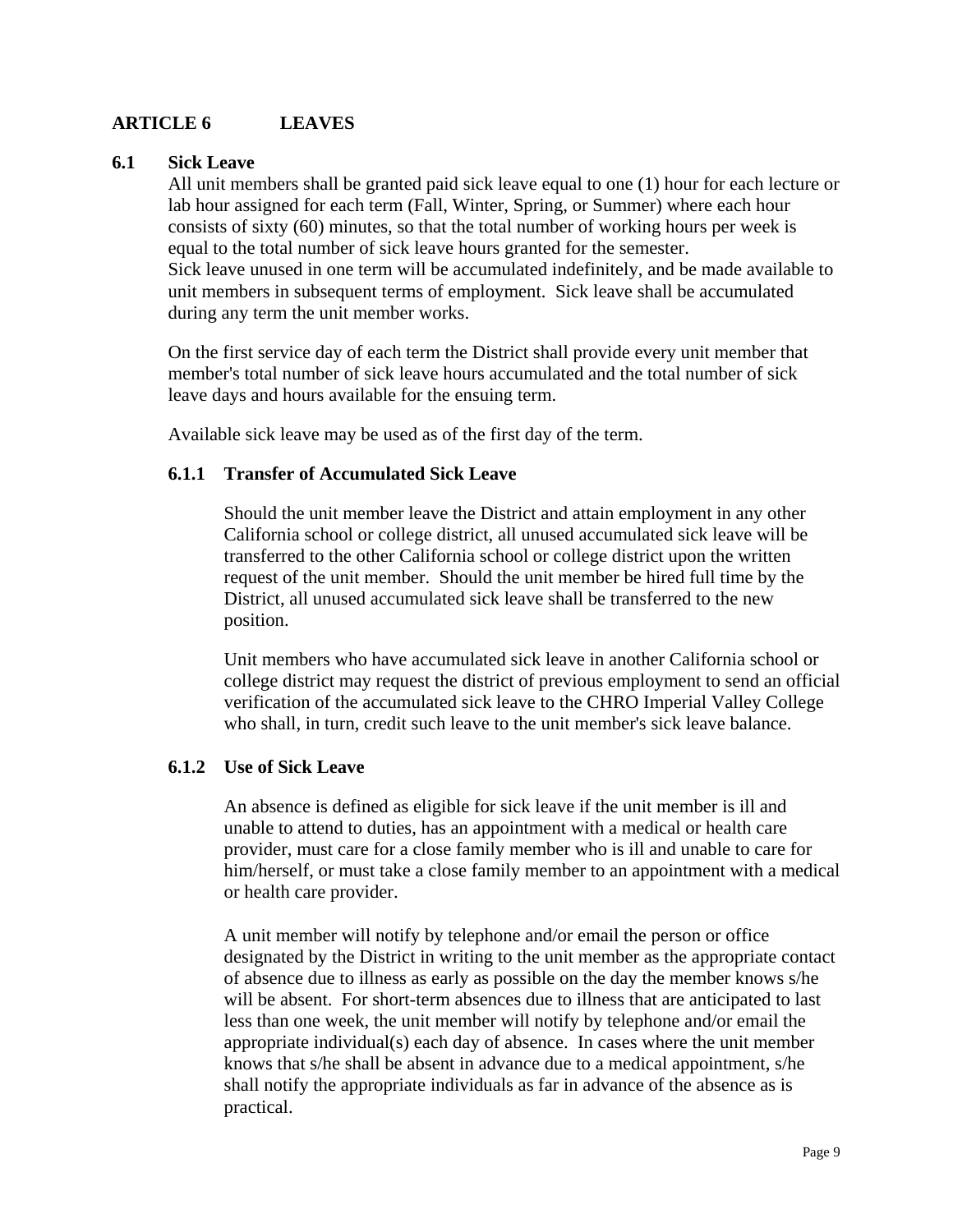Unit members using sick leave shall return a Weekly Absence Report to the department or division no later than fourteen (14) calendar days after return from the absence.

#### **6.1.3 Traditionally Delivered Classes**

In cases where the absence of the unit member will lead to the cancellation of more than one week, or the equivalent, of consecutive class meetings, the Dean in the instruction area will make every effort to obtain a substitute instructor for the course during the duration of the unit member's illness.

#### **6.1.4 Non-teaching Assignments**

For non-teaching assignments, a unit member's sick leave will be charged for missed contract work hours, rounded to the nearest quarter (.25) hour in fifteen (15) minute increments. The hours shall be calculated by determining the exact number of minutes missed, deducting the full hours and then using the chart below to round to the nearest quarter hour.

| <b>MINUTES</b> | <b>HOURS</b> |
|----------------|--------------|
| $1 - 7$        |              |
| $8 - 22$       | .25          |
| $23 - 37$      |              |
| $38 - 52$      | .75          |
| $53 - 60$      |              |

#### **6.1.5 Verification of Illness**

Employees shall verify any absence due to illness or injury that extends for a period of more than six (6) calendar days by providing a written statement from the employee's attending eligible medical or health care provider certifying illness or injury.

If the period of absence is anticipated to extend beyond two (2) weeks, the written statement by the eligible medical or health care provider shall include an expected return to work date. Upon the member's return to work, the District shall be provided a written statement containing a release from the eligible medical or health care provider stating that the employee is able to return to work with or without work restrictions. If work restrictions are specified as a condition of the employee's return to work, written verification from the attending eligible medical or health care provider will be provided stating the extent and duration of the restrictions.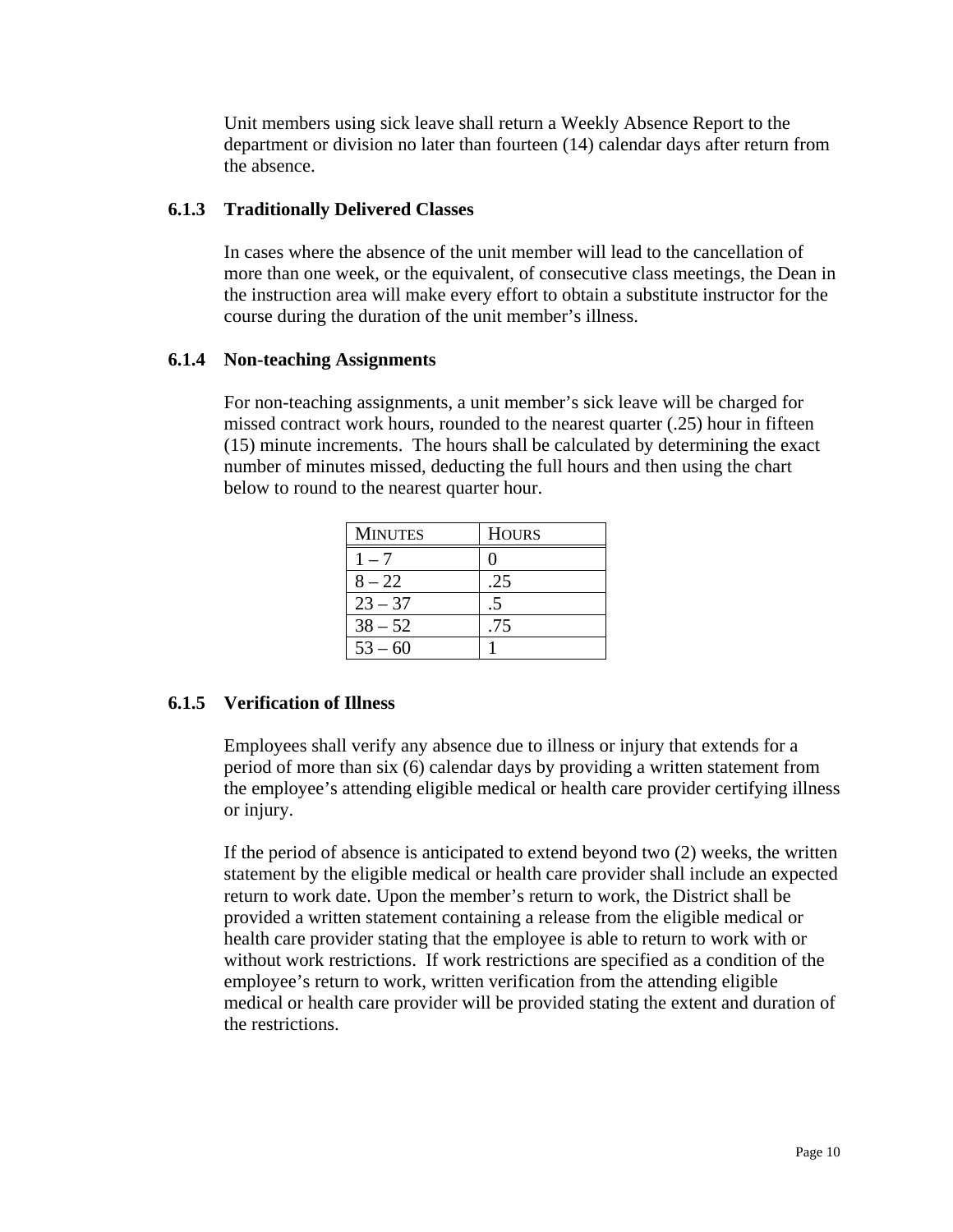#### **6.2 Bereavement Leave**

Bereavement leave, with pay, of three (3) days per occurrence will be allowed to members of the bargaining unit for the death of anyone in the unit member's immediate family as defined below.

The District shall extend bereavement leave by an additional two (2) days if the unit member must travel out of state or more than five hundred (500) miles to attend a funeral of a member of the immediate family.

In individual cases and at his/her discretion, the Superintendent/President may enlarge the benefits of this section by granting additional days of bereavement leave, and may expand the class of relatives listed below as members of the immediate family. Member of the immediate family, for the purpose of this section, shall mean the mother, father, child, grandmother, grandfather, or grandchild of the unit member or of the spouse or domestic partner of the unit member; and/or the spouse or domestic partner of the unit member; and/or the son-in-law, daughter-in-law, brother, brother-in-law, sister, or sisterin-law, of the unit member; or any relative living in the immediate household of the unit member.

#### **6.3 Personal Necessity/Personal Leave**

A member of the bargaining unit may, at his/her election, designate up to a maximum of 60% of granted sick leave for personal necessity.

#### **6.4 Jury Duty or Witness Leave**

A unit member shall be granted a leave of absence with pay to appear as a witness in court, other than as a litigant, or to respond to an official order from another governmental jurisdiction for reasons not brought about though the connivance or misconduct of the employee, or when regularly called for jury duty, upon presentation of the subpoena or official court summons to the Dean in the appropriate service area. The unit member should notify the appropriate Dean of the need for such leave as soon as possible after receiving such a summons or subpoena.

The unit member will receive compensation for such leave up to the amount of the difference between the unit member's regular earnings and any amount the unit member receives for jury or witness fees (Ed. Code §87035).

#### **6.5 Industrial Accident and Illness Leave**

A member of the bargaining unit who has an accident or develops an illness which arises out of, and in the course and scope of, his or her employment by the District, and whose application for benefits is accepted by the District's compensation insurance carrier, shall be eligible for industrial accident and illness leave under these provisions.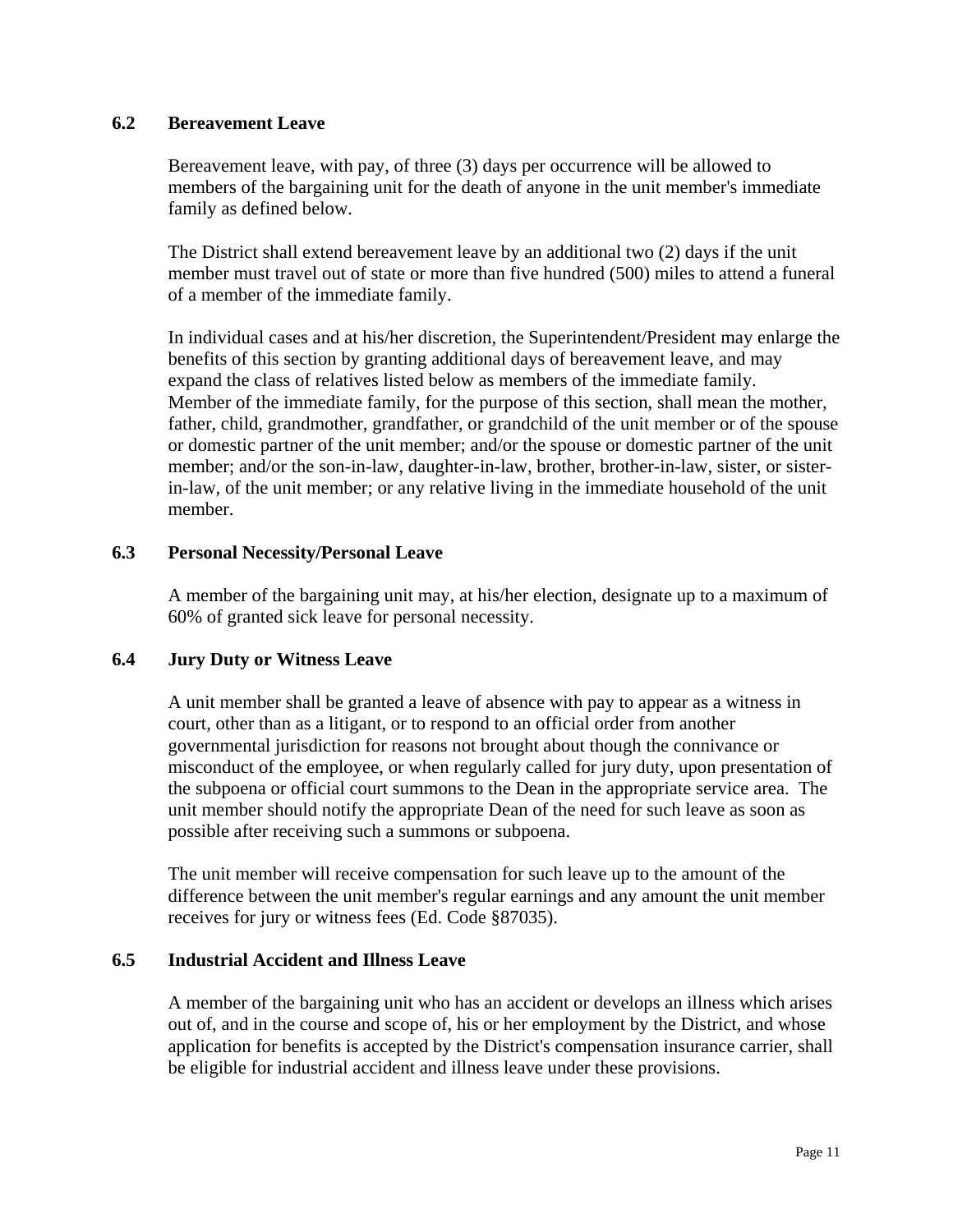Allowable leave for an industrial accident or illness shall be for the number of work days of temporary disability or shall be for not fewer than sixty (60) work days in a fiscal year during which the College is in session or when the unit member would otherwise have been performing work for the District.

Such leave shall commence on the first day of absence and shall not be accumulated from year to year. When the leave overlaps into the next fiscal year, the unit member shall be entitled to only the remaining amount of unused leave originally granted for any one illness or injury.

During such leave the unit member shall endorse over to the District the temporary disability indemnity checks received as a result of the industrial accident or illness. The District, in turn, will issue to the unit member salary warrants for his/her full salary. Upon the termination of such a leave, the unit member will be entitled to sick leave in accordance with such provisions in this Agreement. The first day of sick leave shall be the workday immediately after the termination of the industrial accident or illness leave.

The parties agree to comply and act in accordance with appropriate statutory provisions relative to industrial accidents and illnesses (Ed. Code §87042, §87043, §87787).

#### **6.6 District Authorized Leave**

The Superintendent/President, or his designee, may grant unit members leave from their regular contract assignments to attend to business, or participate in events, deemed to be of interest and value to the District. Such leave may be granted for activities taking place on campus, or for activities away from campus that take a member away from his/her regular duties. A unit member participating in such an event does not incur any deductions to his/her accumulated personal necessity leave; neither is there any reduction in pay, even if a substitute instructor is acquired for the duration of the leave. District Authorized Leave may be granted for any length of time, though it is designed for participation in non-recurring short-term events or activities.

A unit member shall submit a request in writing for District authorized leave, to the Superintendent/President or his designee, at least one month or as soon as practical in advance of the leave, whenever possible. The request should fully explain the nature of the event or activity being attended and why it should be designated as District Authorized Leave. If there are any costs associated with the event or activity, a separate request for reimbursement of costs must be submitted in advance.

#### **6.7 Part-Time Faculty Catastrophic Leave Program**

A member of the bargaining unit may donate accumulated sick leave to another unit member, or to any other eligible employee of the Imperial Valley Community College District in the case of catastrophic illness or injury, according to the following regulations.

For the purpose of this section, catastrophic illness or injury means an illness of injury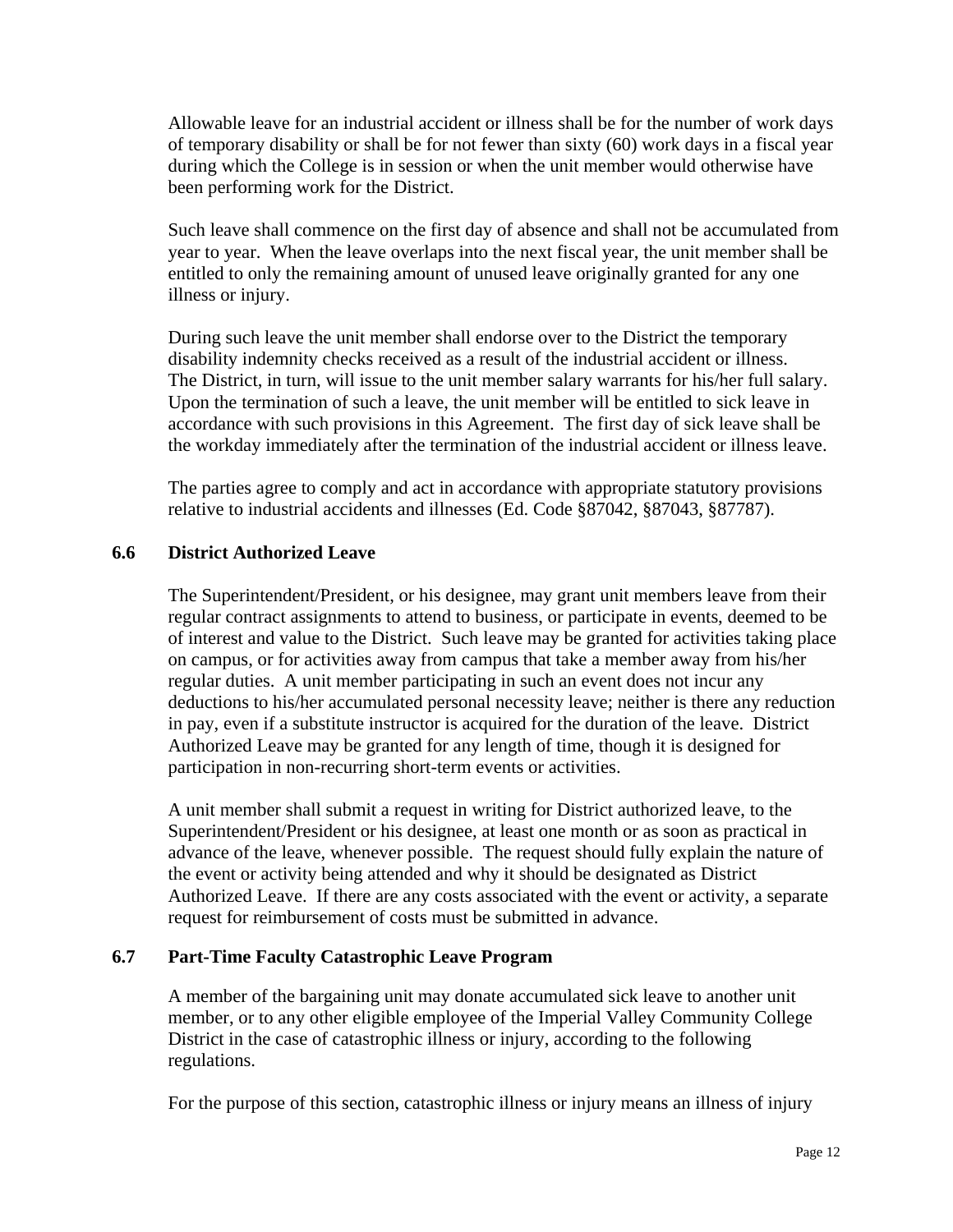that is expected to incapacitate the employee for an extended period of time, or that incapacitates a member of the employee's family which incapacity requires the employee to take time off from work for an extended period of time to care for that family member, and taking extended time off work creates a financial hardship for the employee because he or she has exhausted all of his or her sick leave and other paid time off.

Eligible sick leave credits may be donated to another employee for a catastrophic illness or injury if all of the following requirements are met:

- 1. the employee who is, or whose family member is, suffering from a catastrophic illness or injury requests in writing that eligible leave credits be donated and indicates to the District the approximate number of leave credits needed;
- 2. the employee provides verification of catastrophic injury or illness to the District by providing written documentation from the attending medical/health care provider and the District verifies that the employee is unable to work due to the employee's or his or her family member's catastrophic illness or injury;
- 3. the employee has exhausted all accrued paid leave credits.

If these conditions are met, and the District approves the transfer of eligible leave credits, any unit member may, upon giving written notice to the District, donate accumulated contract sick leave credits at a minimum of three (3) hours and in one (1) hour increments thereafter.

The maximum amount of time for which donated leave credits may be used by the receiving unit member is not to exceed the remainder of the current college term.

The employee who receives paid leave pursuant to this section shall use any leave credits that he or she continues to accrue prior to receiving donated leave credits.

All transfers of eligible leave credit are irrevocable.

The District shall establish such policies and create such forms to implement this program; such forms shall explain the full terms of the program and the irrevocable nature of the transfer, and require the signature(s) of the participating unit member(s) (Ed. Code §87045).

#### **ARTICLE 7 SAFETY**

#### **7.1 General**

The District agrees to provide safe conditions under which unit members are required to work. The District agrees to comply with standards prescribed by applicable federal,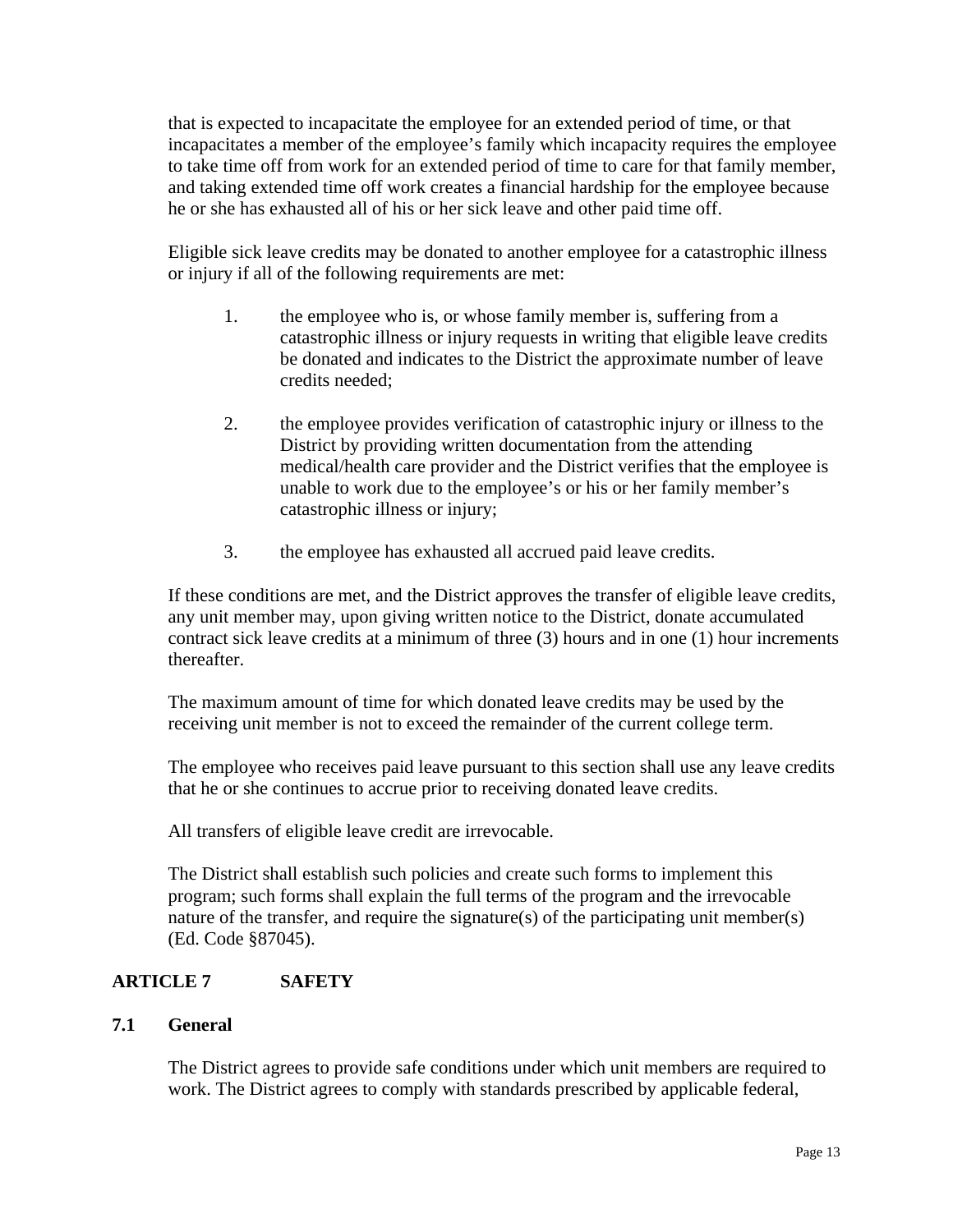state, and local laws, regulations, and ordinances affecting the safety of unit members.

The District shall communicate in writing the health and safety procedures of the District to unit members once each fiscal year during the Faculty and Staff Orientation in August or whenever substantial changes are made to said procedures during the fiscal year. Unit members agree to follow all health and safety procedures of the District.

Members of the bargaining unit agree to report any unsafe conditions, in writing, as soon as practical after they become aware of said conditions, to the CHRO and to give recommendations for remediation where appropriate.

The District agrees to respond in writing within five (5) working days to any unit member who makes such a written report of an unsafe working condition. Such response shall explain the District's evaluation of the working condition, the intent and plan for remedy of the unsafe working condition if the District has deemed that such remedy is appropriate, and a general timetable for such remedy. In determining said timetable the severity and potential bodily harm of the unsafe condition shall be of paramount importance. There shall be no reprisals by the District on unit members who report safety concerns.

#### **7.2 Emergency Procedures**

The District shall develop policies and procedures for emergency situations. The appropriate procedures for notification and response during emergency conditions shall be communicated to the unit members in written form once each fiscal year during the Faculty and Staff Orientation in August or whenever substantial changes are made to these procedures during the fiscal year.

Members of the bargaining unit agree that in the case of a declared natural disaster emergency which results in the modification of the academic calendar, service days will be adjusted to meet the required student contact hour requirements without additional compensation.

#### **ARTICLE 8 EVALUATION OF UNIT MEMBERS**

#### **8.1 General**

- **8.1.1** All information is confidential.
- **8.1.2** A pre-evaluation meeting is encouraged but not required.
- **8.1.3** The substance of the evaluation is not subject to grievance, but the evaluation process is.
- **8.1.4** The evaluator shall be the Vice President for Academic Services, the appropriate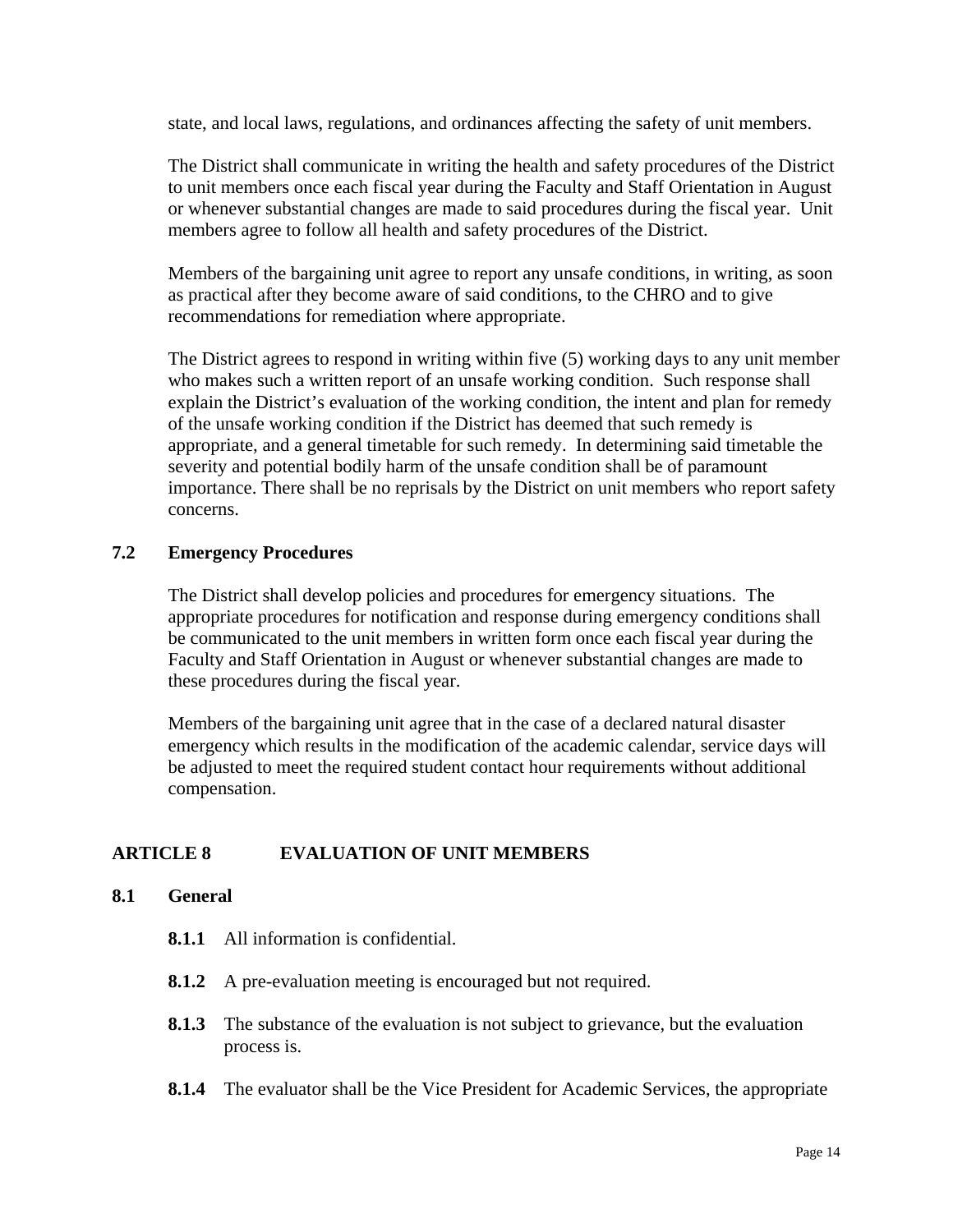Dean, or a designated full-time tenured faculty member from the same or a related discipline as the unit member.

- **8.1.5** Each semester the division chair will forward a list of names of the unit members to be evaluated and the name of the evaluator for each unit member.
- **8.1.6** A new unit member shall be evaluated during their first year of employment. Thereafter, they will be evaluated every three years.
- **8.1.7** If there is a break in service of two academic years, the unit member will be evaluated within the first year of re-employment.

#### **8.2 Evaluation Procedure**

- **8.2.1** The decision as to the ingredients and objectives of the evaluation, the time of the classroom observation, and the time for the post-evaluation conference may be set at a pre-evaluation conference or if no pre-evaluation conference is requested by the unit member, by mutual agreement of the unit member and evaluator. The evaluation shall include provisions related to the faculty member's knowledge of, and participation in, presenting and assessing student learning outcomes.
- **8.2.2** If the pre-evaluation conference is requested, the unit member and evaluator must fill out a pre-evaluation form.
- **8.2.3** The classroom observation will take place within 25 days of the pre-evaluation conference or of the mutual agreement referred to in 8.2.1 above.
- **8.2.4** The length of the classroom observation is to be one 50-minute period but may be lengthened or shortened by mutual consent of the unit member and the evaluator.
- **8.2.5** The evaluator must complete all forms during or immediately following the classroom observation; notes may be taken during the visit.
- **8.2.6** The evaluator must discuss the evaluation results with the unit member at a postevaluation conference, which must be held within twenty (20) workdays of the classroom observation.
- **8.2.7** In the post-evaluation conference, the evaluator and unit member may agree to changes to what has been written on the evaluation form. In this case, the redrafted form shall be submitted to the unit member within five (5) workdays.
- **8.2.8** A copy of the final, singed evaluation forms shall be given to the unit member and the original evaluation form will be placed in the unit member's personnel file by May 15 of the academic year. The May 15 deadline may be extended by mutual consent of the unit member and the evaluator.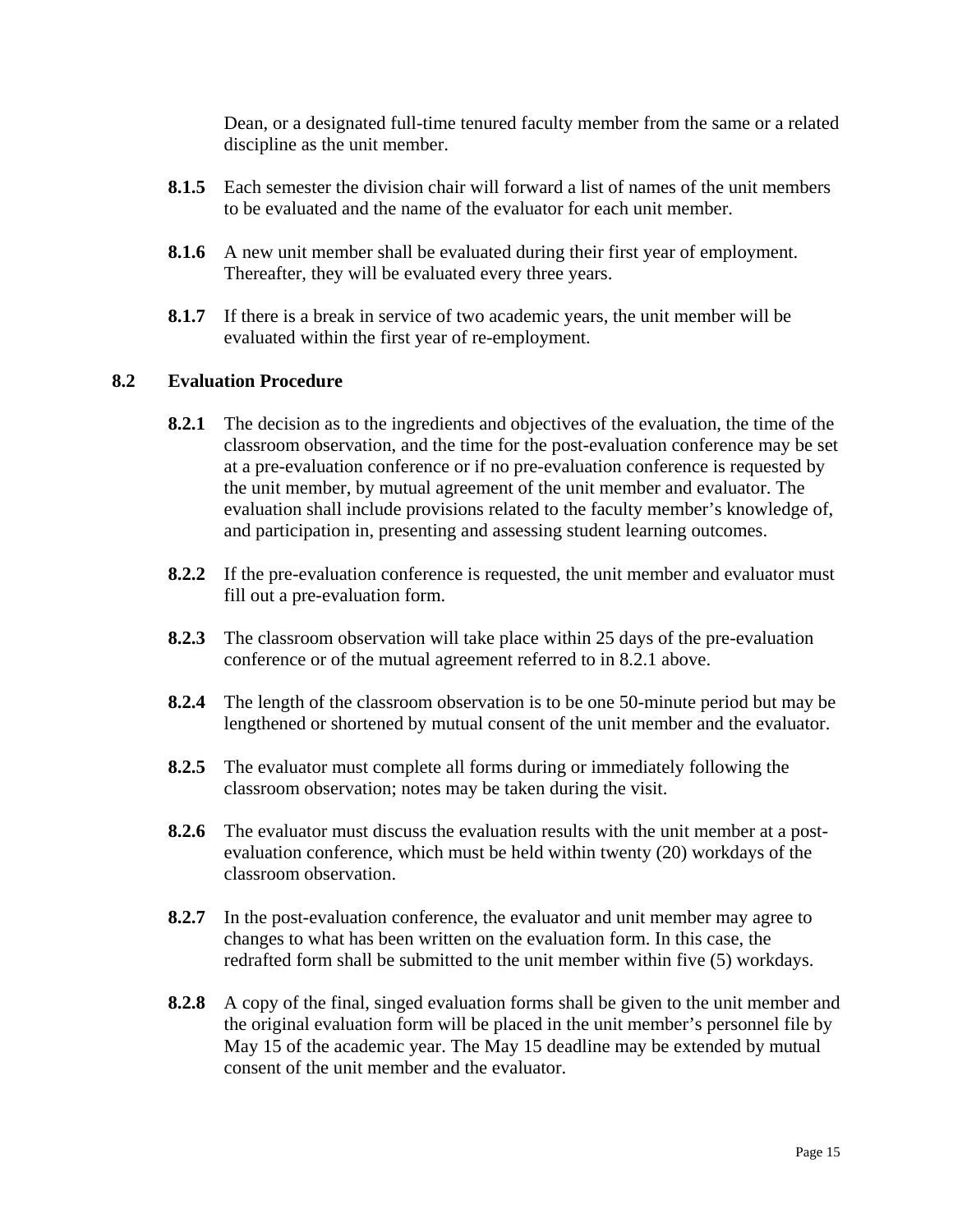- **8.2.9** The District shall supply the student evaluation forms which are available in the faculty lounge and district website.
- **8.2.10** The unit member has the option to discuss student evaluations with the evaluator at the post-evaluation conference.
- **8.2.11** The unit member has the option whether or not to place student evaluations or references in his/her personnel file.

#### **ARTICLE 9 GRIEVANCE PROCEDURES**

#### **9.1 Purpose**

The purpose of this procedure is to provide an orderly method of resolving grievances, as promptly as possible, that arise under this Agreement.

#### **9.2 Definitions**

A "grievance" is a formal, written allegation by a grievant that he or she has been adversely affected by a violation, misapplication, or misinterpretation of a specific provision of this Agreement.

A "grievant" is (1) a member of the bargaining unit, (2) a group of members, or (3) the Association, any one of which alleges a violation, misapplication, or misinterpretation of this Agreement.

A "workday" is any day during which the administrative offices of the District are open for business.

#### **9.3 Rights**

#### **9.3.1 Informal Resolution**

At any time during this procedure, the parties through mutual agreement may meet informally in an attempt to resolve the grievance.

#### **9.3.2 Representation**

At any and all times throughout the grievance process the grievant shall have the right to representation by the Association or by any other representatives of the grievant's choice. A grievant may choose self-representation or representation by the Association.

#### **9.3.3 Timeliness**

It is mutually agreed that grievances should be processed as rapidly as possible. Time limits shall begin the day following the filing of the grievance. If a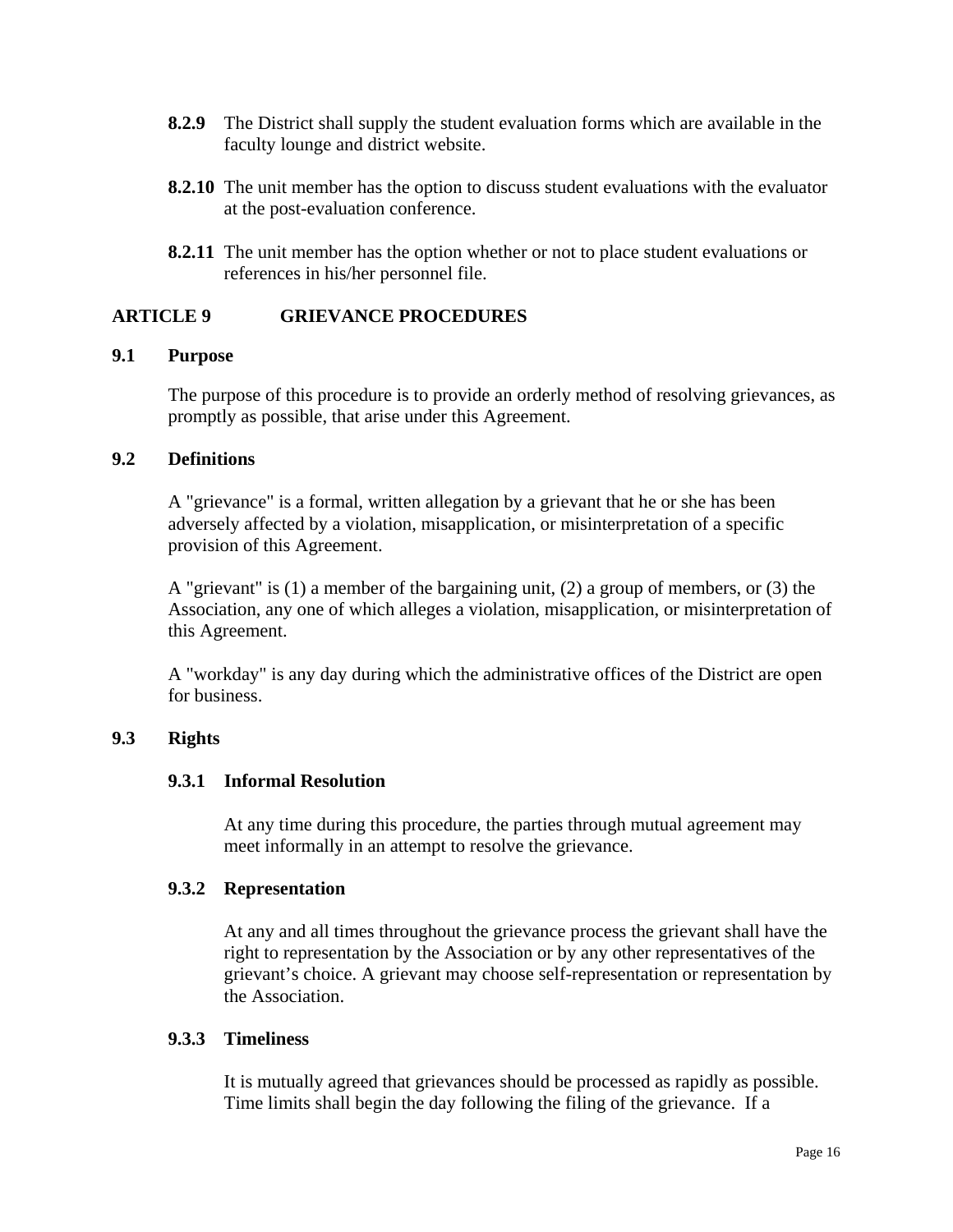grievance is not processed by the grievant in accordance with the time limits set forth herein, the grievance shall be considered settled on the basis of the last decision rendered. Time limits specified herein may be altered by the mutual, written consent of the parties.

#### **9.3.4 Notification**

The Association has the right of notification and participation in all grievances, whether the grievant requests representation by the Association or not, and whether the Association intends to take a stated position with regard to the grievance or not.

When a supervising administrator is notified of the intent by a unit member to resolve a grievable situation at level one, the administrator will contact the Association president and/or grievance officer with information about the grievance and the Association shall be given the opportunity to attend the level one informal meeting.

The Association has the right to participate in all grievance hearings and will be forwarded copies of all documentation generated through the grievance process levels two through four.

#### **9.3.5 Grievant Release Time**

The grievant must be present at all times in conferences held for the purpose of resolving the grievance. Efforts shall be made by all parties to schedule grievance conferences at times that do not conflict with teaching faculty members' teaching schedules. However, upon request the grievant and his/her representative(s) shall be granted District Authorized Leave to present his/her grievance during his/her regularly scheduled hours of work without loss of pay if this is the only time mutually available for grievance processes. Association members serving as representatives or participants in a grievance shall also be granted District Authorized Leave upon request.

#### **9.3.6 Grievance Witnesses**

The District shall make available for testimony in connection with the grievance procedure any District employees whose appearance is requested by the grievant. Any employee witnesses required to appear in connection with this article shall be granted District Authorized Leave to present their testimony and shall suffer no loss of pay during the time required for testimony.

#### **9.3.7 Documentation**

Forms for grievance proceedings shall be those attached to this document as Exhibit A.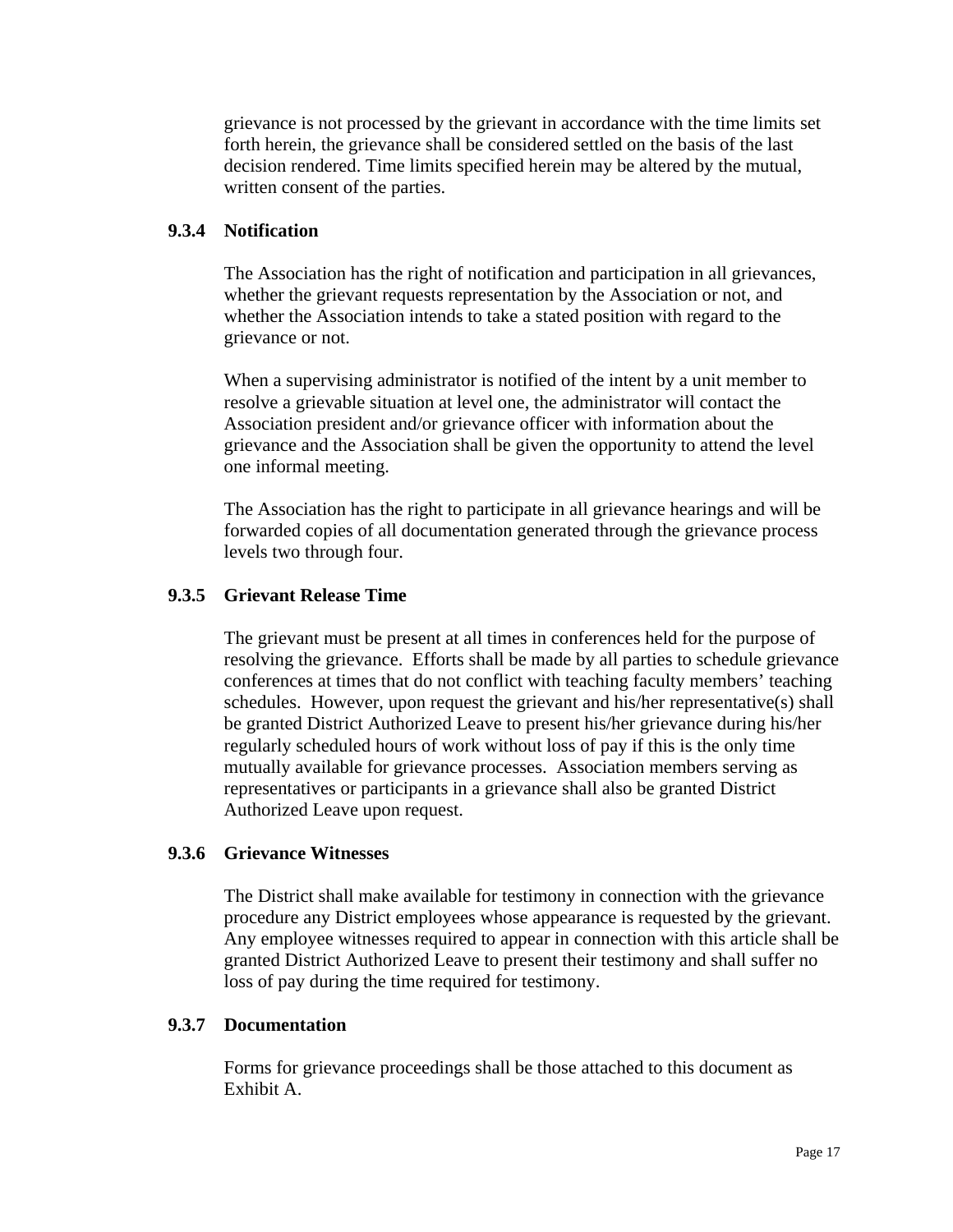Decisions rendered in writing shall set forth the decision and the reason(s), and the decision will be transmitted promptly.

Any records pertaining to a grievance shall be kept in a District file separate from the grievant's official personnel file. The grievant may examine his/her file at any off-duty time.

#### **9.3.8 No Reprisals**

No reprisals of any kind will be taken by the District or by any member or representative of the administration or the Board against any grievant, any party in interest, any bargaining unit member, the Association, or any other participant in the grievance procedure by reason of such participation.

#### **9.4 General Provisions**

#### **9.4.1 Group Grievance**

If the grievance involves employees with different immediate supervisors, the grievance may be filed at Level Two.

#### **9.4.2 Policy Grievance**

If the grievance involves District-wide policy, practice or interpretation of this agreement, the grievance may be submitted at Level Two.

#### **9.5 Procedure**

#### **9.5.1 Level One-Informal**

Within twenty (20) workdays after the grievant knew or could reasonably have known of the event or condition upon which the alleged grievance is based, the grievant shall meet with the appropriate supervising administrator to attempt to resolve the alleged grievance. There will be no meetings during school recess periods unless mutually agreed upon by the grievant and the District.

#### **9.5.2 Level Two-Formal**

If the alleged grievance is not resolved at the informal level, the grievant may within ten (10) workdays of the informal meeting submit a formal, written grievance to the CHRO.

The written grievance shall set forth in a clear and concise manner the contract provision(s) alleged to have been violated, the circumstances involved, and the specific remedy sought.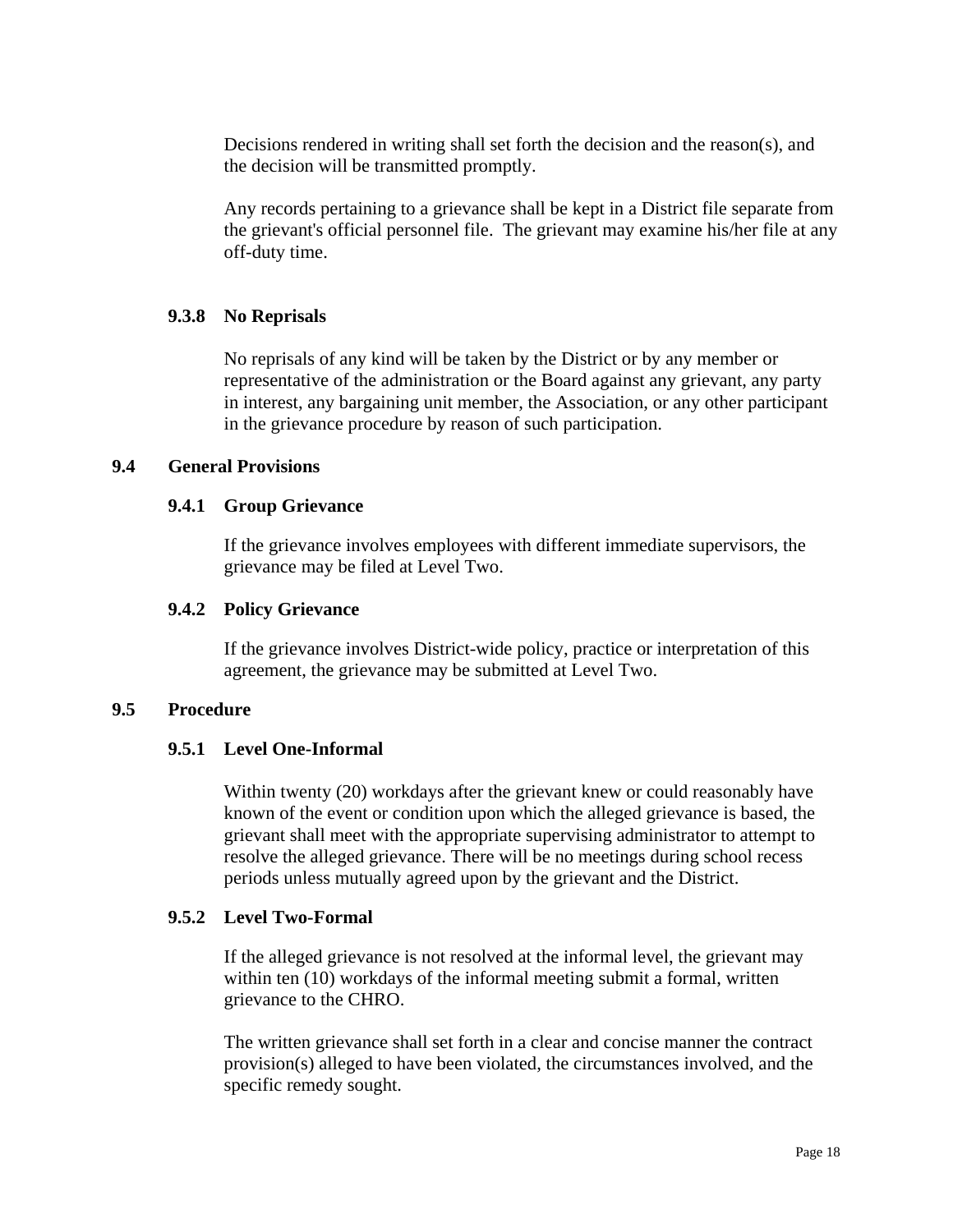Within ten (10) workdays of the filing of the formal, written grievance, the grievant and the CHRO shall meet in an attempt to resolve the alleged grievance. There will be no meetings during school recess periods unless mutually agreed upon by the grievant and the District.

The CHRO shall have five (5) workdays after the formal meeting in which to render a written decision to the grievant.

If the grievance is not resolved at this level, or if the CHRO has not rendered a decision within the five (5) workday time limit, the grievant may appeal the decision in writing to the Superintendent/President within ten (10) work days of receipt of the written decision or within ten (10) work days of the expiration of the Level Two time limit if no decision has been rendered.

The written appeal to Level Three shall include a copy of the original alleged grievance, the decision rendered at Level Two, if any, and the reasons for the appeal.

#### **9.5.3 Level Three – Superintendent/President**

Within ten (10) workdays of the filing of the appeal to Level Three, the grievant and the Superintendent/President shall meet in an attempt to resolve the alleged grievance. There will be no meetings during school recess periods unless mutually agreed upon by the grievant and the District.

The Superintendent/President shall have five (5) workdays after this meeting in which to render a decision to the grievant. If the grievance is not resolved at this level, or if the Superintendent/President has not rendered a decision within the five (5) workday time limit, the Association may request binding arbitration in writing to the Superintendent/President within ten (10) workdays of receipt of the decision or of the expiration of the Level Three time limit if no decision has been rendered.

#### **9.5.4 Advisory Arbitration**

Within ten (10) days of such notification, representatives of the District and the Association shall attempt to agree upon a mutually acceptable arbitrator and obtain a commitment from said arbitrator to serve. If the parties are unable to agree upon an arbitrator within the specified period, the Association shall request a list of Arbitrators from the State Mediation & Conciliation Service (SMCS). The selection of the arbitrator and the arbitration proceedings shall be conducted under the Voluntary Labor Arbitration Rules of the American Arbitration Association. The Association and District shall each pay one-half (1/2) of any charges required by the SMCS for services rendered.

The arbitrator's decision shall be in writing and shall set forth the findings of fact,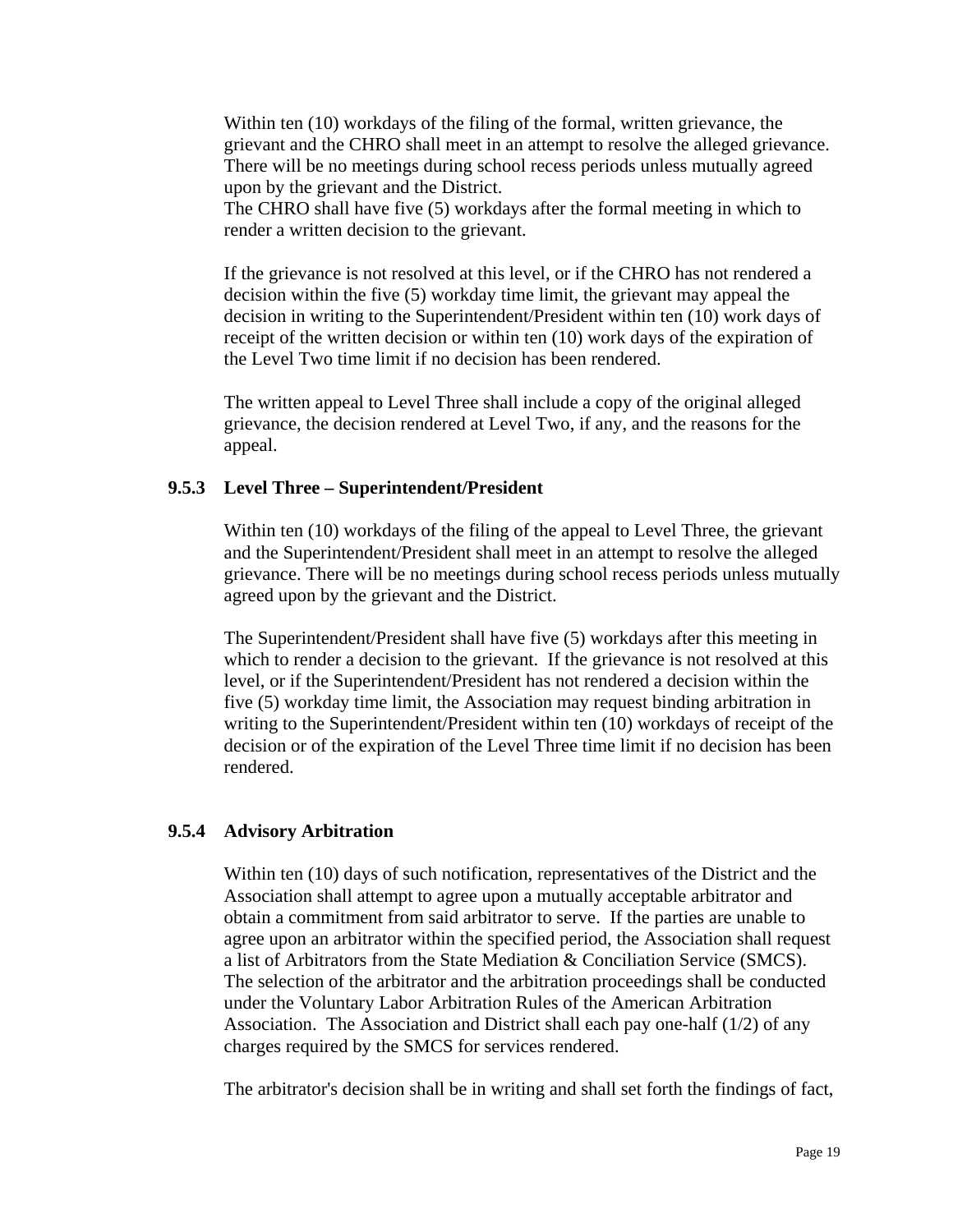reasoning, and conclusions of the issues submitted. The arbitrator shall be without power or authority to make any decision that requires the commission of an act prohibited by law or which is violative of the terms of this Agreement. However, it is agreed that the arbitrator is empowered to recommend any award, financial reimbursement or other remedies as she/he judges to be proper. The decision of the arbitrator shall be submitted to the Association and the District and will be advisory only. If any question arises as to the arbitrability of the grievance, such question will be ruled upon by the arbitrator only after she/he has had an opportunity to hear the merits of the grievance.

All costs for the services of the arbitrator, including but not limited to, per diem expenses, travel and subsistence expenses, and the cost, if any, of a hearing room and court reporter, shall be borne equally by the District and the Association. All other costs, except for released-time for the grievant(s), Association representative(s), and witnesses, shall be borne by the party incurring them.

#### **9.5.5 Level Four – Board of Trustees**

After receipt of the appeal, the matter will be set for hearing at the next regularly scheduled Board of Trustees meeting for which it can be properly placed on the agenda. There will be no meetings during school recess periods unless mutually agreed upon by the grievant and the District. At the discretion of the grievant, the hearing on the appeal may be held either in public or in closed session. The grievant and any representatives shall have the opportunity to testify and present evidence and witnesses at the hearing.

Within five (5) workdays of this hearing, the Board of Trustees will deliver to the grievant its written decision in regard to the grievance. The decision of the Board shall be final.

#### **ARTICLE 10 WORKLOAD**

#### **10.1 Load**

The maximum load for unit members in fall and spring semesters is 67% of a full-time faculty member's annual load. There is no maximum load for unit members in winter or summer intersessions.

#### **10.2 General Assignment Procedure**

Seniority is determined by original date of hire as part-time faculty, not prior service with the District as full-time faculty, administrators, or classified personnel. If two or more unit members have the same hire date, their seniority placement will be determined by the drawing of lots. If a unit member is not employed for twenty-four (24) months, they shall lose their seniority hire date, and if rehired, their new hire date will be their seniority date.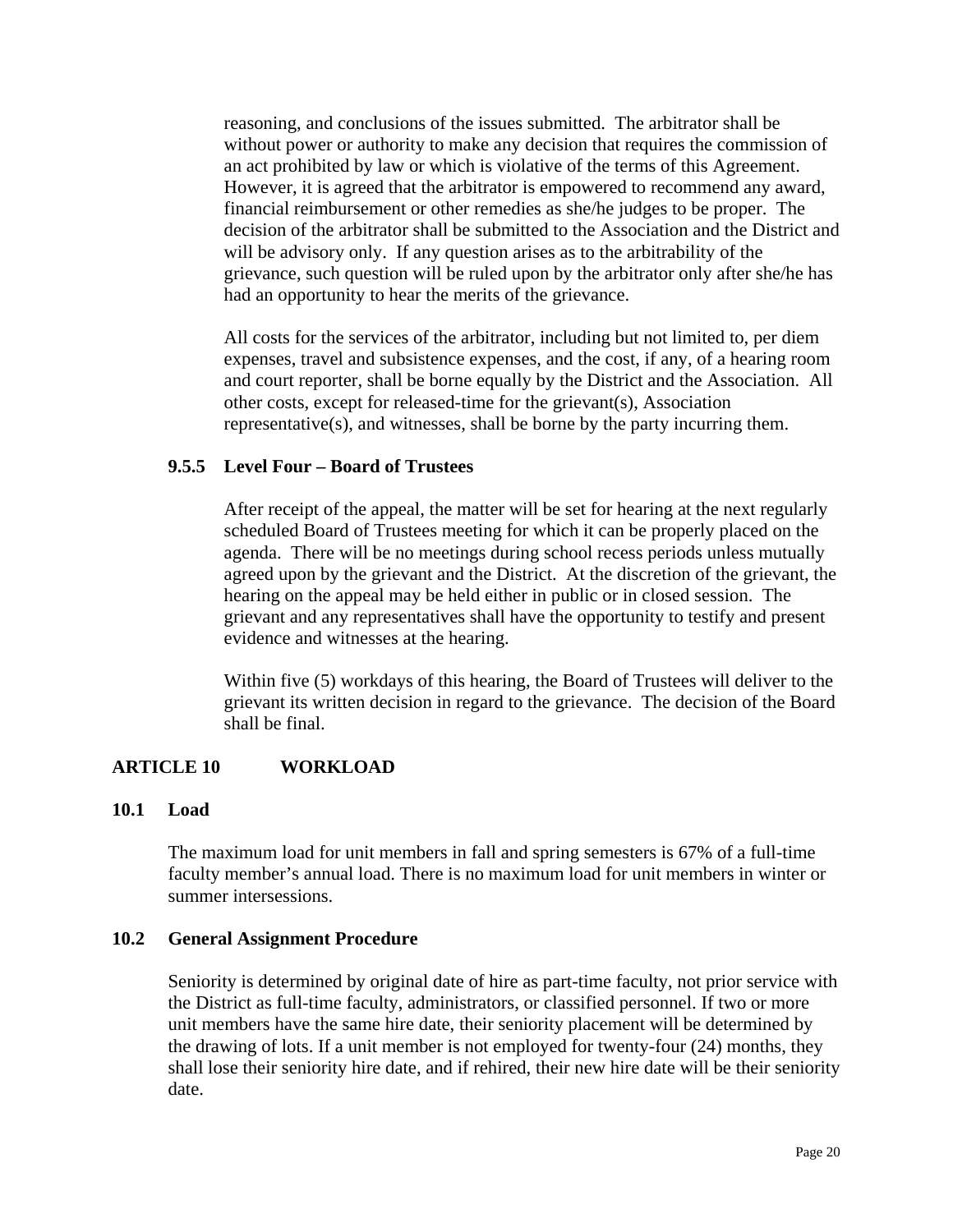All unit members in a given discipline will be ranked according to seniority, with the most senior person being granted rank 1, the second most senior person being granted rank 2, and so on. If a unit member possesses qualifications to work in multiple disciplines, the unit member shall notify the Human Resources Department of said qualifications and upon verification be added to the seniority list of the additional disciplines.

Once class(es) and/or hours have been assigned to Full-Time Faculty by the end of the fall, spring, winter intersession and summer semester, Full-Time Faculty shall not be entitled to bump a part-time faculty member in order to obtain an overload assignment. In the case where a full-time faculty needs to bump part-time faculty after the original scheduling process to make load, the bumping shall be in reverse seniority order.

#### Course Assignment Procedure

For each fall and spring semester and for the winter intersession and the summer session, the Deans and Department Chairpersons, under the direction of the Vice President for Academic Services and with consultation from Student Services, shall develop the list of projected course offerings, including dates, times, locations, and patterns, in each subject area that best fit the needs of the students.

Department Chairpersons will offer to all qualified unit members in their divisions or departments the opportunity to select course assignment(s) according to the following procedure after full time unit members have selected their assignments, utilizing a priority selection system based upon seniority.

- 1. The Division Chair or designee shall notify all unit members on their seniority list of the date that the course selection shall begin at least five work days prior to the selection process. The list of courses in the discipline to be offered for that semester or session shall be offered first to the rank 1 member. That member will have the opportunity to select up to the maximum amount of load allowed by law (67% of a full-time faculty load). If the unit member doesn't respond within two business days, they may be skipped for that round of scheduling.
- 2. The list will then be passed on to all the remaining unit members in order, with each selecting courses as outlined above.
- 3. Once all the unit members have selected their course(s), the list, if any courses are remaining, will return to the member ranked 1, who will then select one additional course if desired.
- 4. The rounds will continue in order until all courses are selected or unit members have met the 67% of a full time load legal maximum. If any courses remain unselected, then the Department Chairperson will offer the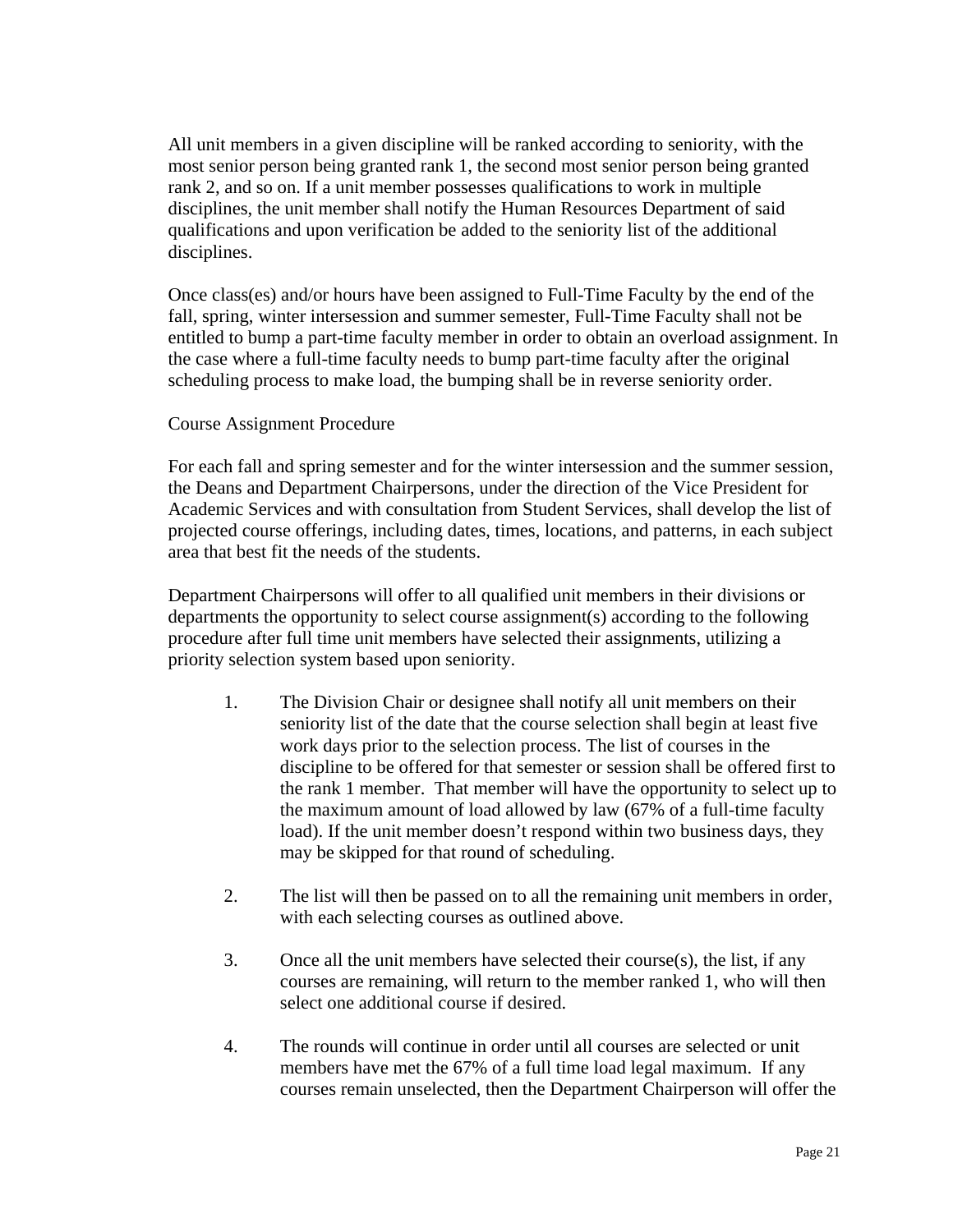courses to qualified unit members outside the discipline, if any, and/or new hires.

5. Unit members assigned a course may be bumped by another unit member with more seniority if that unit member was bumped because a full time faculty member needed to make load, but not for overload purposes.

#### **10.3 Non-Teaching Faculty Assignment Procedure**

Currently employed unit members in non-teaching assignments shall be offered the maximum amount of hours allowable by law in order of seniority prior to hiring additional non-teaching unit members. In the case where a full-time faculty needs to bump part-time faculty after the original scheduling process, the bumping shall be in reverse seniority order. Unit members assigned hours may be bumped by another unit member with more seniority if that unit member was bumped because a full time faculty member needed to make load, but not for overload purposes.

#### **10.4 Class Size**

It is the intent of the parties that present class size quotas for all classes offered within the District shall continue for the duration of this Agreement.

The minimum class size quota for traditionally delivered courses shall be twenty-eight (28) students per class except in cases where student safety or government regulations require a smaller class size. The maximum class size quota shall be forty-five (45) students per class. In all cases, class size quotas for individual courses shall be set based upon appropriate academic needs and through the shared governance processes established by and with the consent of the Academic Senate and the Curriculum Committee.

The minimum and maximum class size quota for online courses shall be based upon appropriate academic needs and through the shared governance processes established by and with the consent of the Academic Senate and the Curriculum Committee. In order to avoid the cancellation of a class during a given semester or session, a class must achieve an enrollment equal to at least 60% of class size quota or 17 students, whichever is less. The Vice President for Academic Services can waive this requirement upon his/her discretion for reasons including, but not limited to, the following:

- 1. If a small group of students needs a certain course for graduation or program completion and no substitute course is available;
- 2. If a new course is inaugurated and it is believed that continuing the course with a small number of students will enhance the potential growth of the course;
- 3. If a course is offered that is an important part of the curriculum (e.g. part of a Program Pathway) and the instructor's class sizes in other assigned courses are above average;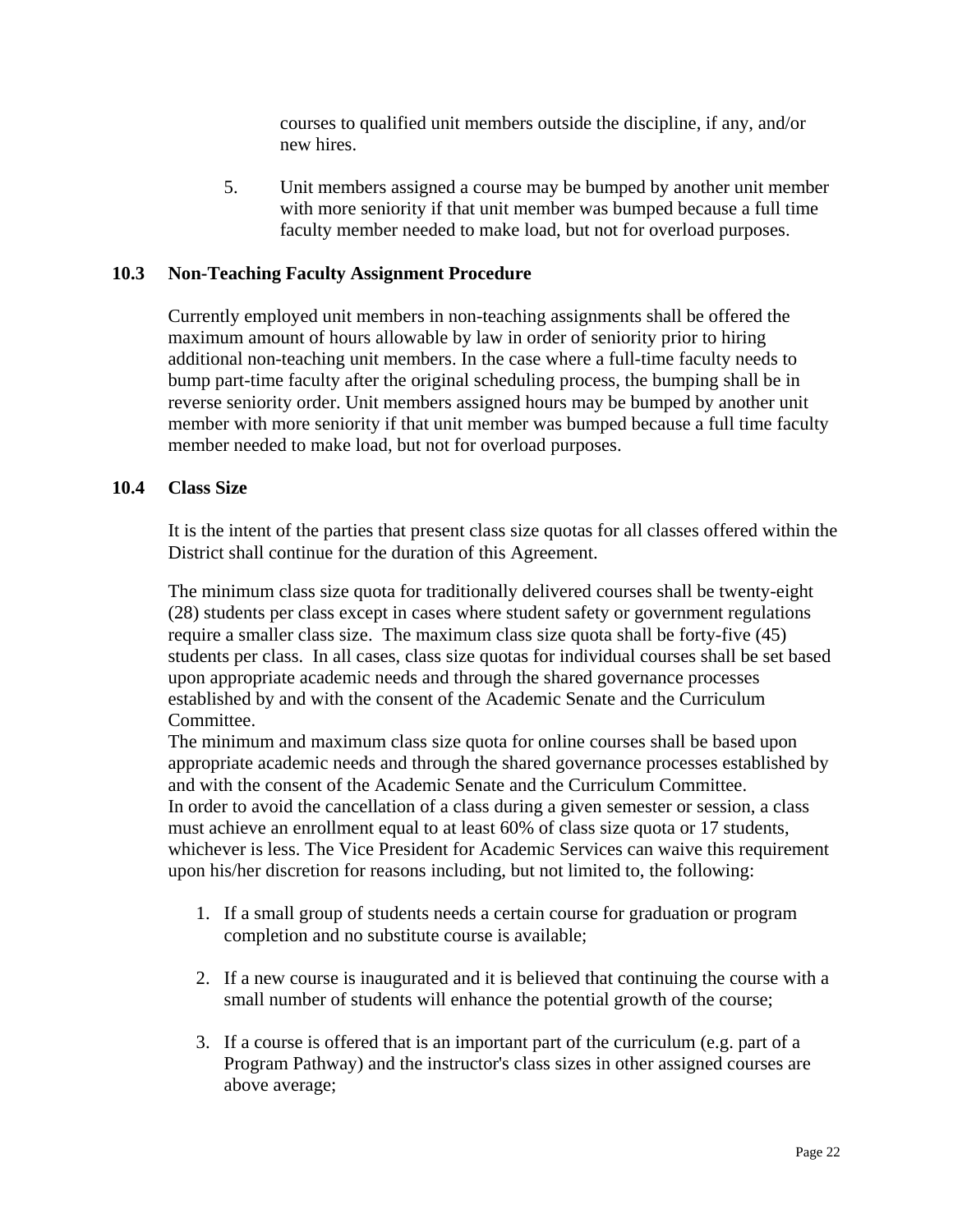4. If it is deemed wise to offer special studies, individual studies, and honors courses which naturally have a small class size.

Unit members whose classes are below the class size quota on the first day of instruction are expected to add any additional students who apply to add or "crash" the course at the first class meeting, up to the class size quota. Unit members are encouraged to add additional students up to the class quota after the first class meeting but before the District's established add deadline, if the unit member feels it is academically appropriate.

Unit members whose classes are below the maximum class size quota are expected to add any additional students who apply to add or "crash" the course through the end of the late registration process.

#### **10.5 Large Quota Classes**

Upon the approval of the Vice President for Academic Services, certain courses may be designated as large quota classes, and the course enrollment limits during the computer pre-registration period shall reflect such large quota designation.

Divisions and departments will determine which, if any, courses within their curriculum are appropriate for potential large quota enrollment based upon academic, practical, and/or legal considerations. They will indicate the appropriateness of a given course for large quota enrollment on the official course outline of record. The approval of this change to the official course outline of record must follow the established practices and procedures of the Curriculum Committee. The Vice President for Academic Services, along with the appropriate Department Chairpersons and Deans, shall be responsible for ensuring that the individual classes designated in any given semester for large quota enrollment are those that have been approved as such on the official course outline of record.

Instructors who agree to teach a large quota class will be entitled to extra financial compensation based upon the following formula:

| Quota to 25% over quota  | No additional compensation                                                       |
|--------------------------|----------------------------------------------------------------------------------|
| 26\% to 50\% over quota  | Additional compensation equal to one-third<br>of the hourly rate for the course  |
| 51\% to 75 \% over quota | Additional compensation equal to two-thirds<br>of the hourly rate for the course |
| 76% to 100% over quota   | Additional compensation equal to the full<br>ourly rate for the course           |

Under no circumstances will an instructor be allowed to enroll a class at greater than 100% over, or double quota.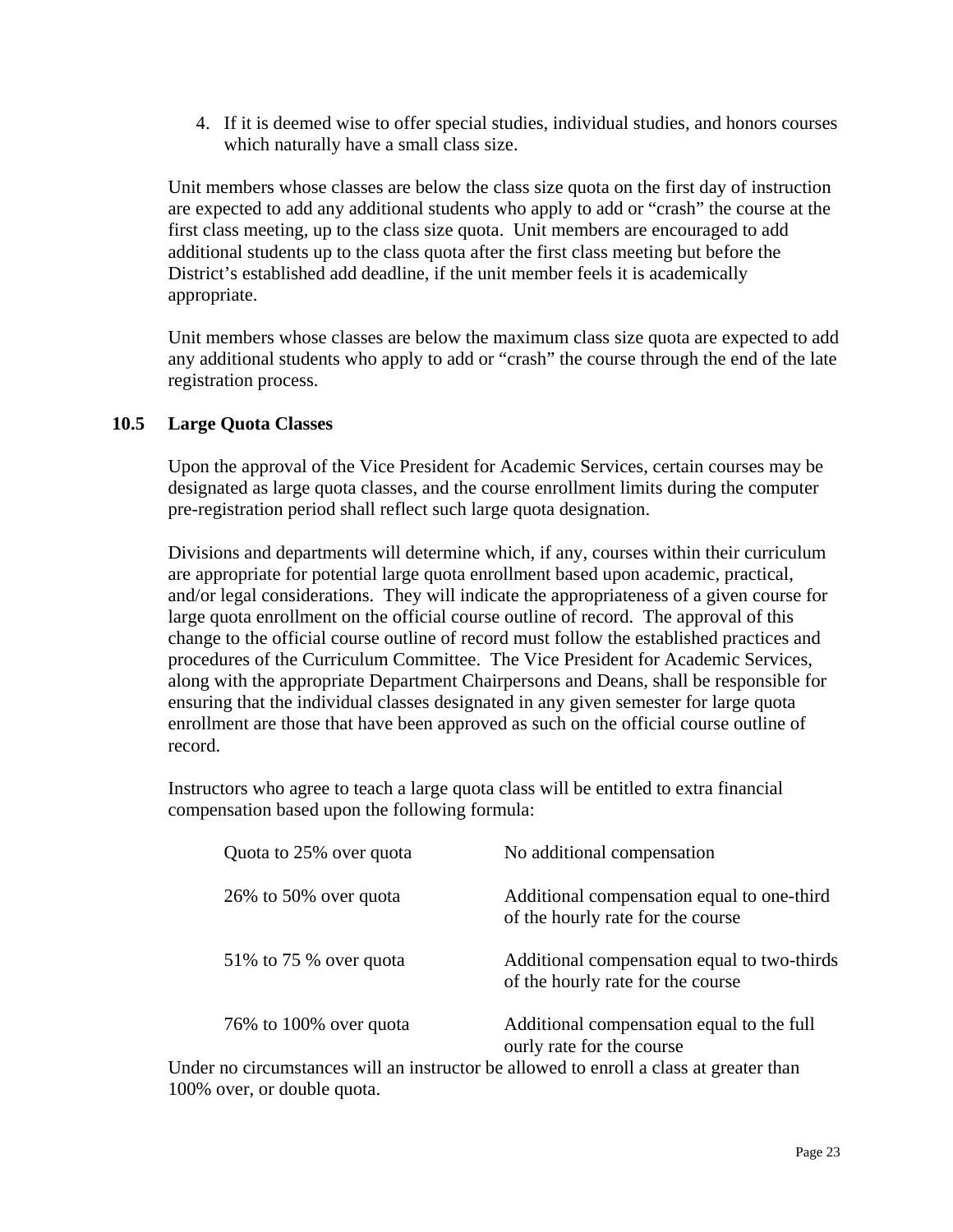The compensation formula will be based upon the verified total enrollment in the course as per the official census count. Any instructor who is found to have intentionally inflated the census count by not eliminating non-attending students will receive no additional compensation.

On or after the first day of the semester, if sufficient student need exists, the Vice President for Academic Services in consultation with the appropriate deans or department chairs and affected unit members, may designate additional courses as large quota classes, and instructors may then initiate over-quota adds to achieve additional compensation.

Under no circumstances will an instructor add students to a course if there is insufficient physical space to accommodate the students, the increased enrollment exceeds the maximum allowable occupancy of the room as established by the appropriate governmental agency, there are insufficient student desks to accommodate all the students, or adding additional students would create an unsafe condition for the students.

All unit members who are qualified to teach a class that has been approved for large quota must be given the opportunity to do so upon their request and if sufficient classroom space is available. Priority for approval of requests to teach large quota courses will be given based upon a revolving seniority system, where the most senior qualified member will have the first priority, but will move to the bottom of the priority list for the subsequent semester and will only come back up to first priority after all other qualified members have had the opportunity, whether they exercised it or not, to teach a large quota class.

#### **10.6 Classroom Assignments**

Upon the approval of the Vice President for Academic Services, or designee, multiple sections of the same course may be assigned for lecture purposes in the large lecture halls. Unit members teaching these combined sections will receive the same compensation as they would have had the sections been offered in separate classrooms.

#### **10.7 Final Grades**

Unit members are required to submit final grades and all accompanying documentation for each semester and session in a timely and accurate manner following the procedures established by the Vice President for Academic Services. Unit members must submit all grades by 5:00 p.m. on the seventh calendar day excluding weekends and holidays, following the last day of the semester or session, unless the member has been granted an extension by the Vice President for Academic Services or the grade submission deadline is extended by the Vice President for Academic Services.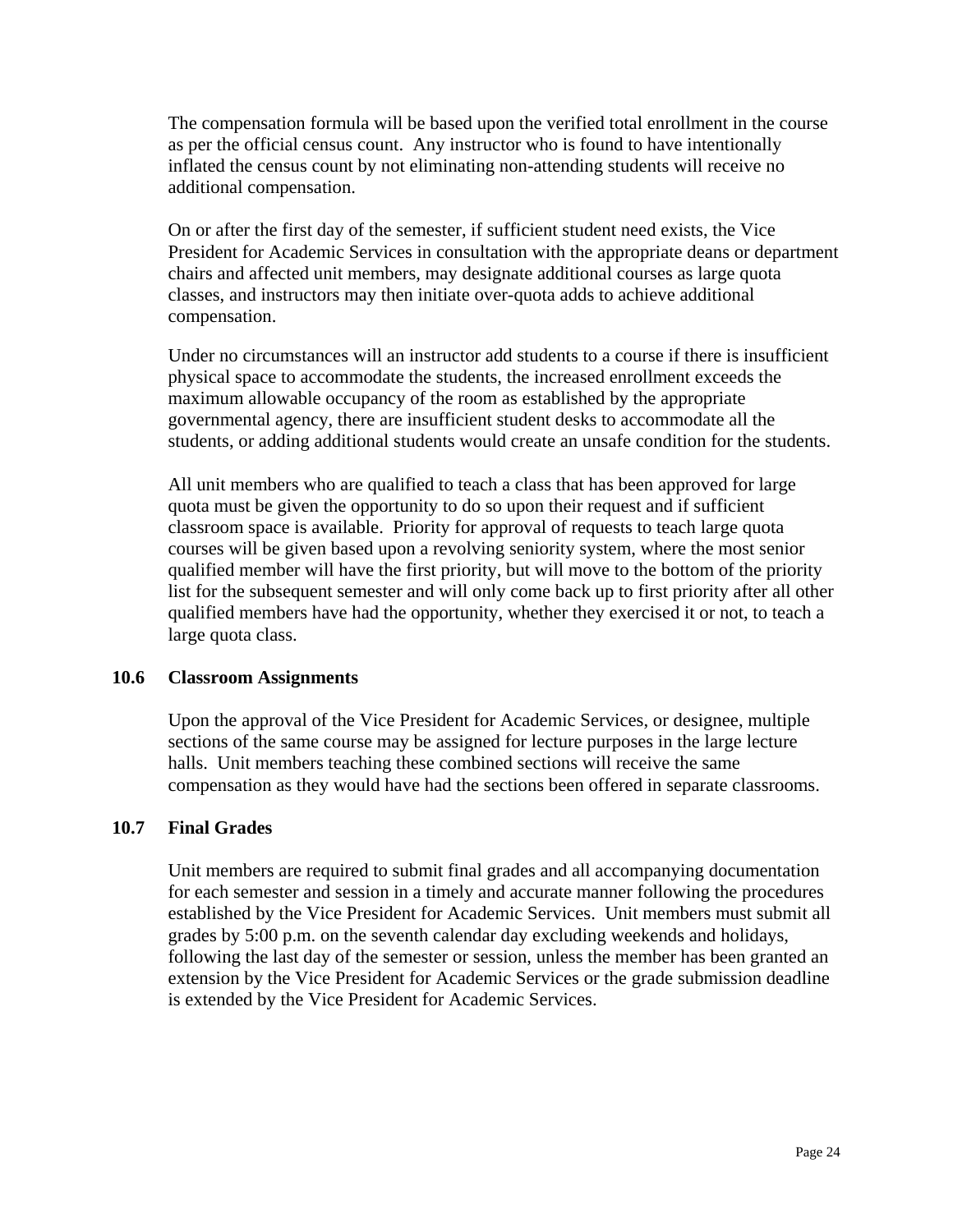#### **ARTICLE 11 DISCIPLINE**

#### **11.1 General**

The parties recognize that unit members do not accrue permanency under California law. Unit members not rehired at the start of a semester shall not be considered to have been dismissed.

Unit members may receive disciplinary notice, at various levels, for any reason that the supervisor and District find appropriate. However, dismissal after the start of a semester or session should occur for one of the following causes:

- 1. Immoral or unprofessional conduct.
- 2. Dishonesty.
- 3. Unsatisfactory performance.
- 4. Evident unfitness for service.

5. Physical or mental condition that makes him or her unfit to instruct or associate with students.

6. Persistent violation of, or refusal to obey, the school laws of the state or reasonable regulations prescribed for the government of the community colleges by the board of governors or by the governing board of the community college district employing him or her.

7. Conviction of a felony or of any crime involving moral turpitude.

8. Conduct specified in Section 1028 of the Government Code.

#### **11.2 Progressive Discipline**

Although any of the following may be issued based on the type of issue(s) and determined severity, disciplinary action generally follows the process below:

Step 1: Written Warning Step 2: Suspension (either with or without pay) Step 3: Dismissal

At any step during a disciplinary action meeting, the unit member may request that a representative of the Association be present or the unit member may choose to employ legal counsel on his/her behalf, at his/her own cost.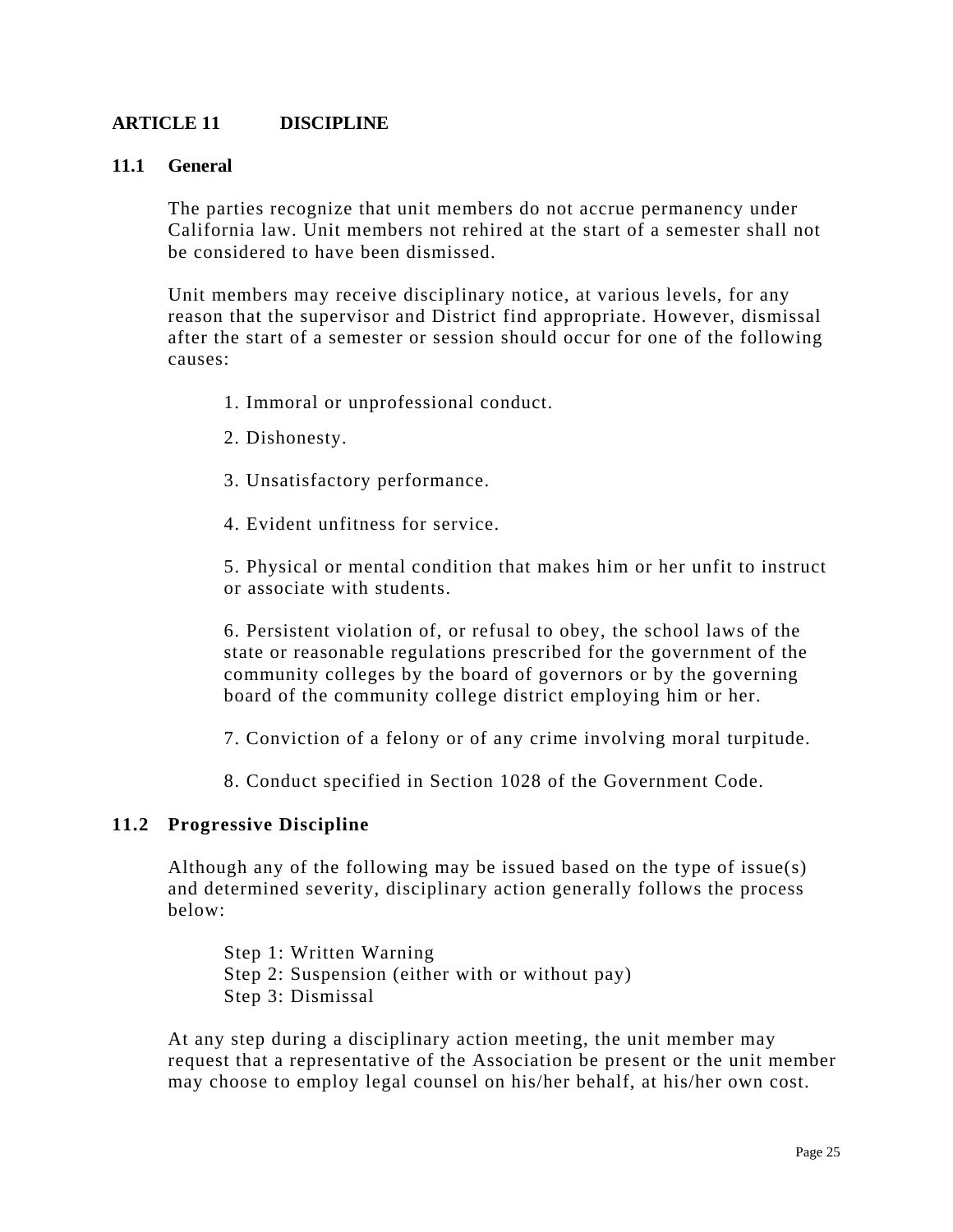At steps 2 or 3 the unit member may choose to respond in writing to the accusation and have such response attached to the District's paperwork.

Unit member shall be provided copies all relevant information/paperwork upon which the decision to suspend or dismiss was reached in order to prepare a response in his/her defense. A unit member may request (in writing) to meet with the CHRO to present their defense (including evidence), who shall arrange for a meeting within fifteen (15) work days of the disciplinary issuance. The CHRO shall make a final written determination based on all evidence provided and notify the unit member of that determination within five (5) work days of such meeting. If the unit member believes that the process has been violated, they may pursue a grievance.

### **ARTICLE 12 COMPLAINTS**

Complaints involving charges of harassment, crime (whether misdemeanor or felony), or charges of discrimination are explicitly excluded from consideration under this Article. Such charges shall be pursued under appropriate laws, policies and procedures.

If a unit member has a complaint about another unit member or another employee of the District, they shall use the Employee Conflict Resolution process outlined on the District website. An example of an Employee Conflict Resolution Form is attached as Exhibit B.

If a student files a written complaint against an unit member as outlined in the General Catalog under "Imperial Valley College Student Complaint Policy" the unit member shall be given a copy of the written complaint by the District prior to any interview or discussion about the complaint with the unit member.

Complaints which are withdrawn or shown to be false shall neither be placed in the complainedagainst unit member's personnel file nor utilized in any evaluation, assignment, or disciplinary or dismissal action against the unit member. Unit members who knowingly make false complaints may be subjected to disciplinary action by the District.

### **ARTICLE 13 SALARY**

**13.1** Unit members shall be paid \$55.00 per hour beginning August 19, 2013 and \$60.00 per hour beginning the first day of the fall semester in 2014. Unit members who are assigned tasks directly related to their primary position responsibilities shall be compensated at their regular hourly rate (e.g. development of SLOs /SAOs,).

**13.2** Unit members who chose to or participate in other pre-approved activities which are not a part of their normal primary position duties (e.g. attending the annual convocation, training sessions, meetings, screening/interview committees, etc.) shall be paid a rate of 50% of their regular hourly rate (e.g.  $$55.00 \text{ X}$ .  $50\% = $27.50$ ). Reported time for these types of activities shall also be rounded to the nearest 15 minute (quarter hour) interval.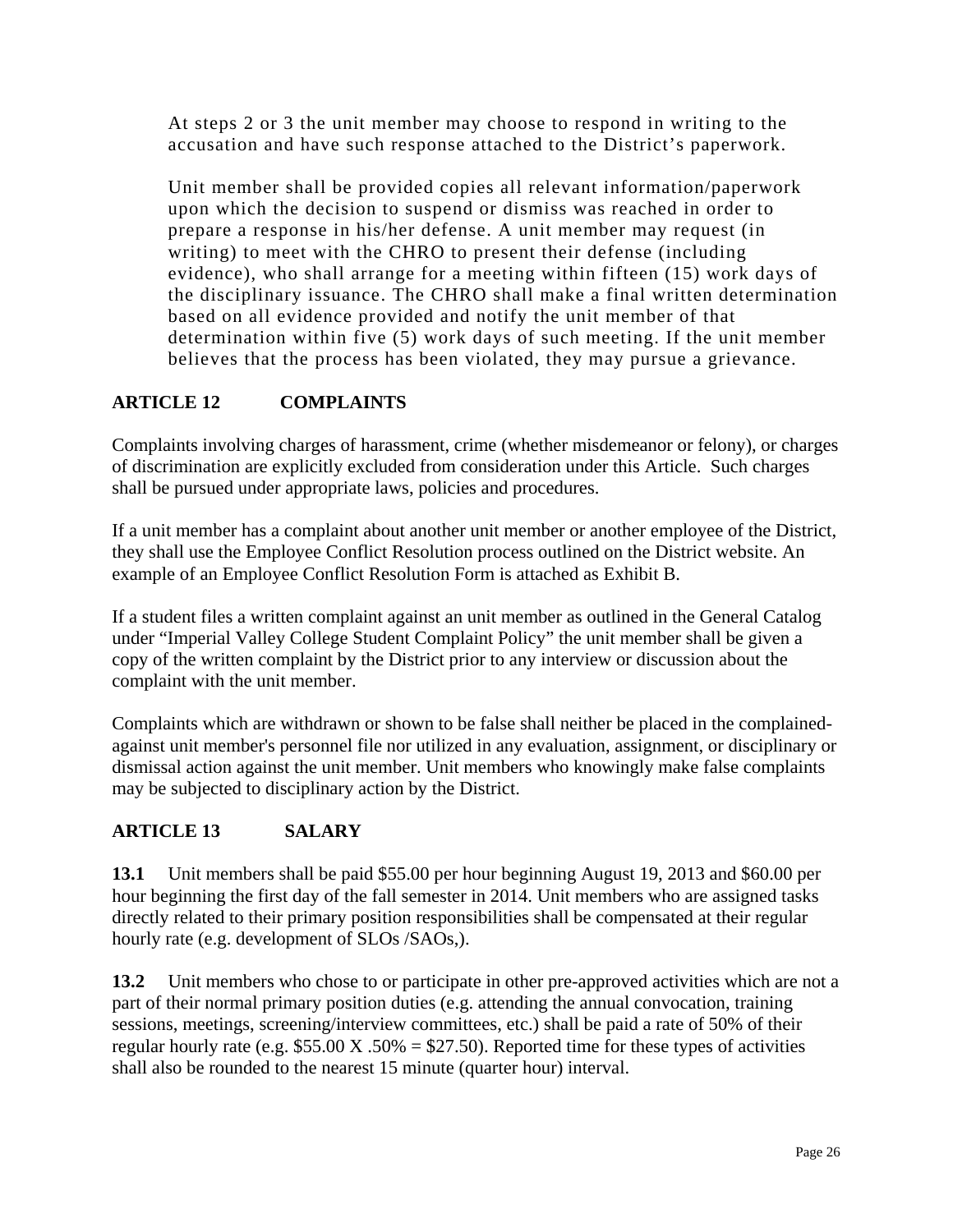**13.3** Unit members who teach non-credit courses shall be paid at a rate of \$43.00 per hour in 2013-14 (effective August 19, 2013) and \$46.00 in 2014-15 (effective July 1, 2014).

#### **ARTICLE 14 RETIREMENT**

Unit members may elect the STRS Defined Benefit (DB), STRS Cash Balance (CB) plan, or Social Security at the time of employment with the District. Unit members who elect the CB option may elect enrollment in the DB plan at any time by completing the required permissive election form which can be obtained from the Human Resources Office. Once a member elects the DB plan with the District, the election is irrevocable.

The District shall report 525 hours to STRS as one year of service credit. Unit members may voluntarily contribute to a 403b or 457 plan via pre-tax payroll deduction.

### **ARTICLE 15 MAINTENANCE OF STANDARDS**

The District shall not reduce or eliminate any benefits or professional advantages which were enjoyed by unit members as of the effective date of this Agreement unless otherwise provided by the express terms of this Agreement.

This Agreement shall supersede any rules, regulations, or practices of the District, except as provided above, which are, or may in the future be, contrary to or inconsistent with the express terms of this Agreement.

The parties to this Agreement shall not interpret or apply this Agreement, any of its terms, or the work rules, which implement this Agreement in a manner that is arbitrary, capricious, or discriminatory.

The parties shall administer this Agreement, all its terms, and the work rules which implement this Agreement with uniform application and effect. The parties shall treat all bargaining unit members equitably in the interpretation of this Agreement, its terms, and the work rules which implement this Agreement.

The parties represent that they know and understand that California law deems an implied covenant of good faith and fair dealing, to be a term and condition of this Agreement.

#### **ARTICLE 16 SAVINGS AND STATUTORY CHANGES**

If any provision of this Agreement or any application of this Agreement to any unit member or group of unit members is held to be contrary to law by a court of competent jurisdiction, then such provision or application shall not be deemed valid and subsisting, except to the extent permitted by law; but all other provisions or applications shall continue in full force and effect. It is further agreed that within ten (10) days of receipt of notification of the court's decision, negotiations shall commence regarding matters related to such provision.

Improvements, reductions, and/or eliminations in benefits included in this Agreement which are brought about by the amendment or addition of statutory guarantees now provided in California or federal law shall be incorporated into this Agreement.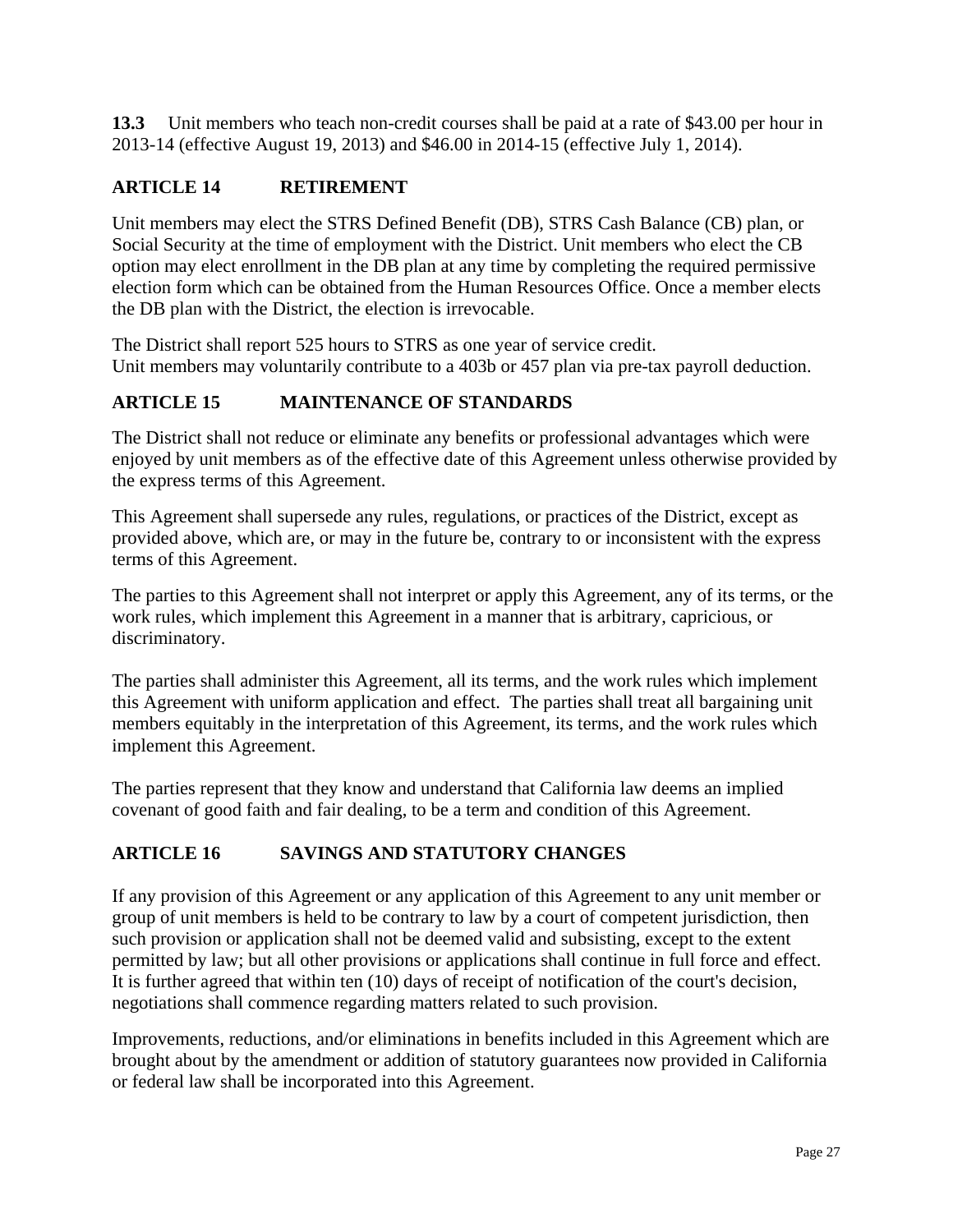#### **ARTICL LE 17 EFFECT AND TERMS OF AGREEMENT**

This Agreement shall constitute the full and complete commitment between the parties and shall supersede any District rules, regulations, or practices contrary to or inconsistent with, its terms.

In the event the District intends to modify any rules, regulations, or practices that directly relate to matters within the scope of this Agreement, the District shall notify the Association prior to implementation and shall meet and negotiate with the Association upon the written request of the Association.

This Agreement shall become effective upon ratification and shall continue in effect up to and including June 30, 2015.

The contract term is for 2013-14 and 2014-15, with reopeners for Article 12 (Salary) and up to two additional articles by either party if initial proposals are "sunshined" by April  $1<sup>st</sup>$ .

If the parties do not amend this Agreement, it shall continue in effect year by year.

The District and Association agree with the aforementioned changes to the collective **bargaining agreement only pending ratification by the Association membership and the Board of f Trustees**.

**Association** Michael Capeci Association Negotiator

Elizabeth Trevino, Association Negotiator

eronimo Garay, Association Negotiator

Scott, Association President, negotiator

**District** 

au District Negotiator

Travie District Negotiator

Dr Vict e, District Superintendent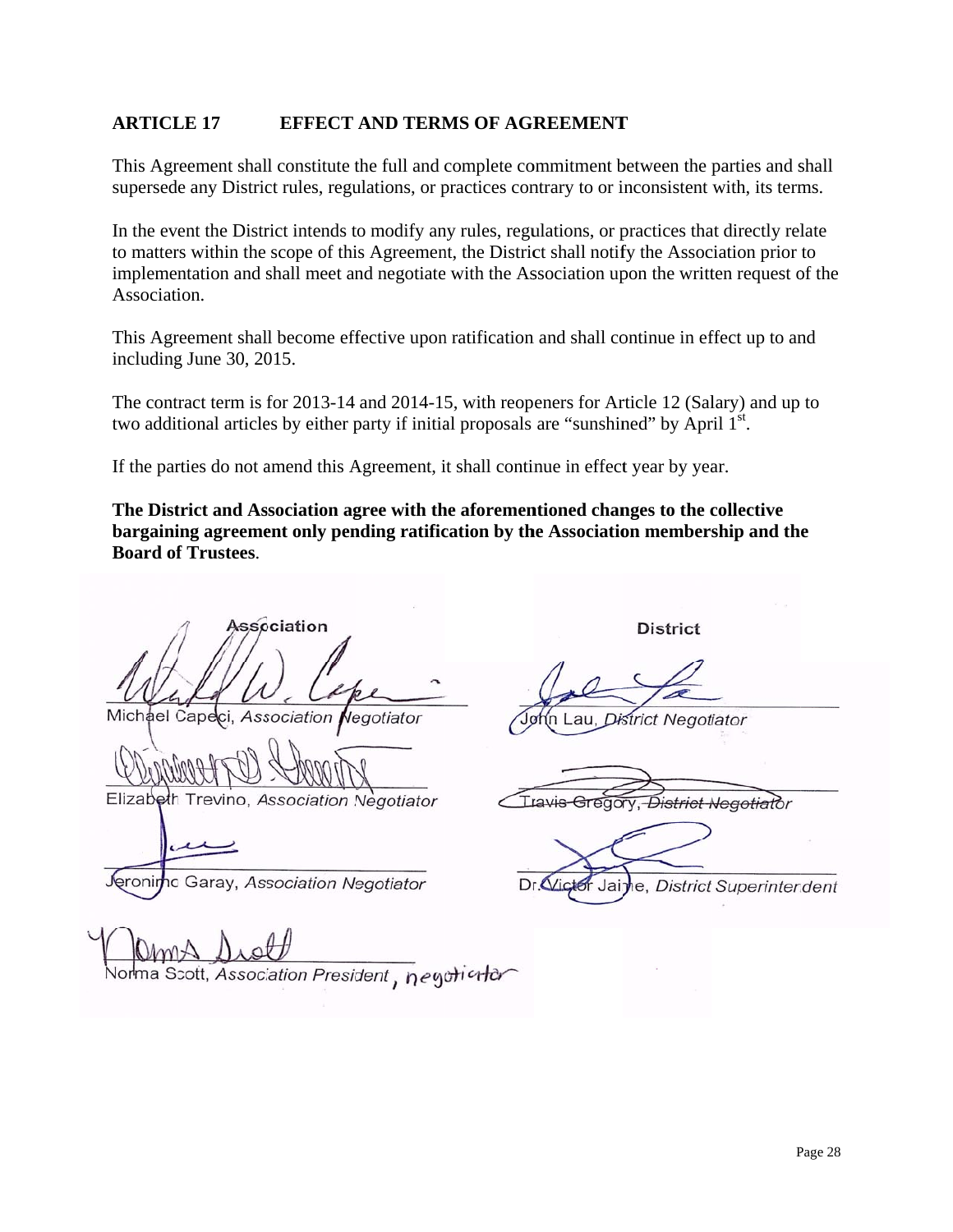# **EXHIBITS TO THE AGREEMENT**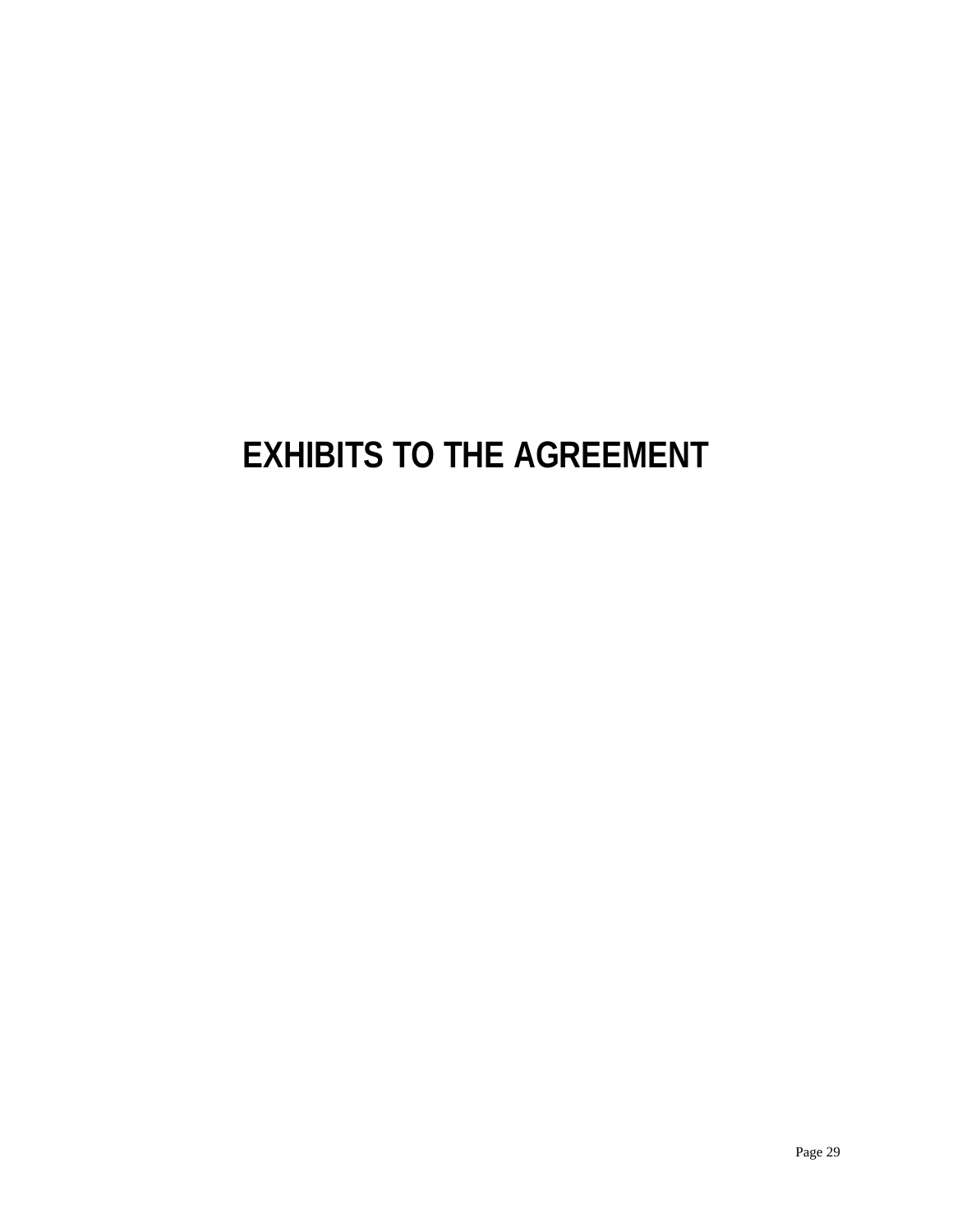#### **IMPERIAL VALLEY COLLEGE GRIEVANCE FORM**

As per Article 9 of the Agreement between the Imperial Community College District and the IVCPTFA/ CCA/CTA/NEA, a grievance is a formal, written allegation by a grievant that he or she has been adversely affected by a violation, misapplication, or misinterpretation of a specific provision of the contract.

Within twenty (20) workdays after the grievant knew or could reasonably have known of the event or condition upon which the alleged grievance is based, the grievant shall meet with the appropriate supervising administrator to attempt to resolve the alleged grievance. There will be no meetings during school recess periods unless mutually agreed upon by the grievant and the District.

| Name of Grievant |                                                                        |        |        |
|------------------|------------------------------------------------------------------------|--------|--------|
|                  |                                                                        |        |        |
|                  | Date and Time of Incident Giving Rise to the Grievance _______         | (Date) | (Time) |
|                  | LEVEL ONE: Informal Meeting with Appropriate Supervising Administrator |        |        |
| (Date)           | (Name of Supervising Administrator)                                    |        |        |

I, the grievant attest that I met with the above named administrator on the above date, and my grievance was not resolved to my satisfaction. I wish to proceed to Level Two of the grievance procedure.

**\_\_\_\_\_\_\_\_\_\_\_\_\_\_ \_\_\_\_\_\_\_\_\_\_\_\_\_\_\_\_\_\_\_\_\_\_\_\_\_\_\_\_\_ \_\_\_\_\_\_\_\_\_\_\_\_\_\_\_\_\_\_\_\_\_\_\_\_\_\_\_\_\_** 

**(Date) (Signature of Grievant) (Name of Grievant)**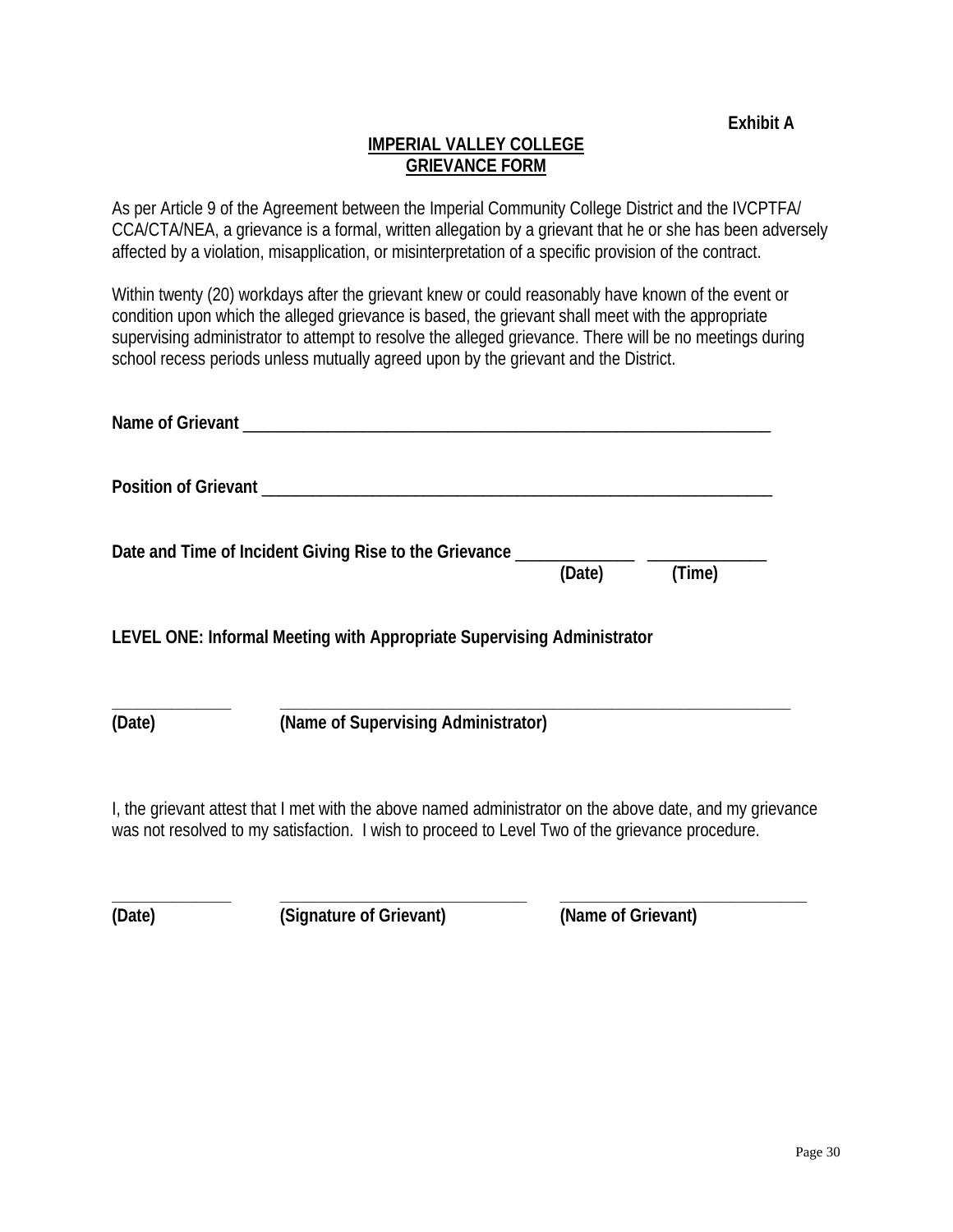#### **GRIEVANCE LEVEL TWO: Appeal to Chief Human Resources Officer (CHRO)**

If the alleged grievance is not resolved at the informal level, the grievant may within ten (10) workdays of the informal meeting submit a formal, written grievance to the CHRO.

Within ten (10) workdays of the filing of the formal, written grievance, the grievant and the CHRO shall meet in an attempt to resolve the alleged grievance. There will be no meetings during school recess periods unless mutually agreed upon by the grievant and the District.

#### **Article(s) and Section(s) of Contract Allegedly Violated:**

**Statement of Facts:** (please include as much specific and detailed information as possible)

**Relief Requested:** (please include specific relief (financial or other) requested)

| (Date) | (Signature of Grievant)                               | (Name of Grievant) |  |
|--------|-------------------------------------------------------|--------------------|--|
|        | Delivered to the Chief Human Resources Officer (CHRO) |                    |  |
|        |                                                       | Date               |  |

The CHRO shall have five (5) workdays after the formal meeting in which to render a written decision to the grievant.

**Decision of CHRO:** Attached separately (to include date delivered to Grievant and IVCPTFA Representative).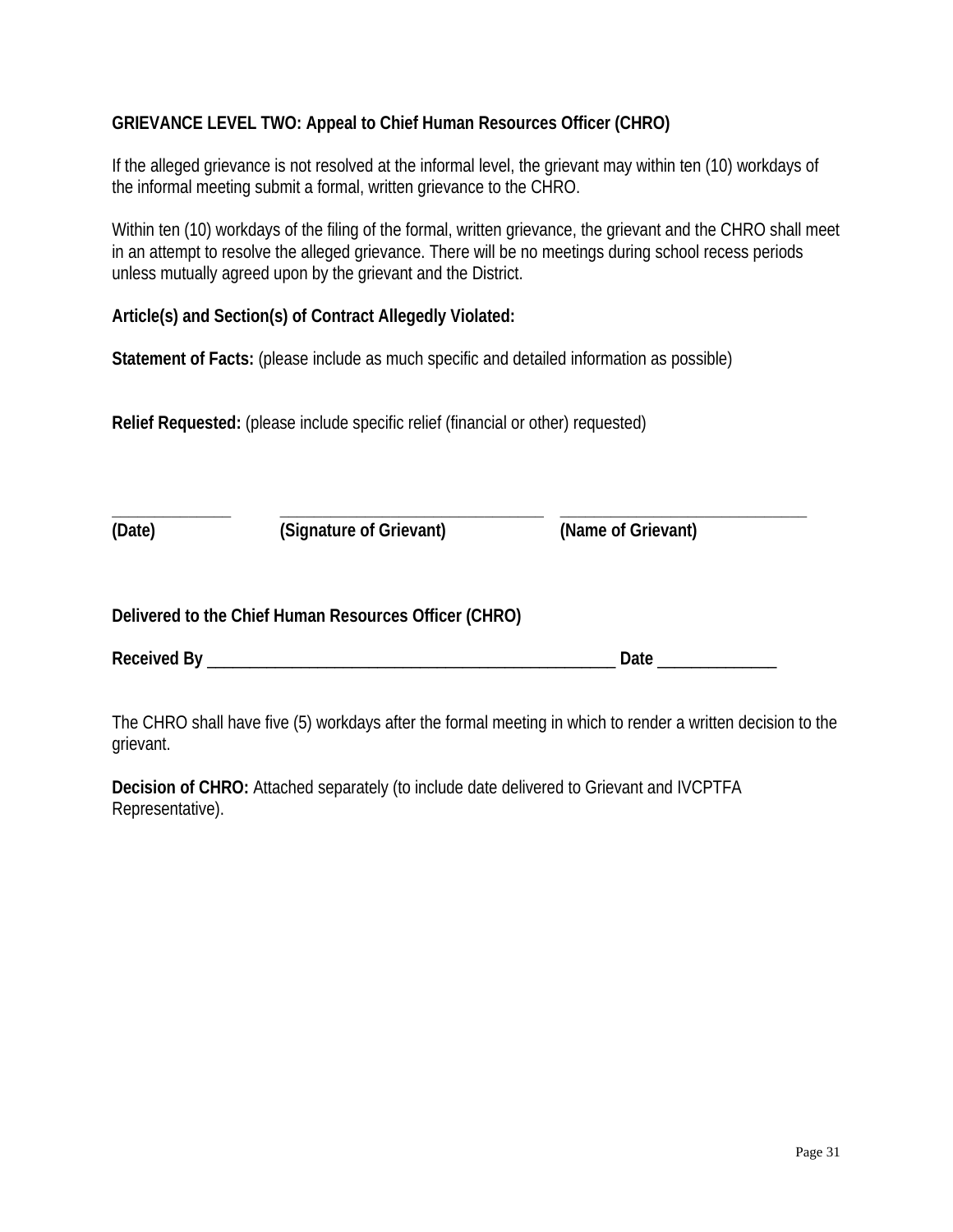#### **GRIEVANCE LEVEL THREE: Appeal to Superintendent/President**

If the grievance is not resolved at level two, or if the CHRO has not rendered a decision within the five (5) workday time limit, the grievant may appeal the decision in writing to the Superintendent/President within ten (10) work days of receipt of the written decision or within ten (10) work days of the expiration of the Level Two time limit if no decision has been rendered.

Within ten (10) workdays of the filing of the appeal to Level Three, the grievant and the Superintendent/President shall meet in an attempt to resolve the alleged grievance. There will be no meetings during school recess periods unless mutually agreed upon by the grievant and the District.

Please include all documentation submitted in Level Two and include the decision of the CHRO

#### **Delivered to Superintendent/President**

**Received By** \_\_\_\_\_\_\_\_\_\_\_\_\_\_\_\_\_\_\_\_\_\_\_\_\_\_\_\_\_\_\_\_\_\_\_\_\_\_\_\_\_\_\_\_\_\_\_\_ **Date** \_\_\_\_\_\_\_\_\_\_\_\_\_\_

**Reason for Appeal:** (describe here in as much detail as possible why you believe the Level Two decision was incorrect and should be reversed)

Signature of Grievant or IVCPTFA Representative\_\_\_\_\_\_\_\_\_\_\_\_\_\_\_\_\_\_\_\_\_\_\_\_\_\_\_\_\_\_\_\_\_\_

The Superintendent/President shall have five (5) workdays after the meeting in which to render a decision to the grievant.

**Decision of Superintendent/President:** Attached separately (to include date delivered to Grievant and IVCPTFA Representative).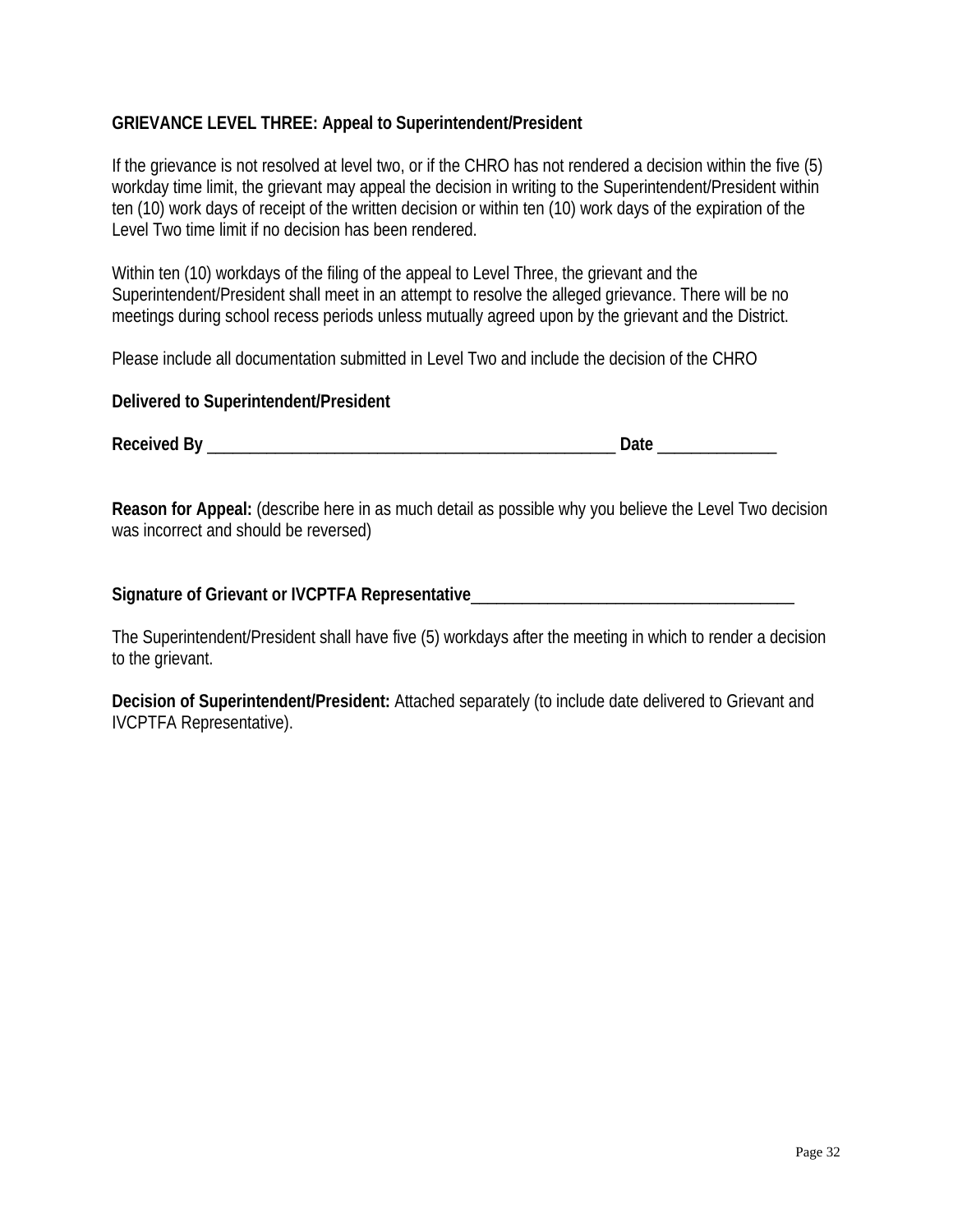#### **GRIEVANCE LEVEL FOUR: Appeal to Board of Trustees**

If the grievance is not resolved at level three, or if the Superintendent/President has not rendered a decision within the five (5) workday time limit, the grievant may appeal the decision in writing to the Board of Trustees within ten (10) workdays of receipt of the decision or of the expiration of the Level Three time limit if no decision has been rendered.

After receipt of the appeal, the matter will be set for hearing at the next regularly scheduled Board of Trustees meeting for which it can be properly placed on the agenda. There will be no meetings during school recess periods unless mutually agreed upon by the grievant and the District. At the discretion of the grievant, the hearing on the appeal may be held either in public or in closed session. The grievant and any representatives shall have the opportunity to testify and present evidence and witnesses at the hearing.

Please include all documentation submitted in Levels Two and Three and include the decisions of the CHRO and of the Superintendent/President

**Delivered to Board of Trustees (by delivery to the Executive Secretary of the Superintendent/President):** 

**Received By** \_\_\_\_\_\_\_\_\_\_\_\_\_\_\_\_\_\_\_\_\_\_\_\_\_\_\_\_\_\_\_\_\_\_\_\_\_\_\_\_\_\_\_\_\_\_\_\_ **Date** \_\_\_\_\_\_\_\_\_\_\_\_\_\_

**Reason for Appeal:** (describe here in as much detail as possible why you believe the Level Three decision was incorrect and should be reversed)

#### Signature of Grievant or IVCPTFA Representative

Within five (5) workdays of this hearing, the Board of Trustees will deliver to the grievant its written decision in regard to the grievance.

#### **The decision by the Board of Trustees is final.**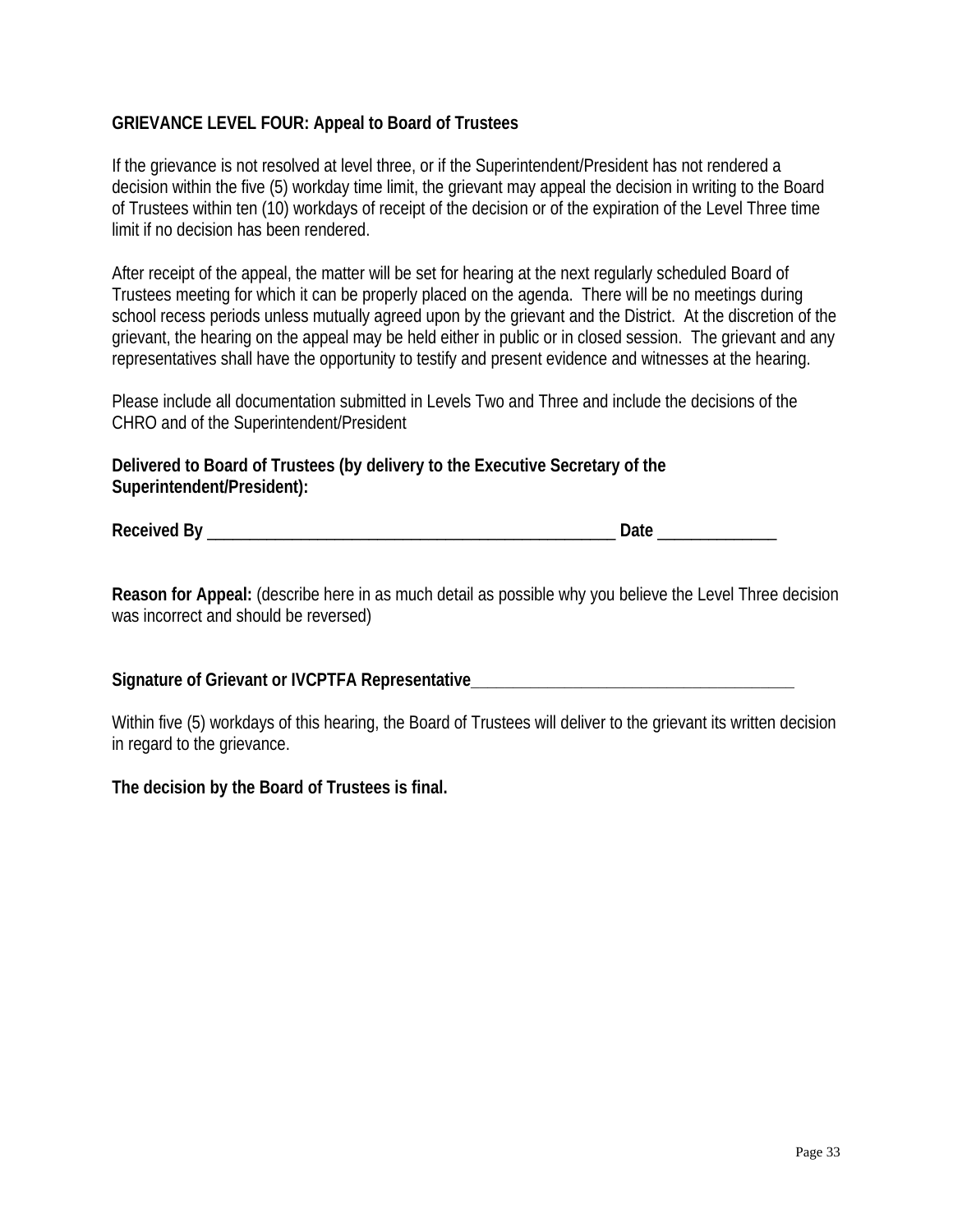### **EMPLOYEE CONFLICT RESOLUTION FORM**

This form is meant to serve as an optional way to allow employees to help informally resolve conflicts that don't rise to the level of discrimination, sexual harassment, or contract grievances. Those types of complaints have specific procedures, mandated by law, and you should contact the Human Resources office for assistance.

|  | ____ |
|--|------|
|--|------|

| Position: |  |
|-----------|--|
|-----------|--|

Position: \_\_\_\_\_\_\_\_\_\_\_\_\_\_\_\_\_\_\_\_\_\_\_\_\_\_\_\_\_\_\_\_\_ Immediate Supervisor: \_\_\_\_\_\_\_\_\_\_\_\_\_\_\_\_\_\_\_\_\_\_\_\_

Please outline the concern(s), which resulted in your decision to initiate this process. Specific examples / dates detailing your concern(s) are encouraged. Ensure to include the impact it has on the work environment. Feel free to attach additional pages if more space is necessary.

What specific remedies would help resolve this issue?

| $T_{\text{max}}$                |        |
|---------------------------------|--------|
| ∩1⊔rr<br>JVAA.<br>. ) I (<br>۱۱ |        |
| --<br>. U                       | $\sim$ |

**Upon completion, submit to Human Resources. The form will then be forwarded through your chain of command. Within 15 working days the supervisor /administrator will respond to you in writing and will ask you to indicate if the issue has been resolved to your satisfaction (simply circle "Yes" or "No" below).** 

| Date received in Human Resources           | Received by       |                  |
|--------------------------------------------|-------------------|------------------|
| Date submitted to Immediate Supervisor     | Received by       | Resolved: Yes No |
| Date submitted to area Administrator       | Received by _____ | Resolved: Yes No |
| Date submitted to area Vice President      | Received by       | Resolved: Yes No |
| Date submitted to President/Superintendent | Received by       | Resolved: Yes No |
|                                            |                   |                  |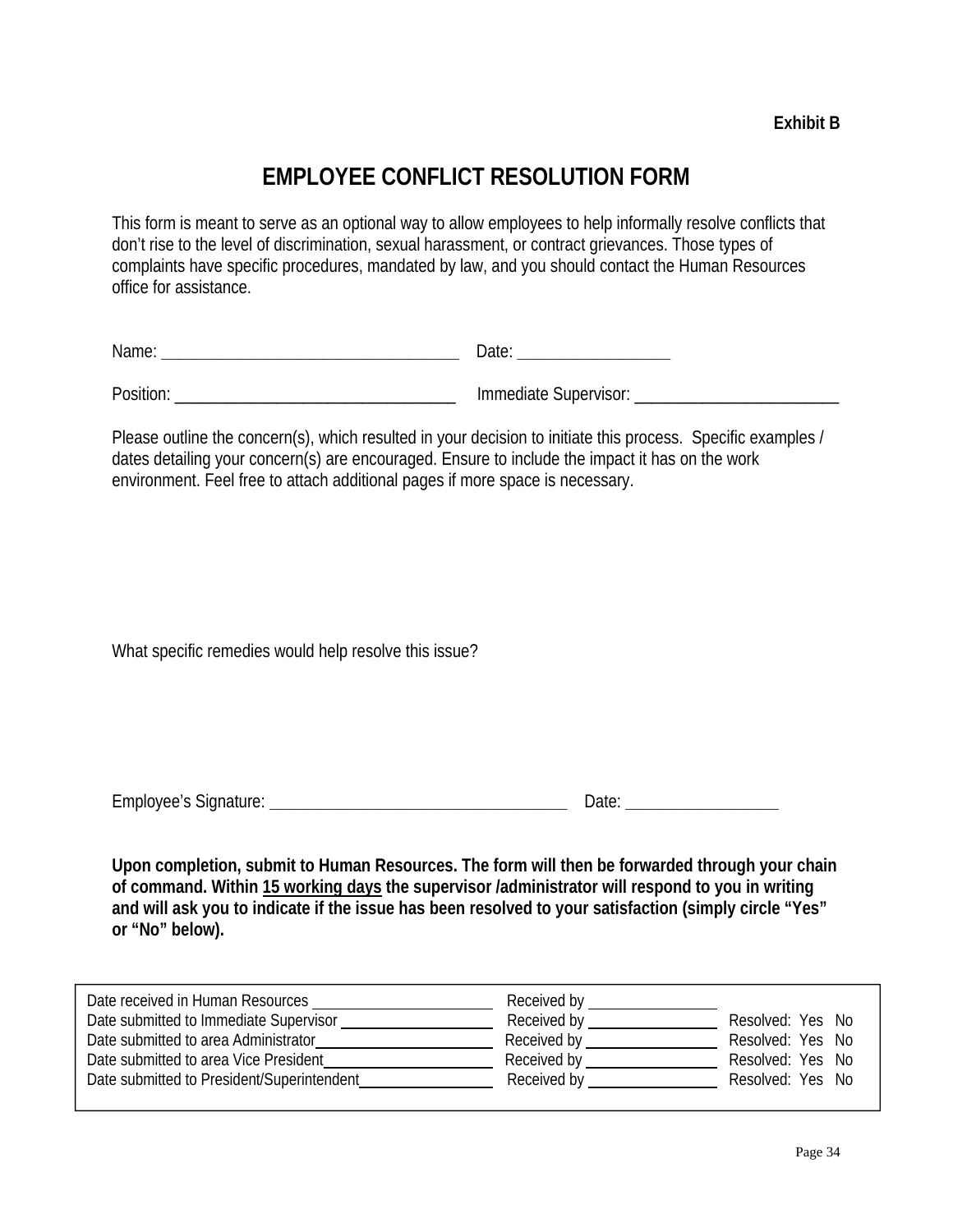| TO:             | <b>IVCPTFA</b>                             |
|-----------------|--------------------------------------------|
| FROM:           | <b>Imperial Community College District</b> |
| DATE:           | August 27, 2013                            |
| <b>SUBJECT:</b> | Tentative Agreement 2013-2014 & 2014-2015  |

#### *The current collective bargaining agreement (CBA) shall remain status-quo with the exception of the following:*

#### **Unit Member rights**

#### **Notification of Full-Time Permanent and Temporary Faculty positions**

**3.6** The District shall send an electronic message (via IVC email) to all part-time faculty unit members five (5) days prior to the opening of a position for a Full-Time Permanent or Temporary Faculty position (FTP). The email will give a description of the position along with instructions on how unit members can express their interest in the position. There is no guarantee or promise of either an interview or appointment for these positions.

#### **Evaluation Procedure**

**8.2.1** The decision as to the ingredients and objectives of the evaluation, the time of the classroom observation, and the time for the post-evaluation conference may be set a preevaluation conference or if no pre-evaluation conference is requested by the unit member, by mutual agreement of the unit member and evaluator. The evaluation shall include provisions related to the faculty member's knowledge of, and participation in, presenting and assessing student learning outcomes.

#### ARTICLE 10 WORKLOAD

10.1 Load

The maximum load for unit members in Fall and Spring semesters is 67% of a full-time faculty member's annual load. There is no maximum load for unit members in Winter or Summer intersessions.

10.2 General Assignment Procedure

Seniority is determined by original date of hire as part-time faculty, not prior service with the District as full-time faculty, administrators, or classified personnel. If two or more unit members have the same hire date, their seniority placement will be determined by the drawing of lots. If a unit member in not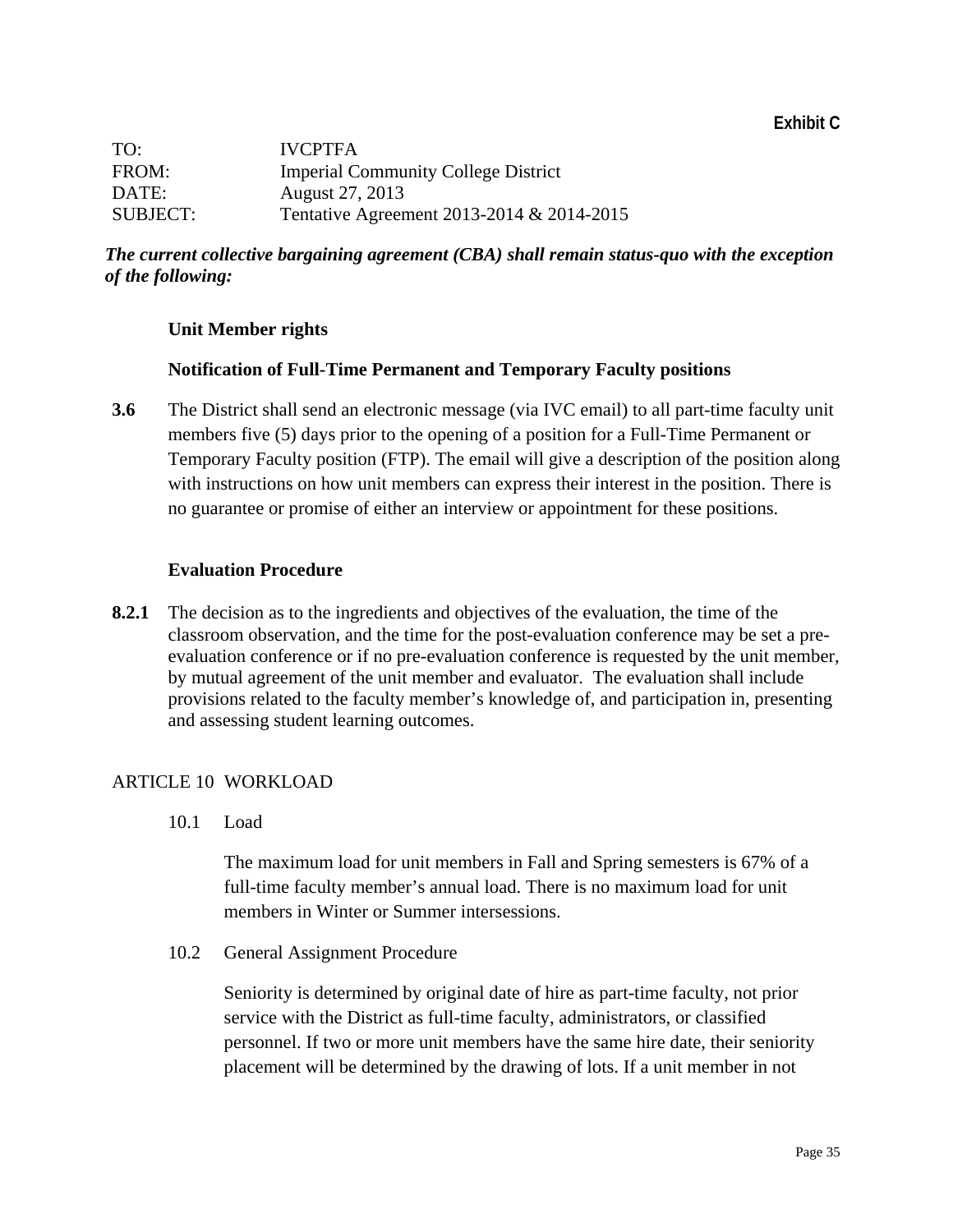employed for twenty-four (24) months, they shall lose their seniority hire date, and if rehired, their new hire date will be their seniority date.

All unit members in a given discipline will be ranked according to seniority, with the most senior person being granted rank 1, the second most senior person being granted rank 2, and so on. If a unit member possesses qualifications to work in multiple disciplines, the unit member shall notify the Human Resources Department of said qualifications and upon verification be added to the seniority list of the additional disciplines.

Once class(es) and/or hours have been assigned to Full-Time Faculty by the end of the fall, and/or spring, winter intersession and summer semester, Full-Time Faculty shall not be entitled to bump a part-time faculty member in order to obtain an overload assignment. In the case where a full-time faculty needs to bump part-time faculty after the original scheduling process to make load, the bumping shall be in reverse seniority order.

#### Course Assignment Procedure

For each fall and spring semester and for the winter intersession and the summer session, the Deans and Department Chairpersons, under the direction of the Vice President for Academic Services and with consultation from Student Services, shall develop the list of projected course offerings, including dates, times, locations, and patterns, in each subject area that best fit the needs of the students.

Department Chairpersons will offer to all qualified unit members in their divisions or departments the opportunity to select course assignment(s) according to the following procedure after full time unit members have selected their assignments, utilizing a priority selection system based upon seniority.

- 1. The Division Chair or designee shall notify all unit members on their seniority list of the date that the course selection shall begin at least five work days prior to the selection process. The list of courses in the discipline to be offered for that semester or session shall be offered first to the rank 1 member. That member will have the opportunity to select up to the maximum amount of load allowed by law (67% of a full-time faculty load). If the unit member doesn't respond within two business days, they may be skipped for that round of scheduling.
- 2. The list will then be passed on to all the remaining unit members in order, with each selecting courses as outlined above.
- 3. Once all the unit members have selected their course(s), the list, if any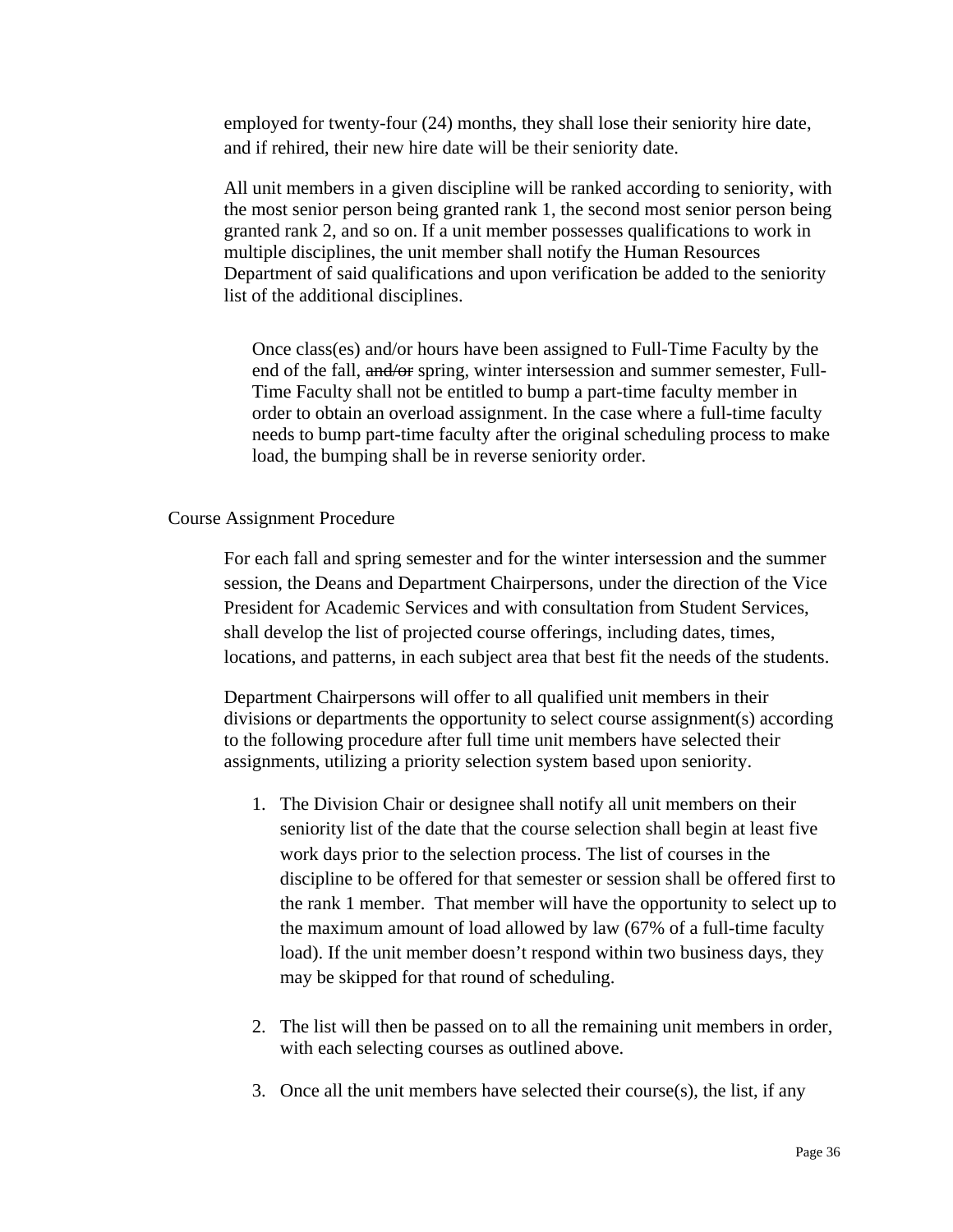courses are remaining, will return to the member ranked 1, who will then select one additional course if desired.

- 4. The rounds will continue in order until all courses are selected or unit members have met the 67% of a full time load legal maximum. If any courses remain unselected, then the Department Chairperson will offer the courses to qualified unit members outside the discipline, if any, and/or new hires.
- 5. Unit members assigned a course may be bumped by another unit member with more seniority if that unit member was bumped because a full time faculty member needed to make load, but not for overload purposes.
- 10. 3 Non-Teaching Faculty Assignment Procedure

Currently employed unit members in non-teaching assignments shall be offered the maximum amount of hours allowable by law in order of seniority prior to hiring additional non-teaching unit members. In the case where a fulltime faculty needs to bump part-time faculty after the original scheduling process, the bumping shall be in reverse seniority order. Unit members assigned hours may be bumped by another unit member with more seniority if that unit member was bumped because a full time faculty member needed to make load, but not for overload purposes.

Remainder of article remains unchanged.

#### **10.4 Class Size**

It is the intent of the parties that present class size quotas for all classes offered within the District shall continue for the duration of this Agreement.

The minimum class size quota for traditionally delivered courses shall be twenty-eight (28) students per class except in cases where student safety or government regulations require a smaller class size. The maximum class size quota shall be forty-five (45) students per class. In all cases, class size quotas for individual courses shall be set based upon appropriate academic needs and through the shared governance processes established by and with the consent of the Academic Senate and the Curriculum Committee.

The minimum and maximum class size quota for online courses shall be based upon appropriate academic needs and through the shared governance processes established by and with the consent of the Academic Senate and the Curriculum Committee.

In order to avoid the cancellation of a class during a given semester or session, a class must achieve an enrollment equal to at least 60% of class size quota or 17 students,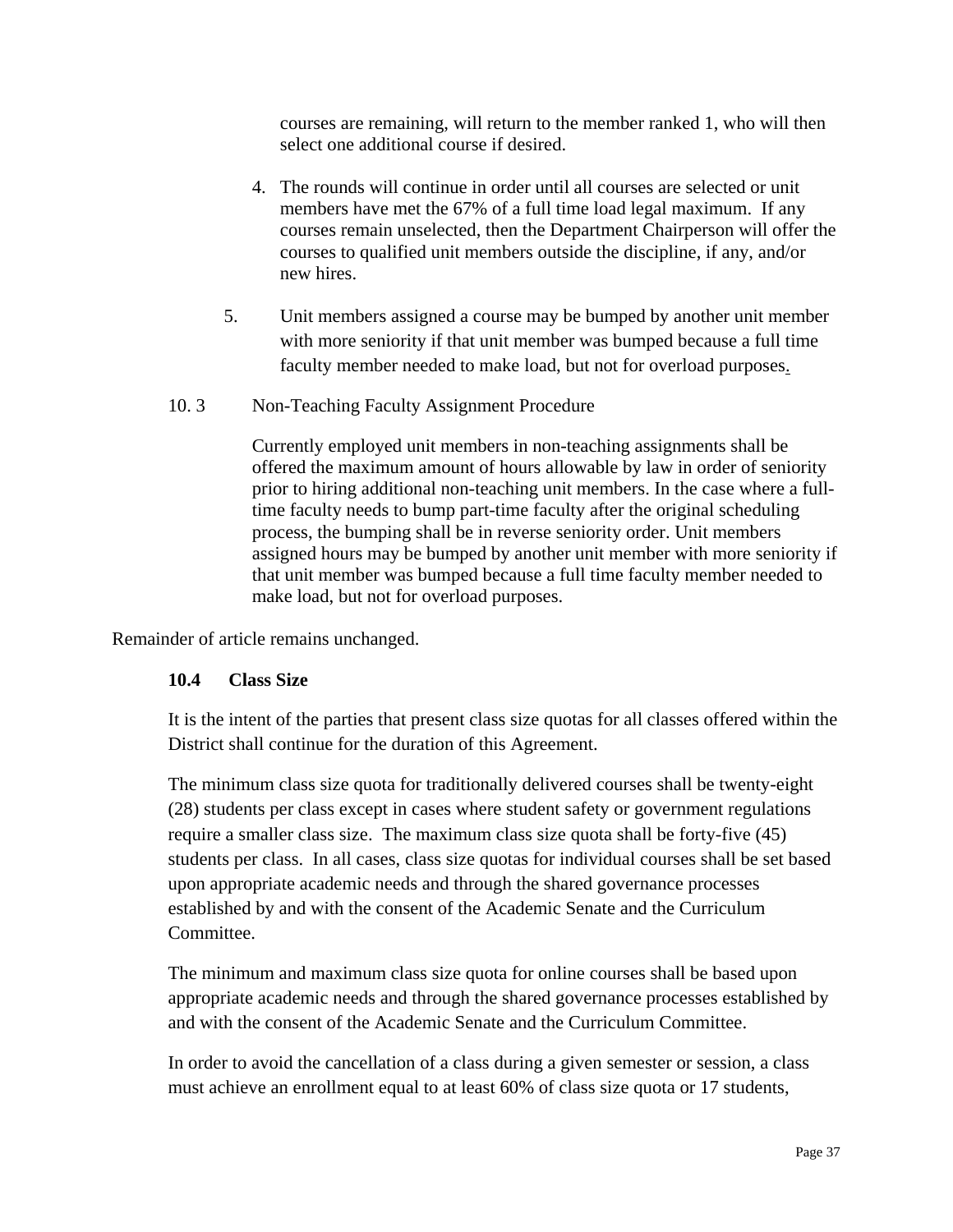whichever is less. The Vice President for Academic Services can waive this requirement upon his/her discretion for reasons including, but not limited to, the following:

- 1. If a small group of students needs a certain course for graduation or program completion and no substitute course is available;
- 2. If a new course is inaugurated and it is believed that continuing the course with a small number of students will enhance the potential growth of the course;
- 3. If a course is offered that is an important part of the curriculum (e.g. part of a Program Pathway) and the instructor's class sizes in other assigned courses are above average;
- 4. If it is deemed wise to offer special studies, individual studies, and honors courses which naturally have a small class size.

Unit members whose classes are below the class size quota on the first day of instruction are expected to add any additional students who apply to add or "crash" the course at the first class meeting, up to the class size quota. Unit members are encouraged to add additional students up to the class quota after the first class meeting but before the District's established add deadline, if the unit member feels it is academically appropriate.

Unit members whose classes are below the maximum class size quota are expected to add any additional students who apply to add or "crash" the course through the end of the late registration process.

#### (This section shall mirror the Full Time Faculty CBA)

#### **Discipline**

#### **11 General**

The parties recognize that unit members do not accrue permanency under California law. Unit members not rehired at the start of a semester shall not be considered to have been dismissed.

Unit members may receive disciplinary notice, at various levels, for any reason that the supervisor and District find appropriate. However, dismissal after the start of a semester or session should occur for one of the following causes:

- 1. Immoral or unprofessional conduct.
- 2. Dishonesty.
- 3. Unsatisfactory performance.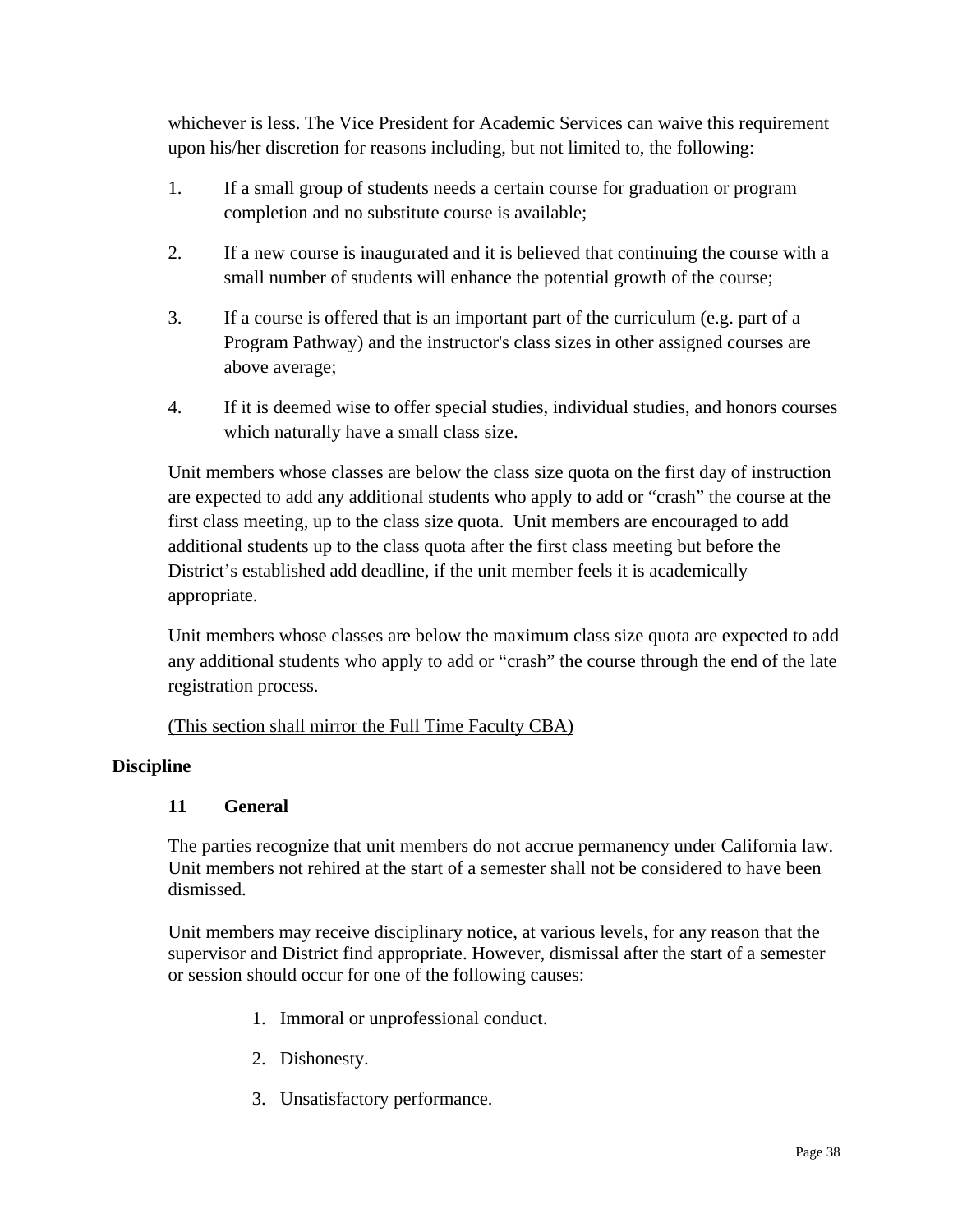- 4. Evident unfitness for service.
- 5. Physical or mental condition that makes him or her unfit to instruct or associate with students.
- 6. Persistent violation of, or refusal to obey, the school laws of the state or reasonable regulations prescribed for the government of the community colleges by the board of governors or by the governing board of the community college district employing him or her.
- 7. Conviction of a felony or of any crime involving moral turpitude.
- 8. Conduct specified in Section 1028 of the Government Code.

#### 2. **Progressive Discipline**

Although any of the following may be issued based on the type of issue(s) and determined severity, disciplinary action generally follows the process below:

Step 1: Written Warning Step 2: Suspension (either with or without pay) Step 3: Dismissal

At any step during a disciplinary action meeting, the unit member may request that a representative of the Association be present or the unit member may choose to employ legal counsel on his/her behalf, at his/her own cost.

At steps 2 or 3 the unit member may choose to respond in writing to the accusation and have such response attached to the District's paperwork.

Unit member shall be provided copies all relevant information/paperwork upon which the decision to suspend or dismiss was reached in order to prepare a response in his/her defense. A unit member may request (in writing) to meet with the CHRO to present their defense (including evidence), who shall arrange for a meeting within fifteen (15) work days of the disciplinary issuance. The CHRO shall make a final written determination based on all evidence provided and notify the unit member of that determination within five (5) work days of such meeting. If the unit member believes that the process has been violated, they may pursue a grievance.

#### **Salary**

**12.1** Unit members shall be paid \$55.00 per hour beginning August 19, 2013 and \$60.00 per hour beginning the first day of the fall semester in 2014. Unit members who are assigned tasks directly related to their primary position responsibilities shall be compensated at their regular hourly rate (e.g. development of SLOs /SAOs,).